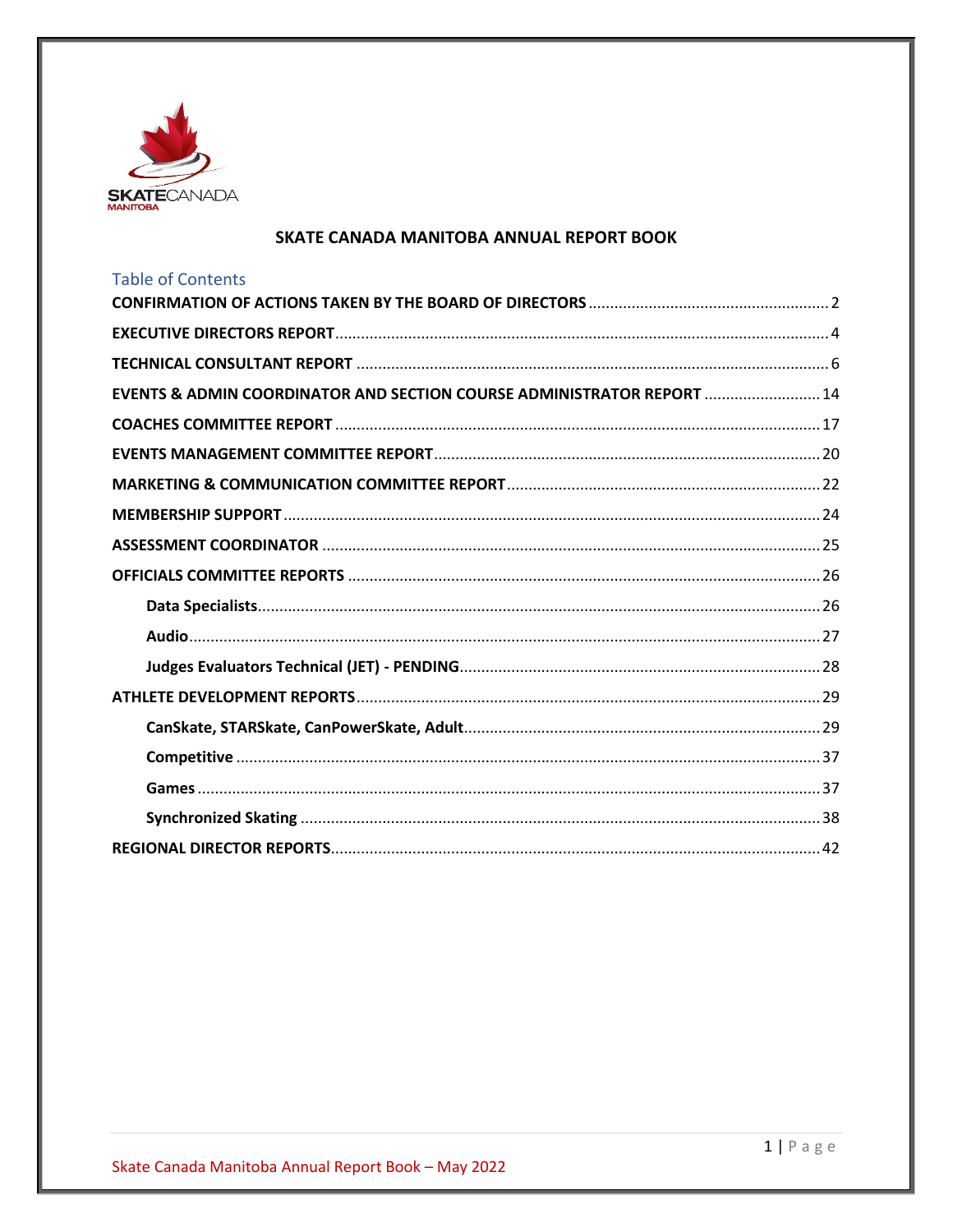## **CONFIRMATION OF ACTIONS TAKEN BY THE BOARD OF DIRECTORS**

#### <span id="page-1-0"></span>**Tuesday May 11, 2021**

- **MOTION**: That the Minutes of March 30, 2021 be approved as amended.
- **MOTION:** That the Chairman be authorized to change the Agenda from that which was printed, and be approved as amended.
- **MOTION:** To accept the 2020-2021 unaudited Financial Statement ending March 31, 2021 as presented.
- **MOTION:** To recommend the appointment of Scarrow and Donald Chartered Accountants as Auditors for 2021-2022 for Skate Canada Manitoba.
- **MOTION:** To recommend the appointment of Levene, Tadman and Golub as Legal Council for 2021-2022 for Skate Canada Manitoba.

## **Tuesday May 18, 2021**

- **MOTION:** That the Chairperson be authorized to change the Agenda from that which was printed, if necessary and approve the agenda.
- **MOTION:** To approve the signing authority for Skate Canada Manitoba to be any two of the following: Section Chairperson, Executive Director, Vice-Chair (Finance Chair) or Past Chair.
- **MOTION:** That the Board of Directors give the authority to the Executive Committee of Skate Canada Manitoba to carry out the day to day business of Skate Canada Manitoba Inc.
- **MOTION:** To give the Executive Director the authorization to make Investments on
- behalf of Skate Canada Manitoba.
- **MOTION:** To give approval to the Executive Director to sign sanctions on behalf of the Skate Canada Manitoba Chairperson.
- **MOTION**: That the following be approved as the Regional Directors for 2021-22

| - Amanda Hildebrand, Morden FSC        |  |
|----------------------------------------|--|
| - Kristjana Kosheluk, Hazelridge SC    |  |
| - Lorraine Dewar, ESPSC                |  |
| - Angela Bakos - Shier, Skate Thompson |  |
| - Megan Vandal, Rivers SC              |  |
| - Vacant                               |  |
| - Angie Henderson, Reston FSC          |  |
| Vacant                                 |  |
|                                        |  |

• **MOTION**: That the following be approved as the Regional Coaches Representatives & Alternate Section Coach Representative for 2021-22**:**

> Central Halie Scott Eastman Betty Anne Wilkinson Interlake Erin Bay North Westman Cindy Mahoney Parkland Michelle Janz South Westman Laurie Bertholet Winnipeg Vacant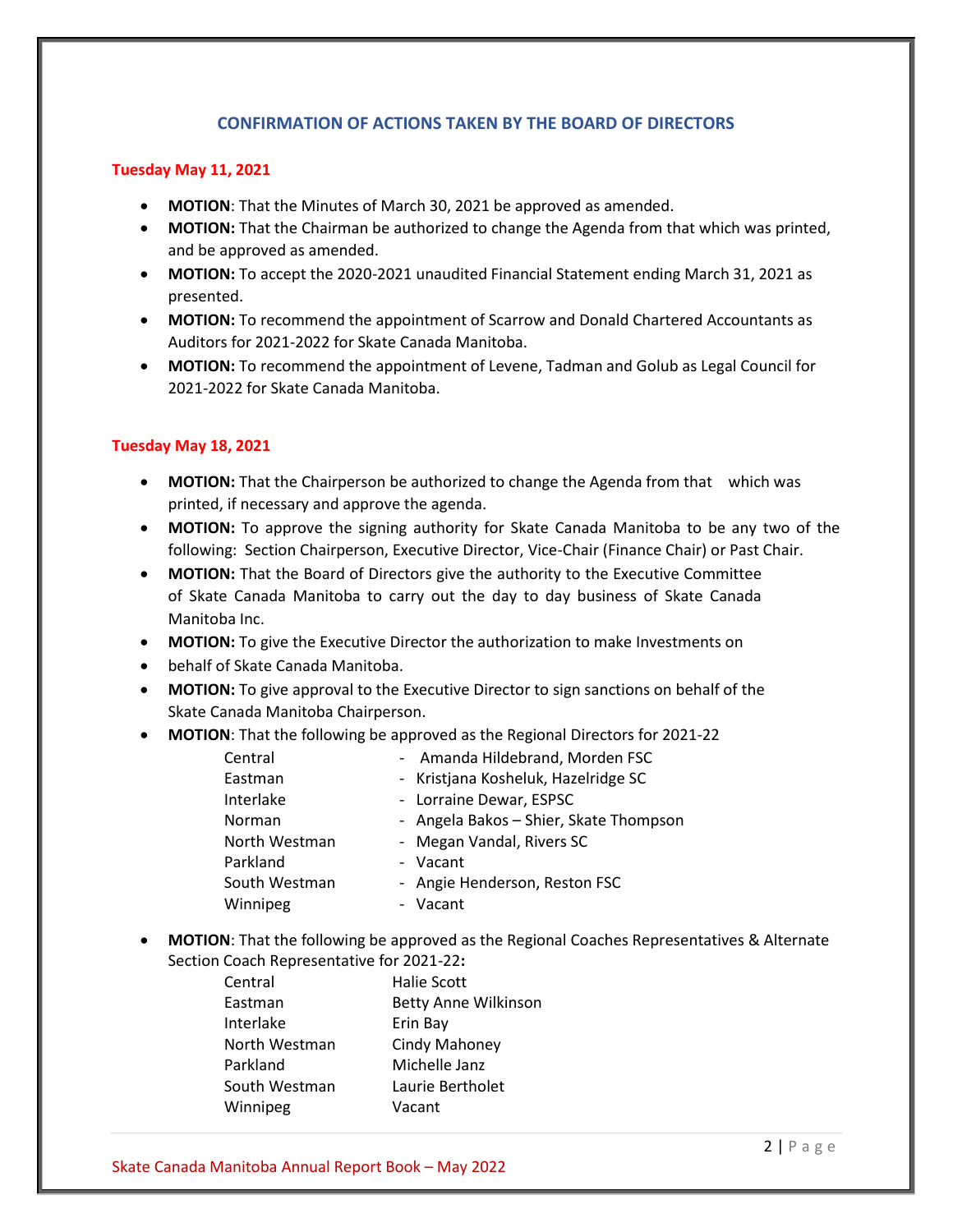Norman Sherry Hunter Alternate to the Section Coaches Representative: Erin Bay

#### **Wednesday September 15, 2021**

- **MOTION:** That the Minutes of May 11, 2021, be approved as circulated.
- **MOTION:** That the Minutes of May 18, 2021, be approved as circulated.
- **MOTION:** That the Chairperson be authorized to change the Agenda from that which was printed, if necessary, and that the Agenda be approved as printed and/or amended.
- **MOTION:** Approve the Financial Statements as presented.
- **MOTION:** That the Reports be approved as presented.

#### **Tuesday March 15, 2022**

- **MOTION:** That the Minutes of September 15, 2021, be approved as circulated.
- **MOTION:** That the Chairperson be authorized to change the Agenda from that which was printed, if necessary, and that the Agenda be approved as amended.
- **MOTION:** Approve the Financial Statements as presented.
- **MOTION:** Approve the 2022-23 SCMB Operation Budget as presented.
- **MOTION:** To accept all the reports as presented.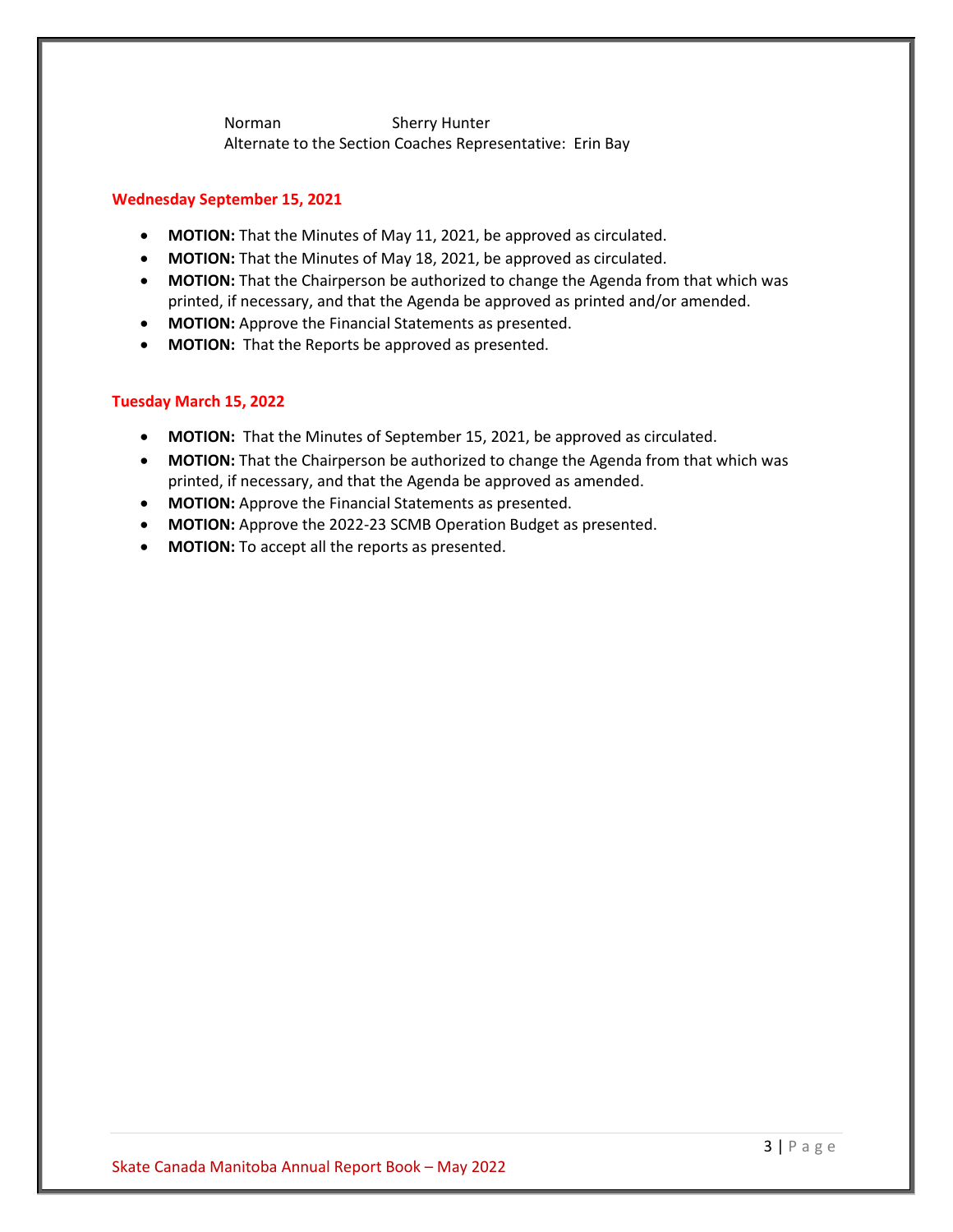# **EXECUTIVE DIRECTORS REPORT Submitted by Shauna Marling**

<span id="page-3-0"></span>As we reflect on the last 12 months since we had our last Annual General Meeting, we are grateful that we were able to be back on the ice and offer programming and events throughout the season. While we still faced modifications at some events, it was great to see all our stakeholders doing what they loved to do – skate, coach skating, officiate skating, manage skating!! We are not completely through the Corona Virus pandemic, but we are more adept at navigating through any environmental challenges and adapting to it to ensure that Skate Canada programming is alive and well in Manitoba. We started our fall skating year still living with Public Health Orders, which required you our stakeholders to continue to work within your communities to determine the best practices for the running our programs and events. As the season progressed the province slowly removed some of the Public Health orders and recently moved away from the Public Health orders to Public Health recommendations, which allowed you more options in your programming. Skate Canada Manitoba would like to THANK all our stakeholder groups for their adaptability, resiliency, and dedication throughout this unpresented time in history.

The 2021-22 skating season saw a rebound in our membership numbers that was far greater than we anticipated. Below is a table that shows our membership pre-COVID-19,

| 2019-2020        | 2020-2021    | 2021-2022                          |
|------------------|--------------|------------------------------------|
| <b>PRE-COVID</b> | <b>COVID</b> | <b>START of</b><br><b>RECOVERY</b> |
| 4231             | 1979         | 4595                               |

The table shows us that in 2020-21 SCMB had a decrease in membership of 53% and in the 2021-22 membership year we saw a membership recovery of 57%. More membership information is presented in the Membership Report.

This year SCMB in conjunction with several clubs hosted competitions. These competitions were held in a variety of formats this year. We hosted in person, in-person/virtual, or virtual events. Having events with 2 processes of events brought with it many additional tasks, responsibilities, and timing challenges. I would like to THANK those that worked through all the challenges in the tight timelines to run successful events.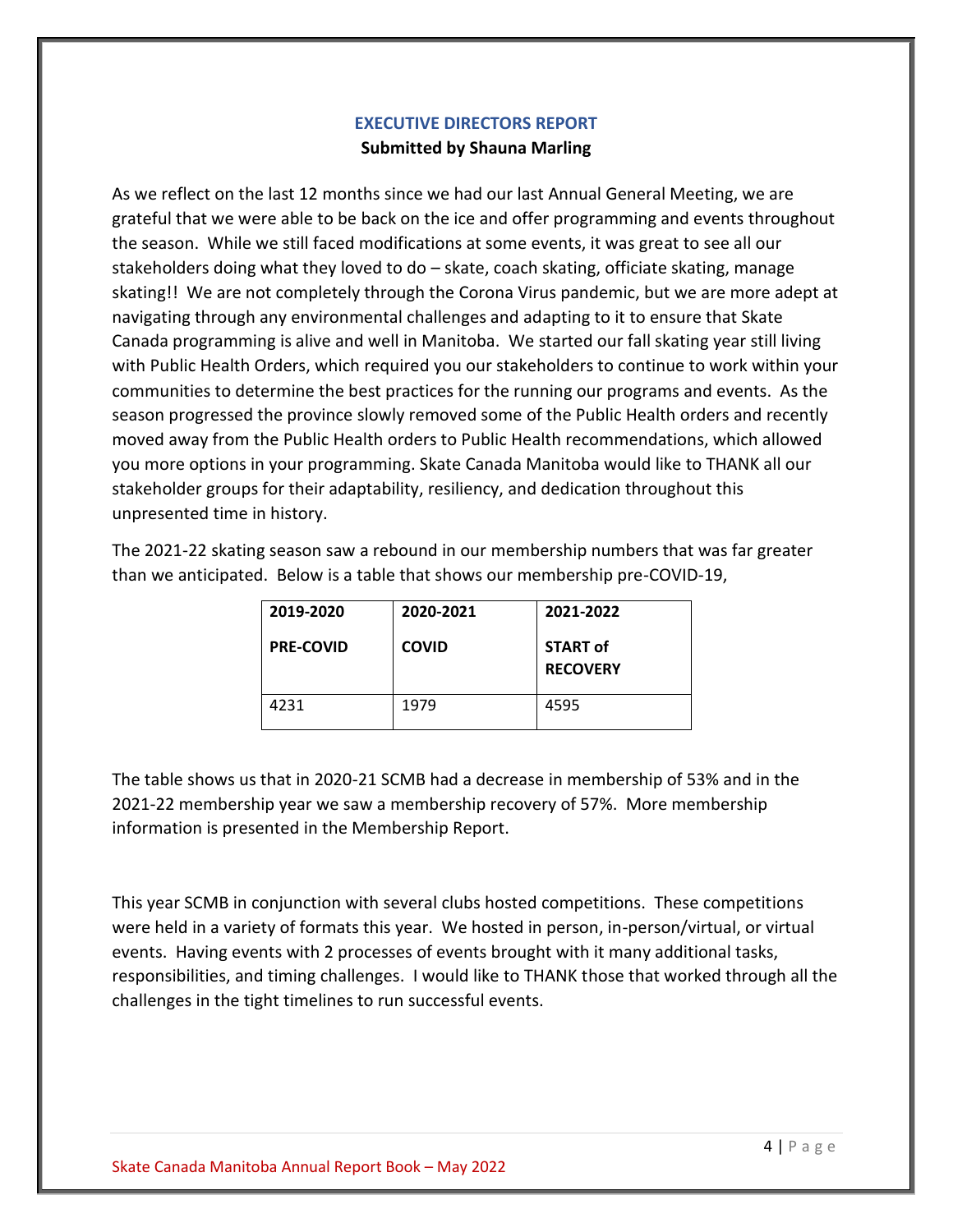## *MANITOBA COMPETITION HOSTS*

We would like to acknowledge the following clubs.

|              | Skate Virden: 2022 Skate Canada Manitoba Sectional Championships (In-person) |
|--------------|------------------------------------------------------------------------------|
|              | Hazelridge SC 2022 Skate Canada Manitoba Open FreeSkate (In-person)          |
| Killarney SC | 2022 West STARSkate Regional Competition (In-person & Virtual)               |
| The Pas SC   | 2021 Norman STARSkate Regional Competition (Virtual)                         |
| Winnipeg     | 2021 East STARSkate Regional Competition (In-person & Virtual)               |

We look forward to the upcoming season and continuing with the implementation of Skate Canada's LTD in both pathways (STAR & Podium), moving into our new competition structure, new team TOBA structure, to name a few of the initiatives that we are working on. In late 2021-22 Skate Canada Manitoba started on an Organizational Governance review, we are enthusiastic and energized to work through this process with our facilitator. Updates and information will be shared as progress through the process.

We are striving to offer variety of opportunities to our various stakeholder groups, such as virtual eLearning sessions for clubs & skating schools, in person and virtual coaches' professional development both on and off the ice, officials' development with, in person and virtual opportunities. We will continue to offer opportunities for skaters in both the STAR & Podium Pathway's. There are a lot of exciting opportunities that our hard-working committees are developing so stay tuned.

To our Board of Directors and all our committee's – THANK YOU to all of you for all the time, energy, and commitment that you give our organization and stakeholders. I applaud all your efforts throughout the year, you are appreciated.

I would like to extend my respect and gratitude to both Rosalyn Bauer, Cadfan Edwards and Lois Kreutzer for all their hard work and support throughout another challenging year!!

## *FINANCE/GRANTS*

- Sport Manitoba funding for the 2021-2022 Fiscal year was \$206,117 (approximately \$33,200 was deferred from the 2020-21 fiscal period and for the 2021-22 fiscal year we will once again be deferring some of the Sport MB directed funding into the 2022-23 fiscal period)
- Our Sport Manitoba funding for the 2021-22 Fiscal year will not be finalized until June 2021.
- Sport Manitoba Coaching Department also provides grants based upon availability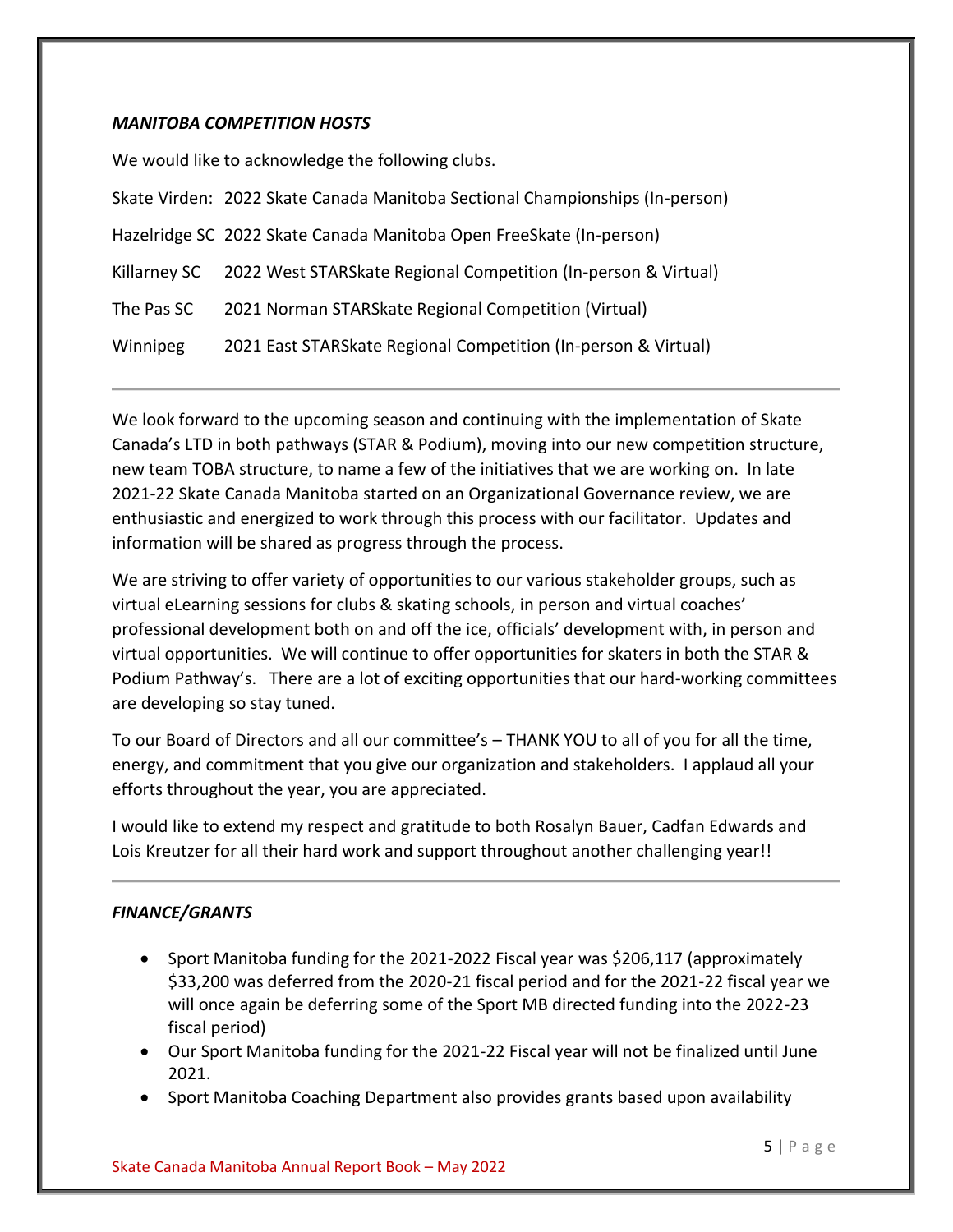- Skate Canada collects for us the Membership registrations (skaters, coaches, officials, and executive members), and assessment fees. The disbursement for this year is \$103,726.50
- SCMB has continued to be eligible for a couple of Federal COVID support programs (CEWS/HHBRP & CERS) to the end of the 2021-22 fiscal period we have received at total of \$21,791.32
- SCMB also received from the provincial government a MB Bridging Grant for a total of \$5,000.00

I encourage you to read through all the reports within the report book to gain a better understanding on our past season from each of our committee's and all the work that they have been able to achieve.

So, as we continue this adventure let us embrace change and continue to grow skating in Manitoba.

<span id="page-5-0"></span>Stay safe & healthy

# **TECHNICAL CONSULTANT REPORT Submitted by Cadfan Edwards**

Another year of COVID and we continue to see challenges in programming, planning, and events. Despite the challenges however our skaters have managed to push through with some record setting results.

Amongst some team activities the Competitive Committee has been hard at work with restructuring of not only the committee itself, but also a fresh new approach to the Team Structure.

In this report we will cover.

- 1) New committee structure proposal
- 2) New Team Structure and LTD alignment
- 3) Notable Results
- 4) Completed (planned) programming
- 5) I've referenced my past report (Labelled Skate Canada's New LTD) as a reference for the alignment of the Team Structure – and the challenges we will be facing moving forward.

# 1) Committee Structure Proposal

Creating a committee that is in line with our governance and runs in an effective manner has been a task that a small working group has worked on in the past year. The competitive committee is a group that requires knowledge but has also historically had members that have been deficit in the time they could contribute to the committee. It was recognized amongst the group that as a Section we need to: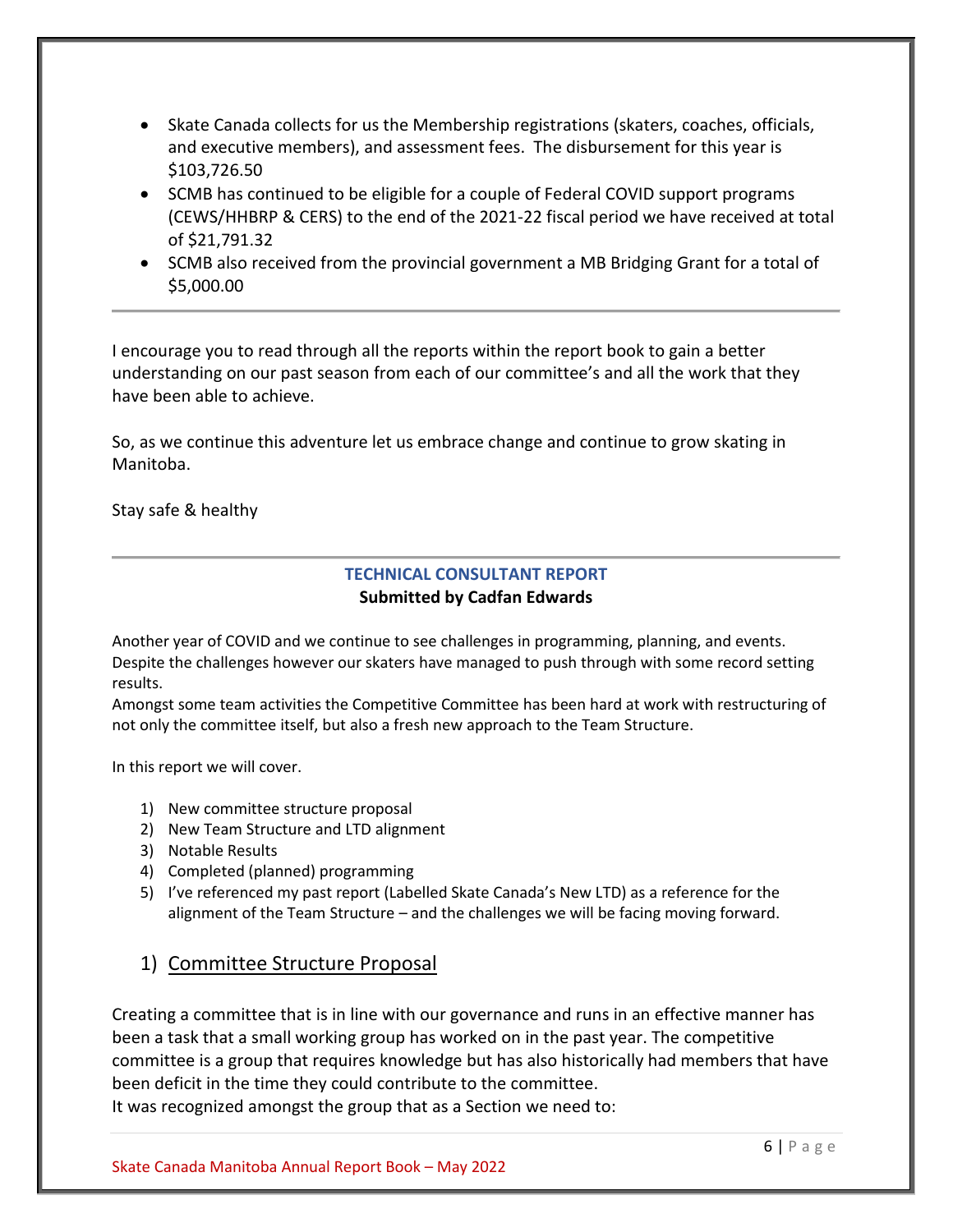- a) Be pro-active on leadership and training for new committee members
- b) Be clear and concise on each new members responsibility
- c) Draw a line on where the Section is for support, and where the committee members responsibilities are
- d) Be pro-active in our support function for the committee

The best first step on addressing the above points was to segment each committee member to a specific role and task base. This is something we feel could reach across all committees to provide continuity amongst the Section Committees. Each role on the committee will be complete with a job description, and a specific layout of responsibilities. Having clarity on what people's roles are, and why they are at the table will go a long way to retention, continuity with other committees, and clarity of purpose.

\*Please reach out to Diane if you have further questions on the proposed committee structure – layout, and rollout plan.

# 2) New Team Structure

The new team structure developed is vastly different than anything we have had in the past. The biggest challenge with the current structure is developing programming that is appropriate for the Section to be producing, while also servicing the broad range of gaps we are seeing amongst the coaching groups.

We set out to create a structure that is completely in line with the LTD. This provides continuity with our National Body, as well as our Provincial funding partners.

## What's Different?

i. The approach to how the model is funded will be completely different moving forward. The old approach of collecting Team fees, while providing off-ice programming was inconsistent in where we should be supporting as a Section.

In the new model there will be no associated Team Fee's. Athletes will be invited to appropriate levels of the Team at no cost. Any programming offered will be at a cost to the athlete. Athletes will be subsidized based on their level of the team.

ii. Our Team structure will not be completely aligned with the LTD. This system will provide support where needed on the Podium Pathway – while building viability in the STAR programming.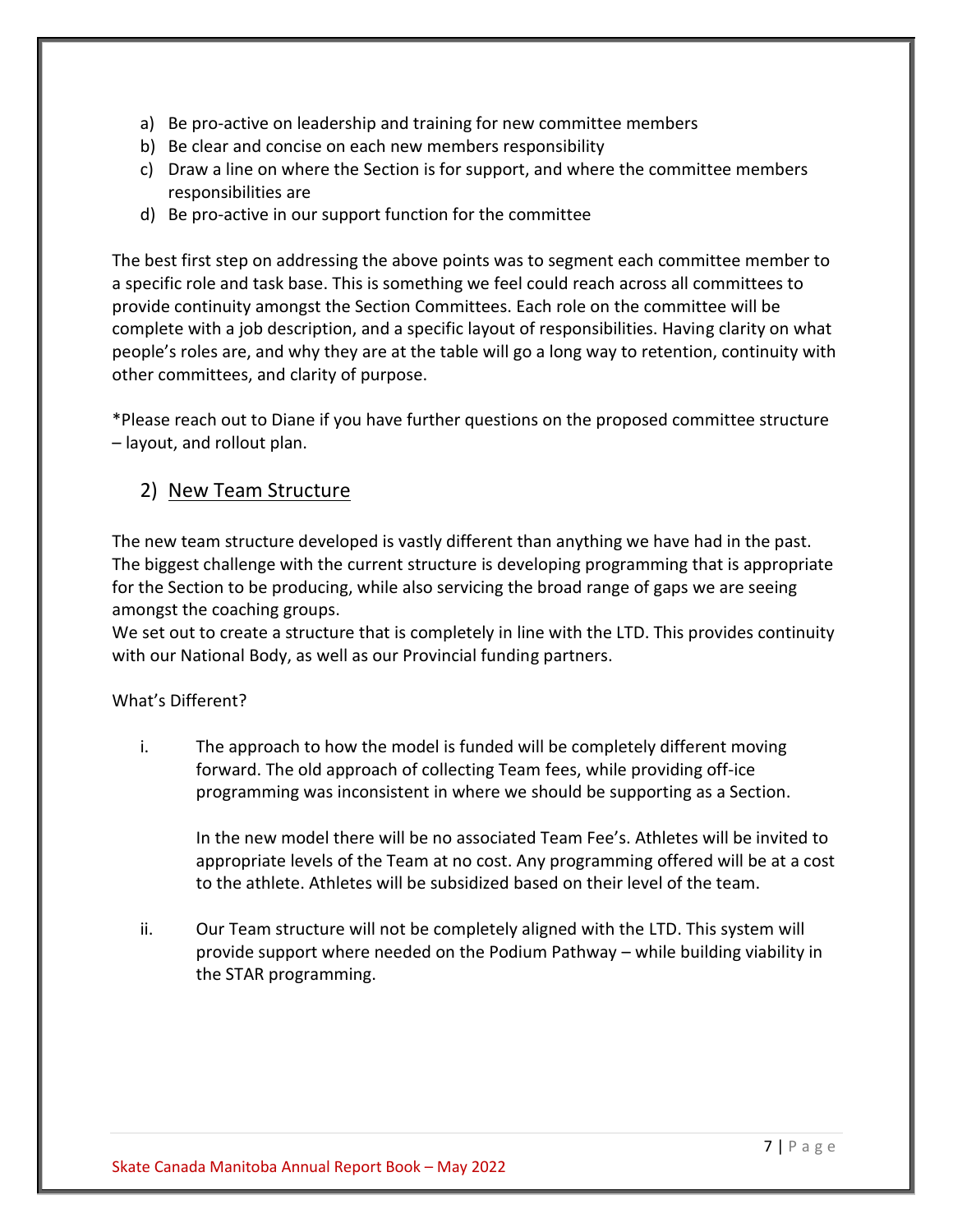

# 3) Notable Results

We have seen unprecedented results this year that are an accomplishment for the skaters, the coaching teams, as well as the Section. To see multiple results in the top 10 should be recognized and supported.

Skate Canada Challenge: Ava Kemp – 6<sup>th</sup> Place – Pre-Novice Women

Skate Canada Canadian Championships: Yohnatan Elizarov – 9<sup>th</sup> Place – Junior Men

Skate Canada Novice Championships: Davey Howes - 4<sup>th</sup> Place - Novice Men Ava and Yohnatan – 1<sup>st</sup> Place – Novice Pairs

Alongside our top 10 placements, we also qualified the largest team for a National Event that we have seen for many years. Qualifiers were: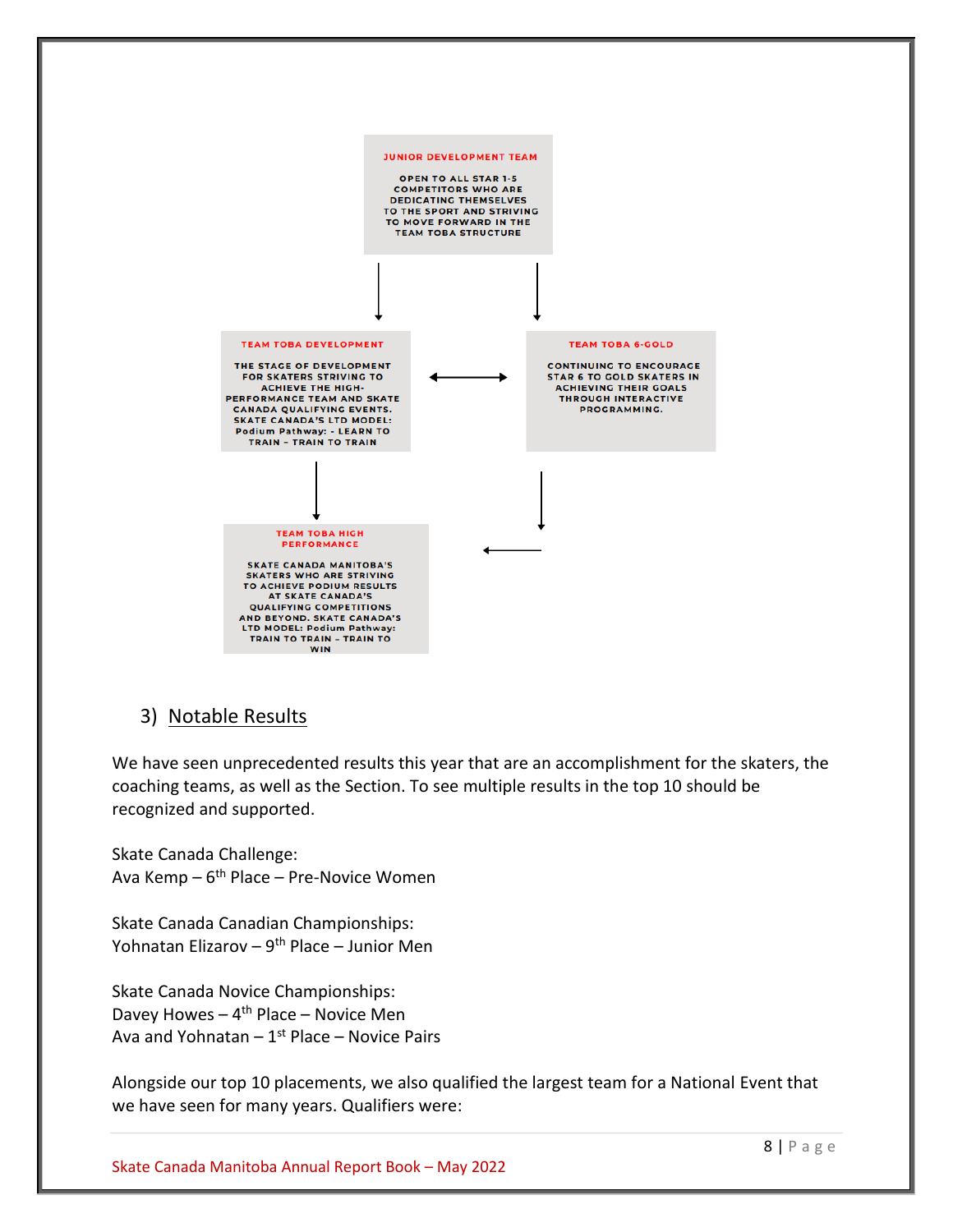Yohnatan Elizarov – Junior Men Davey Howes – Novice Men Emmet Dewar – Novice Men Yohnatan and Ava – Novice Pairs

# *COMPLETE SKATER RESULTS* **2021-22 SKATE CANADA MANITOBA SKATER RESULTS AT NATIONAL EVENTS**

## **2022 Skate Canada Challenge – December 1-5, 2021, Regina SK**

| <b>Senior Women</b>                                  | <b>Novice Women</b>                             |
|------------------------------------------------------|-------------------------------------------------|
| Chanel Cabak - Portage Skating Club 30 <sup>th</sup> | Ella Young - Skate Brandon 38th                 |
|                                                      | Marrin McKee - Skate Winnipeg 40 <sup>th</sup>  |
| <b>Junior Men</b>                                    | <b>Novice Pairs</b>                             |
| Yohnatan Elizarov – Skate Winnipeg – $10th$          | Ava Kemp/Yohnatan Elizarov - Skate Winnipeg 1st |
| <b>Junior Women</b>                                  | <b>Pre-Novice Men</b>                           |
| Breken Brezden - Skate Dauphin 36 <sup>th</sup>      | Keith Lau - Skate Winnipeg 31st                 |
| Emma King – Skate Winnipeg $39th$                    |                                                 |
|                                                      |                                                 |

**Novice Men Pre-Novice Women** David Howes – Skate Winnipeg  $13<sup>th</sup>$  Ava Kemp – Skate Winnipeg 6th Emmet Dewar – East St Paul FSC 16th

#### **2022 Canadian Tire National Skating Championships – January 6-13, 2022, Ottawa ON**

## **Junior Men** Yohnatan Elizarov – Skate Winnipeg 9<sup>th</sup>

**2022 Canadian Tire National Skating Championships – Novice Division – Feb 26-27,2022 Calgary AB**

## **Novice Pairs** Ava Kemp/Yohnatan Elizarov – Skate Winnipeg – NATIONAL CHAMPIONS

**Novice Men**

David Howes - Skate Winnipeg - 4<sup>th</sup> Emmet Dewar – East St. Paul FSC –  $16<sup>th</sup>$ 

# 4) Competitive Programming

This year's programming has been a blend of virtual, and in-person opportunities. They have included.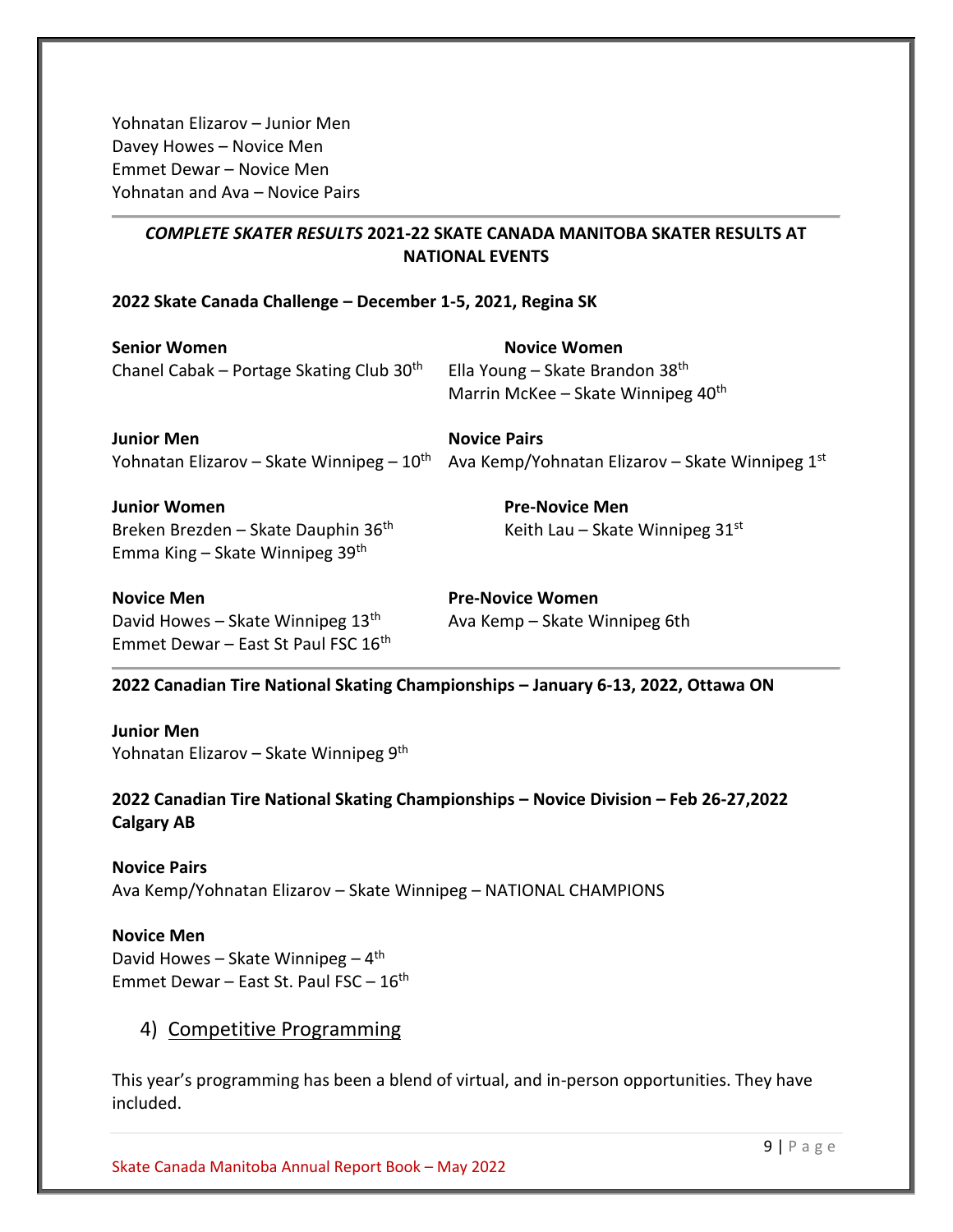- i. Out of Province Competition Subsidy This was a subsidy program which encourages skaters to actively seek competition opportunities out of the province to gain experience with different panels, and levels of skaters. This year we subsidized 13 skaters in the pursuit of competition out of the province.
- ii. Virtual Series The virtual series is a blend of programming that looks at supplementing the coaching team with viable off-ice and on-ice skills. Complete: Chris Hyde – Nutrition Participants: Development & High Performance Stacy Clyde – Nutrition Participants: Development & High Performance Joey Arigo – Performance Enhancement Participants: Development, High Performance & STAR

Upcoming: Sports Psychology Participants: High Performance & Development

- iii. High Performance Simulations A high performance simulations was held prior to Sectionals to give our High-Performance skaters and opportunity to receive much needed feedback leading up to their competitive season. The feedback comes from National level Judges/ Techs. Participants: High Performance Team Facilitators: Stephanie Lafleur, Sarah Combs
- iv. Challenge Prep/ Feedback An on-ice feedback session for Challenge Qualifiers. Skaters had an opportunity to train together to build a Team environment, while also receiving Judge Feedback to further prepare. Participants: Challenge Members Facilitators: Cadfan Edwards, Tammy Dunbar
- v. Junior Development Camp Upcoming Date: March 20<sup>th</sup> Facilitators: Tammy Mackay, Martin Nickel
- vi. High Performance/ Development Seminar TBD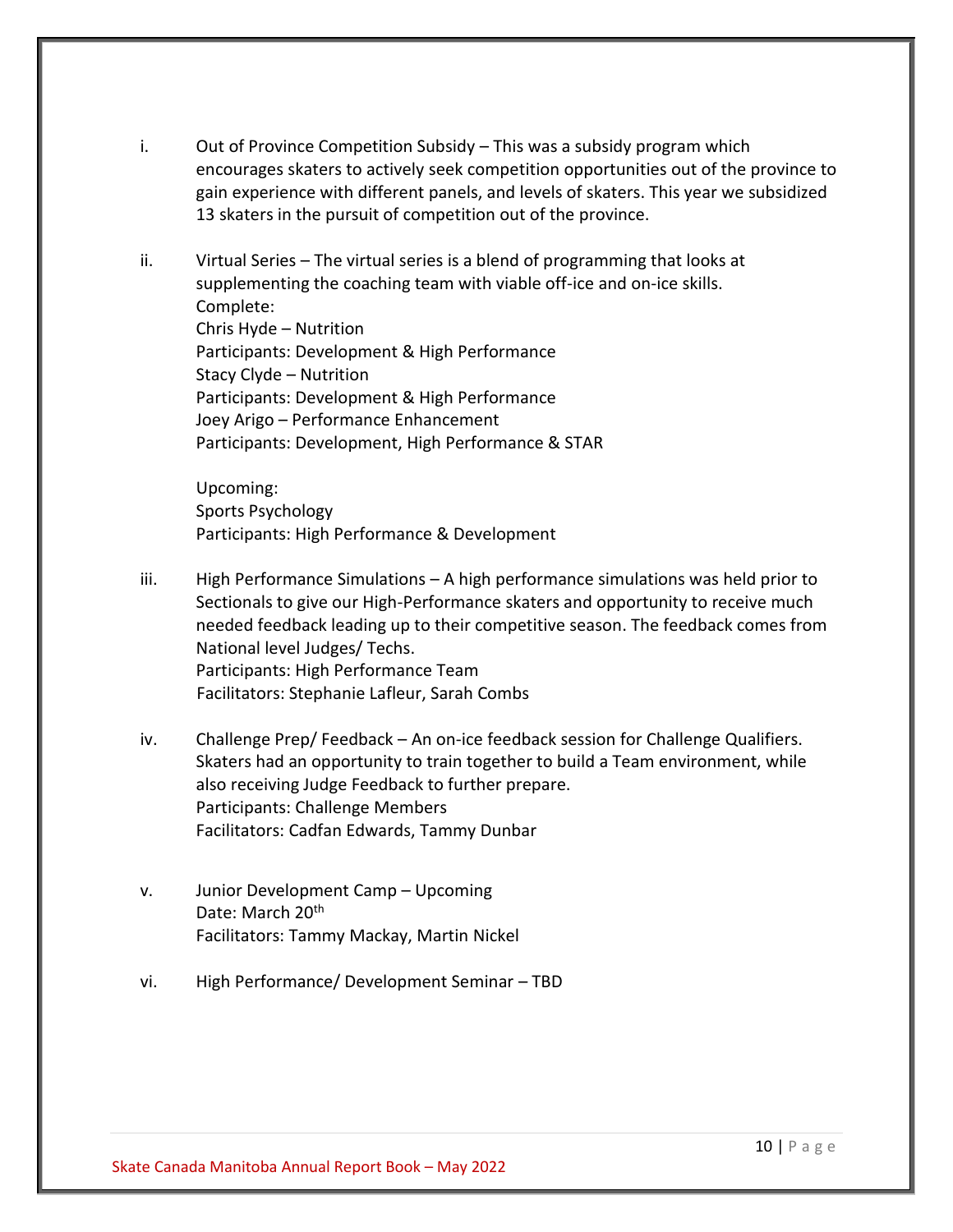# Past Report for LTD Reference (September 2021) **Skate Canada's New LTD**

Being involved in the educational portions of the LTD creation, as well as having a change to review the complete package – it is important to highlight how these changes will affect Skate Canada Manitoba. I will highlight first; Areas of Impact – while then moving onto how this will affect our plan of attack and ownership pieces.

## **Areas Of Impact:**

Skate Canada's new Podium Pathway highlights a new perspective on looking at competitive level skating, while setting new benchmarks of success throughout the levels. The overwhelming difference in the new LTD is the level of technical skill required to achieve these benchmarks. An introduction of coaching responsibility to Mental and Self Skills also adds a new element to the LTD which will have a drastic impact on how our coaches execute day to day. Developing a human first, and an athlete second is a primary key to the new LTD/ ADM model. This combined with the increase in technical requirements means that the pool of High-Performance Skaters will shrink, and the demand on our Coaches will be more significant than ever. Key areas this will impact are:

1) Skate Canada Manitoba Team Structure. The beginning phases of this new alignment has already taken place. We currently have fewer kids on the High-Performance program than in past years, with a larger portion of skaters in the Development Program. We will continue to strive to make our High-Performance Program align with the Podium Pathway.

The real challenge here will be to provide meaningful programming for Star/ Development.

2) Coach Education.

This may be the largest item that Skate Canada Manitoba must tackle both from a cultural, and financial Standpoint. The new ADM not only addresses differences in the Podium Pathway, but the STAR programs as well. The new responsibility on coaches to develop mental skills in such a well-defined and particular manner will require an investment from the Section. Coaches are our future here – and if we strive to increase membership and engagement while aligning ourselves with National Programming – I see this as an item that will require a large shift in our expenditures.

3) Skate Canada Manitoba presence at National Events.

Increasing requirements and benchmarks at on the Podium Pathway, along with other changes from Skate Canada moving down the pipeline means our likely hood of having spots on a National Level may not be set in stone as it was in the past. This is something we must plan ahead for, as meaningful competition for skaters striving to achieve High Performance (alongside their coaches) may not be available. This may require work with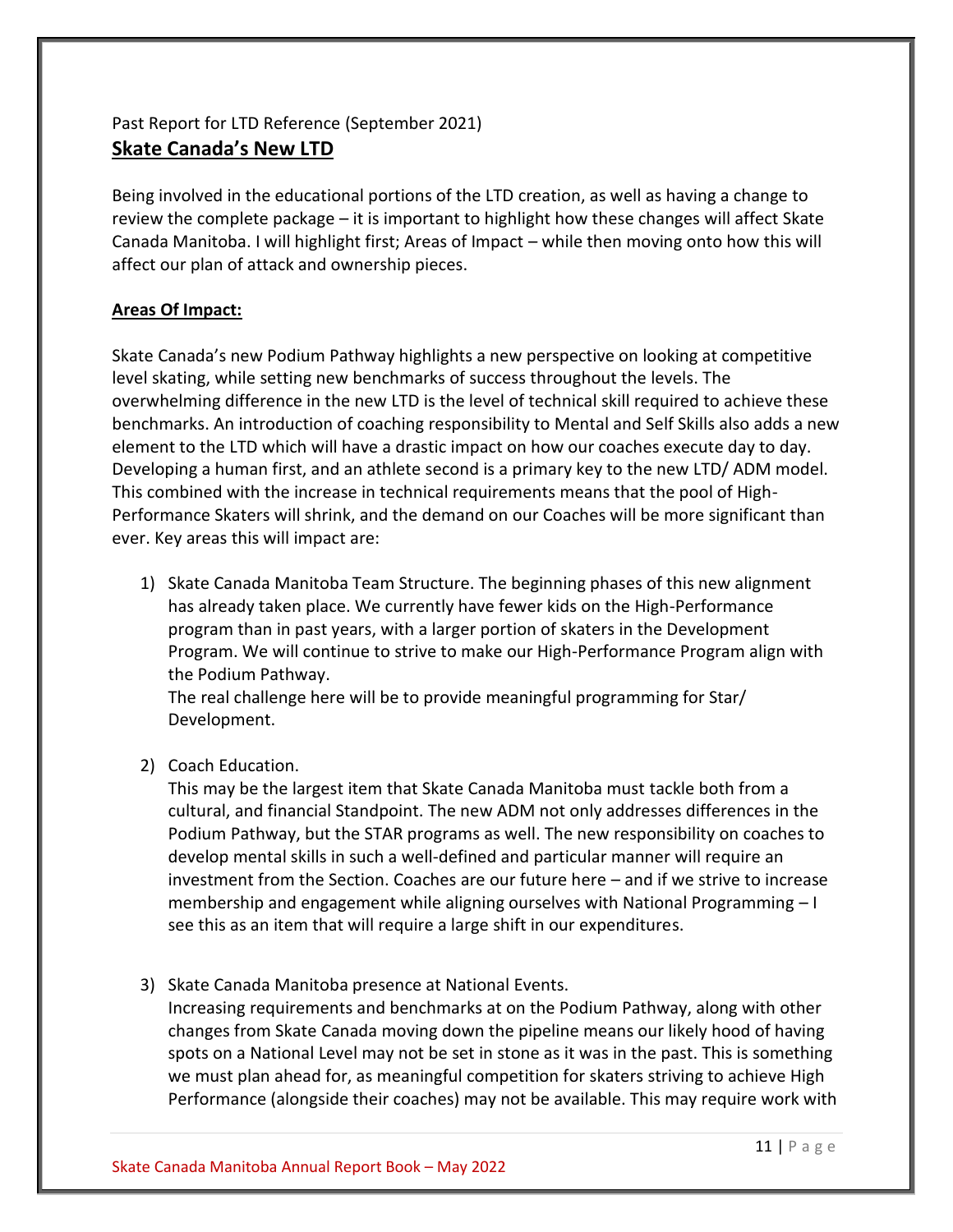other Sections close to us to facilitate those skaters who sit on the bubble between STAR and Podium Pathway.

4) Periodization – A dramatically different approach to meaningful competition, frequency, and purpose. The new LTD has a focus on Practice First – with meaningful competition being introduced throughout the skater's journey. What does this mean? Ex. A juvenile level skater should only be competing 1-2 x per year, with a sole focus on practice.

We must start asking some deep questions on what we are doing not only to align ourselves with these rationales, but also do we have enough in place at a club level to attract skaters to our Sport.

Another Major change will be the scheduling of Pre-Novice/ Novice skater's vs Junior/ Senior. These changes will alter the season for these skaters which will change our approach to our qualifying structure timelines (Sectionals) as well as our other events.

I know the Events Management Team is eager to start planning the next season – however – I think some work must be done with the Competitive Group in consultation with Skate Canada to gain a full understanding of the requirements and repercussions before advising the Events Management Committee of the new format.

## 5) Viability in STAR Programming:

Once the new LTD is released there will be articulate outlines on where skaters fit into the pathways, alongside videos. What does this mean for us? It means that MOST of our skaters will be STAR level skaters. Although I know this change will be gradual, this will be a massive cultural shift for us.

We need to begin the work now to build viability into these programs – From a committee layout to periodization – to execution at a club and coach level.

## 6) Retention:

How do we attract and attain skaters in this new world while going through all these cultural changes? How do we shift focus into practice and away from competitions at a young age when it might not be what the parents and skaters want? These are questions that require thought, planning, programming, and action if we want to hit our strategic directions of growing the membership.

## **Plan of Attack**

Given the areas of impact above I see a few things that need to be addressed as the new LTD roles out: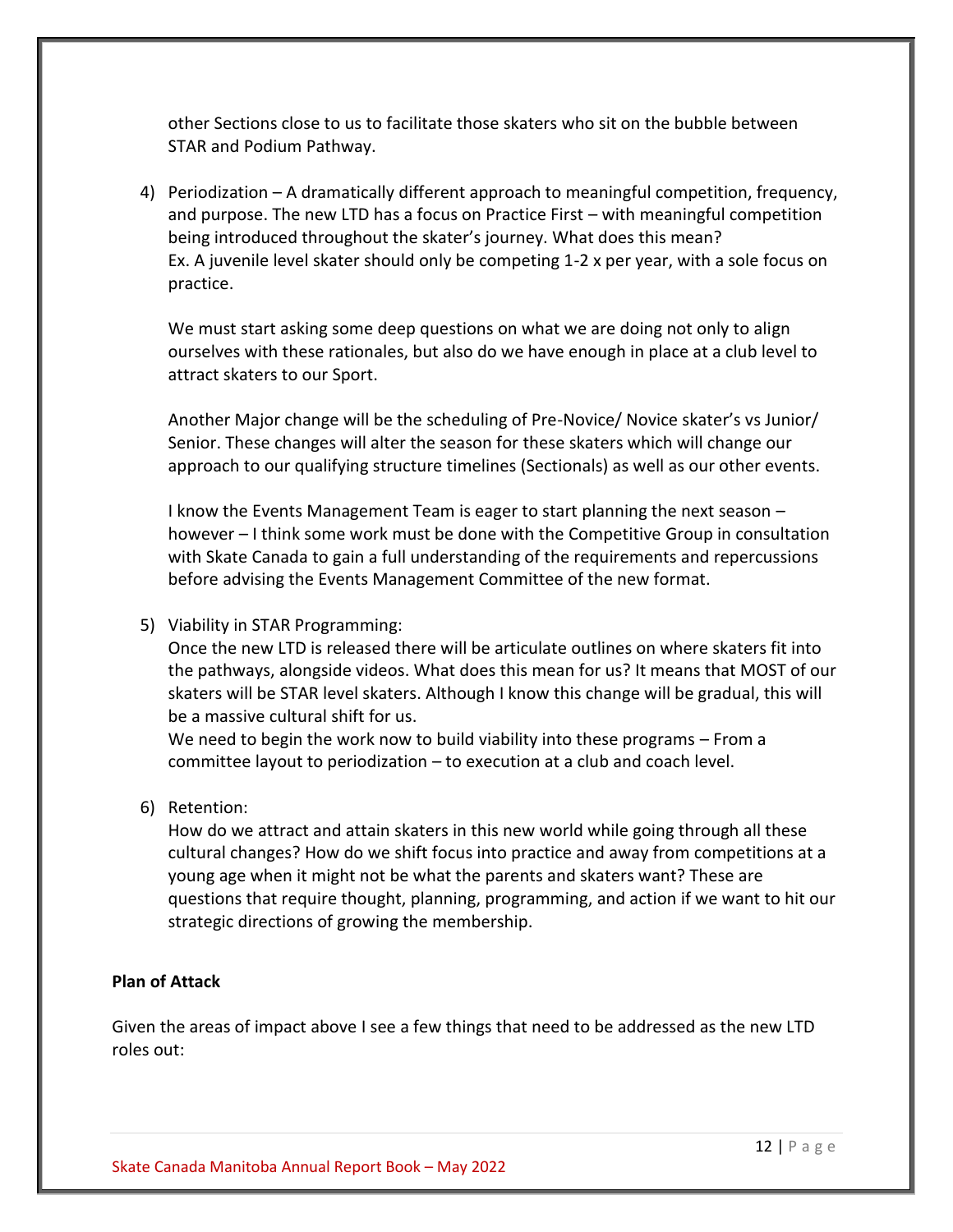- 1) Responsibility
	- What areas of impact affect what committees?
	- Do our committee structures align with the areas of focus? Ex. Events – are they equipped to be making periodization choices STAR – is this much too big of a portfolio and does it need to be segmented.
- 2) Resources
	- What staff will be in place at what committee levels to ensure adherence to our Strategic Priorities while maintaining an understanding of direction
	- How are we segmenting our dollars currently? What areas of focus do we feel we need to focus more monetary amounts on to ensure our success?

Some of these changes are going to require long term approaches – while some of the changes are going to require immediate action. Once the above two points have been worked through my suggestion would be the following:

- 1) Put an immediate group together to focus on Periodization. This will be the immediate action we need to take to ensure our competition structure is in alignment. Once this group has worked out an action plan – the Events Committee will execute the new periodization structure.
- 2) A deep dive into our programming at an Executive Level to re-establish what the Sections is.

The new format is going to require a massive undertaking in resources (both financially and otherwise). We must ask tough questions now:

- 3) A review on committee structure to ensure we have the appropriate resources in place, and they are well distributed leading up to the next budget cycle.
- 4) Education portions being put in place to gain a basic understanding of the new LTD to our members.
- 5) Engagement from the Executive and staff to the reviewed committees to gain a new focus on the upcoming year (2022-23). I believe the focus on our programming must have a club/ coach focus. Each budget item and program should have a component or aspect that lends itself to a better understanding and execution of the LTD.

The execution of this role out, and the impact on our success and viability as a Section cannot be understated. This should be a primary focus for myself, and other key user groups as we move forward throughout this season and next.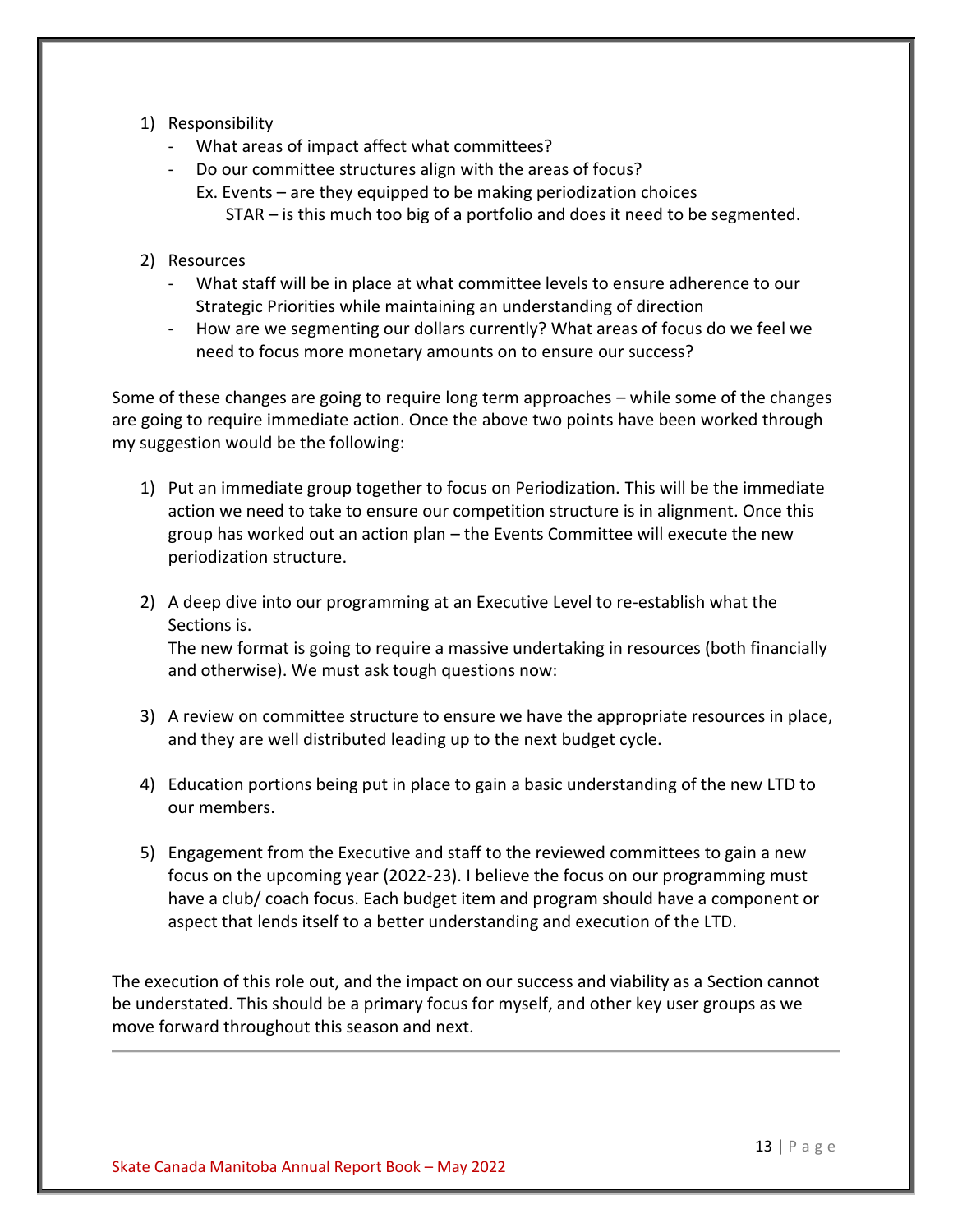# <span id="page-13-0"></span>**EVENTS & ADMIN COORDINATOR AND SECTION COURSE ADMINISTRATOR REPORT Submitted by Rosalyn Bauer**

The 2021-22 season varied significantly from the 2020-21 season and thank goodness for that! While COVID restrictions continued to impact day to day lives we finally saw the light at the end of the tunnel and were able to return to so many of the things we enjoy and look forward too.

At the Section office COVID created significant additional work with having to constantly plan for changes and adapt to changes. Competitions were most heavily impacted by this everpresent wave of uncertainty and we are so thankful for the hosts and their volunteers for their patience and perseverance all season long. Thank you to the following Clubs for hosting Section competitions this past season, or trying to:

- Skate Virden; Sectionals November 6-7, 2021
- Stonewall Skating Club: Synchro Champs (this event had to be cancelled and was moved to a virtual event this spring)
- The Pas Skating Club: Norman Regionals (this event had to be moved to a virtual event)
- Morden Figure Skating Club: Prairie Regionals (this event had to be cancelled in person and was moved to a virtual event in February)
- Skate Winnipeg; East Regionals February 12, 2022
- Killarney Figure Skating Club; West Regionals February 18 20, 2022
- Hazelridge Skating Club; Manitoba Open March 4 6, 2022

During the pandemic new technology was created and implemented to allow for competitions to continue in new ways and allow for enhanced features of live streaming. This season SCMB ventured into the virtual world and utilized this technology. Live streaming was offered at Sectionals allowing for people to watch the competition live at home. Sectionals also featured Remote Officiating where several officials joined us from the comfort of their homes and officiated live skating of our Pairs event. We also utilized the option of Virtual Competitions, the submission of recorded skating for judging at a later date, and we live streamed both of the Synchro Events this way too! There was even a remote Assessment Day in our province where the evaluator connected digitally to watch live assessments at an arena! It was a very exciting year and are thankful to all those people who dived into learning about the requirements of this new technology and helped to train officials in being able to utilize these awesome opportunities! There are plans for next season to offer live streaming at three of our competitions, and we know that families, friends and the skaters will all enjoy being able to watch live or go back and watch again later!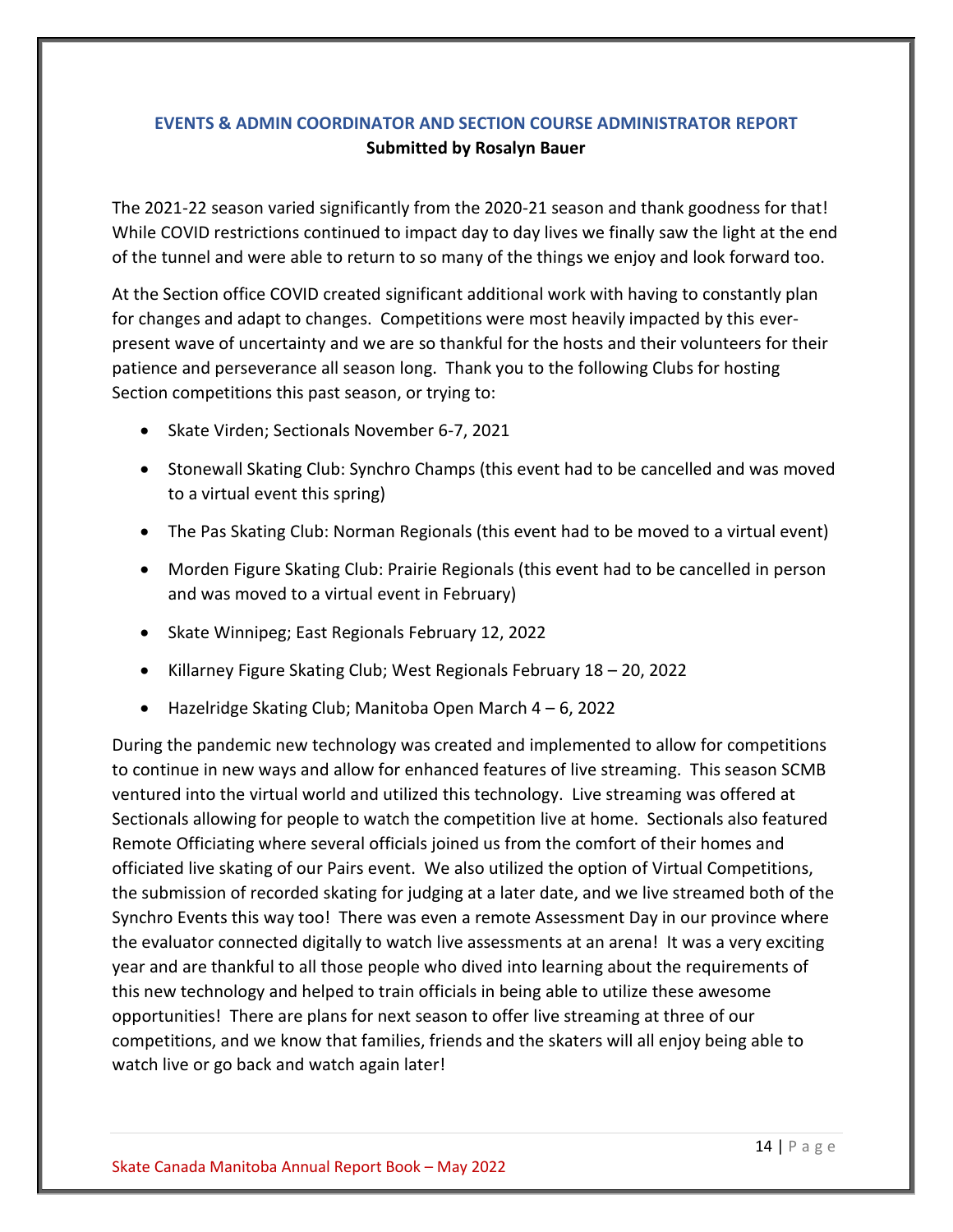This year was filled with education and training. The launch of the new Skate Canada Long Term Development (LTD) came with the delivery of education opportunities from Skate Canada to staff to be able to help support our Section. Both Cadfan and I were fortunate to be able to take part in virtual training last summer to learn about the background of the LTD, Sport For Life LTD 3.0 and theory to support the creation of this amazing tool. We have some great education planned for this coming season to support our Section in the Mental and Self Skills of the LTD. The LTD also had an impact on the competition calendar and it is exciting to see the alignment and what it offers to participants moving forward. Thank you to the Clarise Boychuk and the Events Management Committee for their work on this calendar, which will be revealed at our upcoming AGM.

I was fortunate to be able to participate in several additional education opportunities that support our strategic imperatives and Section values; Anti-Racism in Sport Winnipeg, Sport for Life LTD and Quality Sport webinars and Gender Equity LENS Training to name a few. The pandemic has definitely opened up a multitude of education opportunities and I am grateful to be able to continue learning and sharing the knowledge back.

This season I took on a new role in the Section as Section Course Administrator. This has a been a welcome addition to my portfolio and I look forward to being able to dive deeper into this position next season. Manitoba had 143 coaches register with Skate Canada during the 2021- 22 season, and we offered the following courses and participation at each:

- September 2021 Regional Coaching Course (first one in almost 2 years) with four (4) coaches attending
- September 2021 CanSkate Coaching Course with ten (10) new coaches
- January 2022 CanSkate Coaching Course with eleven (11) new coaches
- February 2022 Provincial Coach Virtual: Singles with nine (9) coaches attending from across the country, one from Manitoba
- March 2022 CanPowerSkate Coaching Course with twelve (12) coaches

The new season has brought more NCCP opportunities to our coaches including an additional CanPowerSkate, Regional Coach, as well as the Provincial Coach Pairs Course. Keep a watch for more courses to be announced!

This past season Skate Canada also trained coach Kevin Dawe to become a Learning Facilitator for the Provincial Coach Pathway, in Singles and Pairs. Master Coach Developer and Learning Facilitator, Megan Foster, was also brought on by Skate Canada to develop coaches in the Provincial Coach Pathway. Congratulations to both of you on your new roles! This coming season we are excited to expand the number Learning Facilitators we have in Manitoba and are excited to welcome Dana McKee to the Regional Coach Pathway! If you are interested in becoming a CanSkate LF, we are currently accepting applications.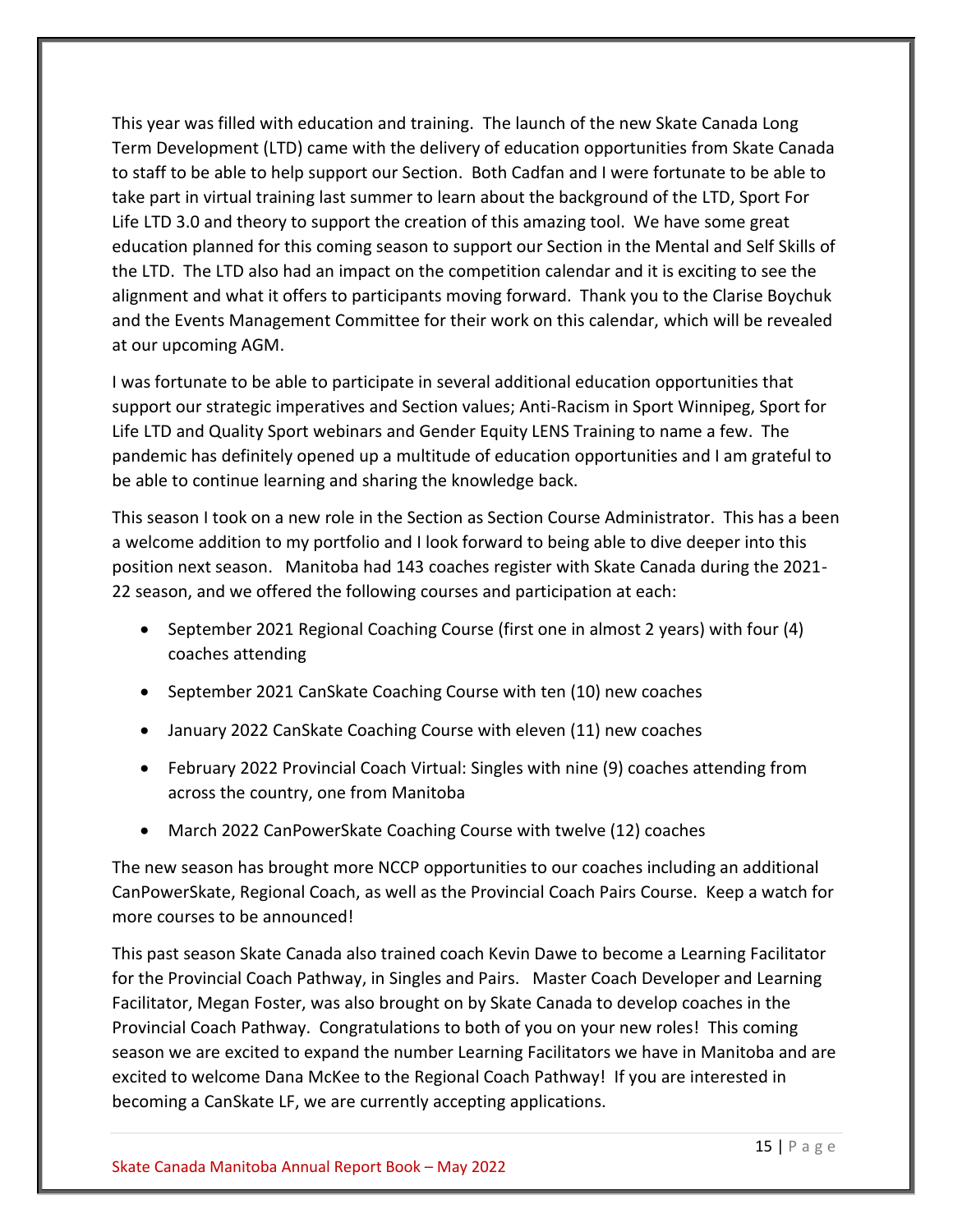From an administrative side, it was a busy first half of the season keeping up with ever changing protocols and relaying information to help keep everyone informed. Website and document updates were frequent and decreased by mid summer, a very welcome relief for everyone! We published the Club & School Directory and distributed it virtually via our eNews. The weekly eNews continued each Thursday providing skating related news to our various stakeholders. We welcome feedback and sending us information that you'd like shared with the Section (out of Province successes, Club/School successes, coaching opportunities, education/seminar information, etc.…).

We are already busy with preparation for the new season and cannot wait to share with you all the exciting things that our Section has to look forward to! Thank you to our Clubs and Schools, the volunteers, and coaches, and especially the skaters for an amazing year!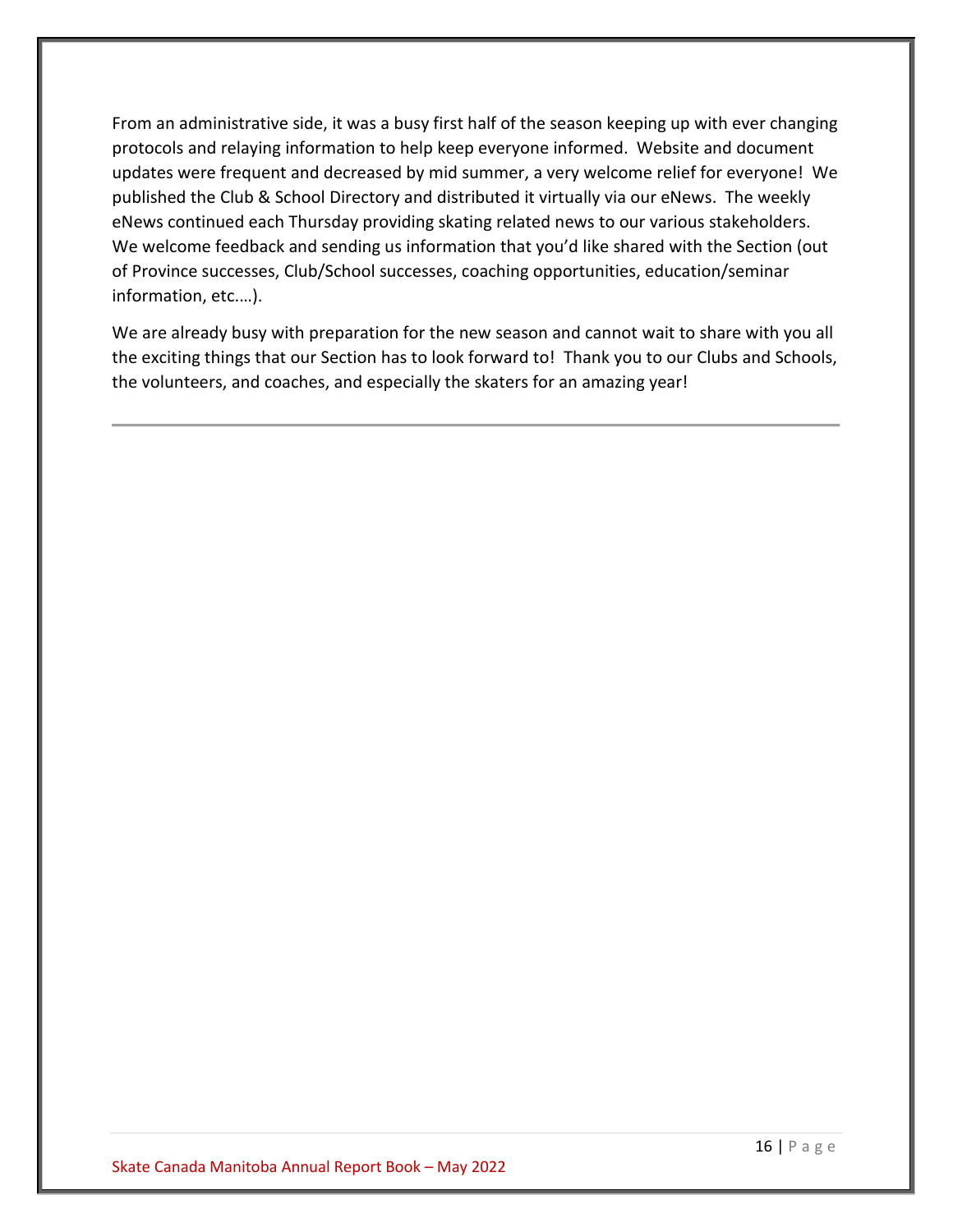# **COACHES COMMITTEE REPORT**

# **Submitted by: Sarah Murkin-Debeuckelaere & Rosalyn Bauer**

<span id="page-16-0"></span>

| <b>Committee</b>                                                                                                                                                                                                                                                                                                                                                                                                                                                                                                                                                                                                                                                                                                                                                                                              |                                                                                                                                                                    |                                   |     |                                                                                   |     |
|---------------------------------------------------------------------------------------------------------------------------------------------------------------------------------------------------------------------------------------------------------------------------------------------------------------------------------------------------------------------------------------------------------------------------------------------------------------------------------------------------------------------------------------------------------------------------------------------------------------------------------------------------------------------------------------------------------------------------------------------------------------------------------------------------------------|--------------------------------------------------------------------------------------------------------------------------------------------------------------------|-----------------------------------|-----|-----------------------------------------------------------------------------------|-----|
| Name:                                                                                                                                                                                                                                                                                                                                                                                                                                                                                                                                                                                                                                                                                                                                                                                                         |                                                                                                                                                                    | <b>Coaching Committee</b>         |     |                                                                                   |     |
| <b>Version Date:</b>                                                                                                                                                                                                                                                                                                                                                                                                                                                                                                                                                                                                                                                                                                                                                                                          |                                                                                                                                                                    | 2022-03-15                        |     |                                                                                   |     |
| <b>Vice Chair:</b>                                                                                                                                                                                                                                                                                                                                                                                                                                                                                                                                                                                                                                                                                                                                                                                            |                                                                                                                                                                    | <b>Amber Lotz</b>                 |     |                                                                                   |     |
| Director:                                                                                                                                                                                                                                                                                                                                                                                                                                                                                                                                                                                                                                                                                                                                                                                                     |                                                                                                                                                                    | Sarah Murkin-Debeuckelaere        |     |                                                                                   |     |
| <b>Committee</b><br><b>Members:</b>                                                                                                                                                                                                                                                                                                                                                                                                                                                                                                                                                                                                                                                                                                                                                                           | Sarah Murkin-Debeuckelaere, Erin Bay, Halie Scott, Michelle Janz,<br>Sherry Hunter, Cindy Mahoney, Laurie Bertholet, Betty-Anne<br><b>Wilkinson, Rosalyn Bauer</b> |                                   |     |                                                                                   |     |
|                                                                                                                                                                                                                                                                                                                                                                                                                                                                                                                                                                                                                                                                                                                                                                                                               |                                                                                                                                                                    |                                   |     | Please list meetings held and confirm that minutes for each have been circulated. |     |
| <b>Meeting 1 Date:</b>                                                                                                                                                                                                                                                                                                                                                                                                                                                                                                                                                                                                                                                                                                                                                                                        | 2022-01-30                                                                                                                                                         | <b>Minutes Sent to</b><br>Office? | Yes | <b>Minutes Sent to</b><br>Committee?                                              | Yes |
| PLEASE PROVIDE ANY CONCERNS, IDEAS FOR THE FUTURE, OR GENERAL COMMENTS<br>YOU WOULD LIKE TO SHARE WITH THE BOARD.                                                                                                                                                                                                                                                                                                                                                                                                                                                                                                                                                                                                                                                                                             |                                                                                                                                                                    |                                   |     |                                                                                   |     |
| This season Manitoba had 143 registered coaches with Skate Canada.<br>In conjunction with National Coach Appreciation Week, the committee offered a free<br>session on mental health with Dr. Leslie-Toogood. Budget for 2022-23 has been submitted<br>with focus on LTD Mental & Self Skills and Synchro fundamentals for coaches. Thank you<br>for Sarah Murkin-Debeuckelaere for her work as the Section Coaches Rep the past 3 years.<br>Thank you to South Westman Coaches Rep Laurie Bertholet for her many years of<br>contribution to the committee. Thank you to Erin Bay for volunteering as the Interlake rep<br>for the past 4 years. The positions of Section Coaches Rep and the following Regional<br>Coaches Reps are all up for nominations; Central, Interlake, Parkland and South Westman. |                                                                                                                                                                    |                                   |     |                                                                                   |     |
| <b>BUDGET ITEM NAME</b>                                                                                                                                                                                                                                                                                                                                                                                                                                                                                                                                                                                                                                                                                                                                                                                       |                                                                                                                                                                    |                                   |     | <b>Coaches AGM (Coach appreciation week)</b>                                      |     |

|                               | Coaches AGIVI (Coach appreciation week) |  |  |  |
|-------------------------------|-----------------------------------------|--|--|--|
| PROJECTED TOTAL COST          | \$600.00                                |  |  |  |
|                               |                                         |  |  |  |
| <b>LEAD ORGANIZER</b>         | <b>Sarah Murkin-Debeuckelaere</b>       |  |  |  |
|                               |                                         |  |  |  |
| DATE/TIME                     | $26-Sep$                                |  |  |  |
|                               |                                         |  |  |  |
| <b>LOCATION</b>               | online                                  |  |  |  |
| <b>NUMBER OF PARTICIPANTS</b> |                                         |  |  |  |
|                               | 25                                      |  |  |  |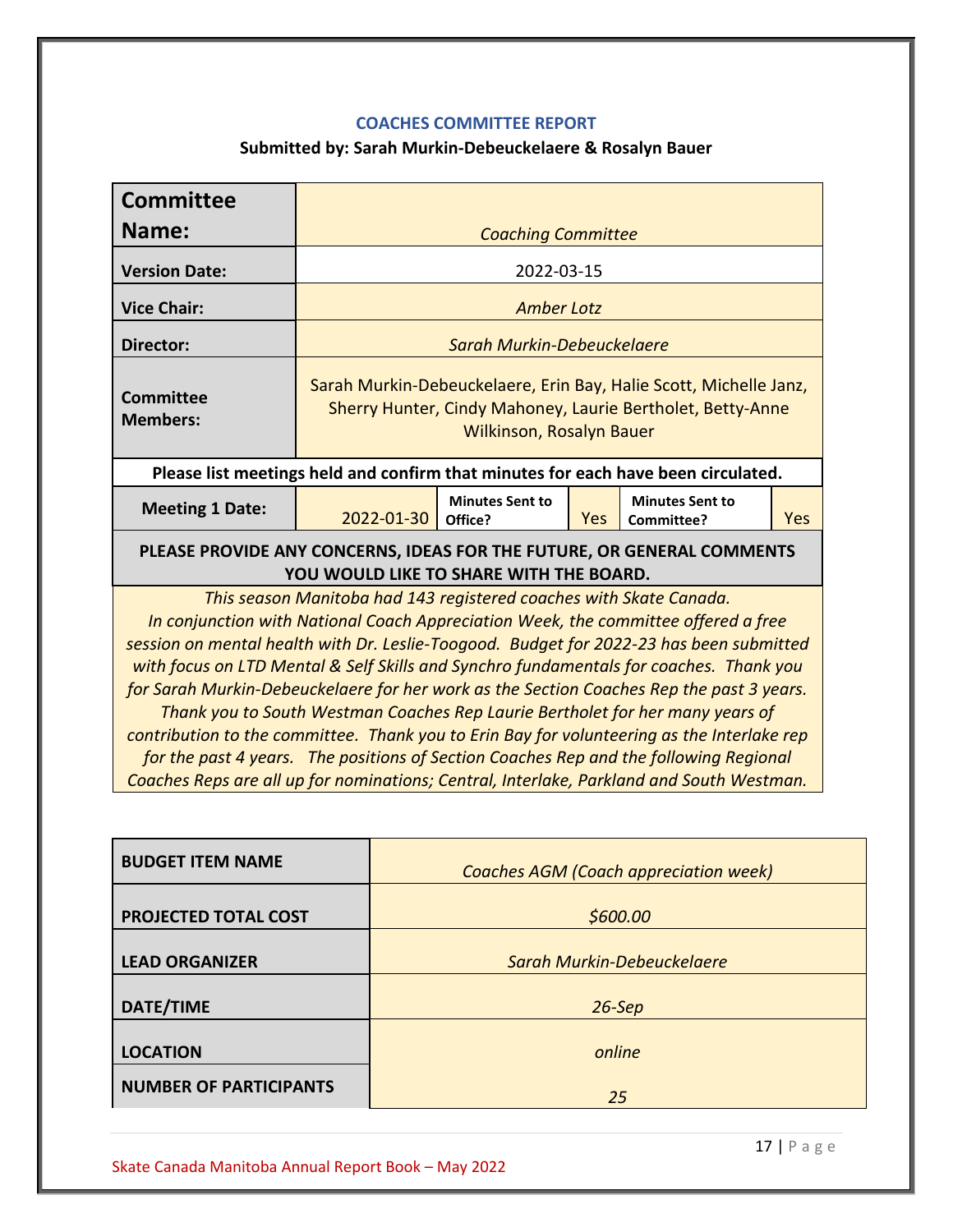| <b>CONFIRMED CLINICIAN</b> |  |
|----------------------------|--|
| <b>NAMES</b>               |  |

**Dr.** Leslie-Toogood

**PLEASE ENTER THE NUMBER OF PARTICIPANTS FROM EACH AREA OF THE PROVINCE IN THE BOXES BELOW**

| <b>SOUTH</b> | <b>EAST</b> | <b>WEST</b> | <b>NORTH</b> | <b>WINNIPEG</b> | <b>TOTAL</b> |
|--------------|-------------|-------------|--------------|-----------------|--------------|
|              |             |             |              |                 |              |

# **DID YOU REACH YOUR PROJECTED/MINIMUM NUMBER OF PARTICIPANTS FOR THIS INITIATIVE?** (YES OR NO)

| <b>PLEASE PROVIDE ANY POST</b> | We had 17 coaches register for this free session, however only |
|--------------------------------|----------------------------------------------------------------|
| <b>EVENT NOTES (UNLESS</b>     | 7 people actually participated. The session was great, Dr      |
| <b>PROGRAM HAS NOT YET</b>     | Toogood was a terrific presenter and we look forward to        |
| <b>HAPPENED)</b>               | engaging with her more in the future.                          |
|                                |                                                                |

| <b>Club/Coach relation</b> |  |  |
|----------------------------|--|--|
| <b>TBD</b>                 |  |  |
| Sarah Murkin-Debeuckelaere |  |  |
| Late October/November      |  |  |
| online                     |  |  |
| 25                         |  |  |
|                            |  |  |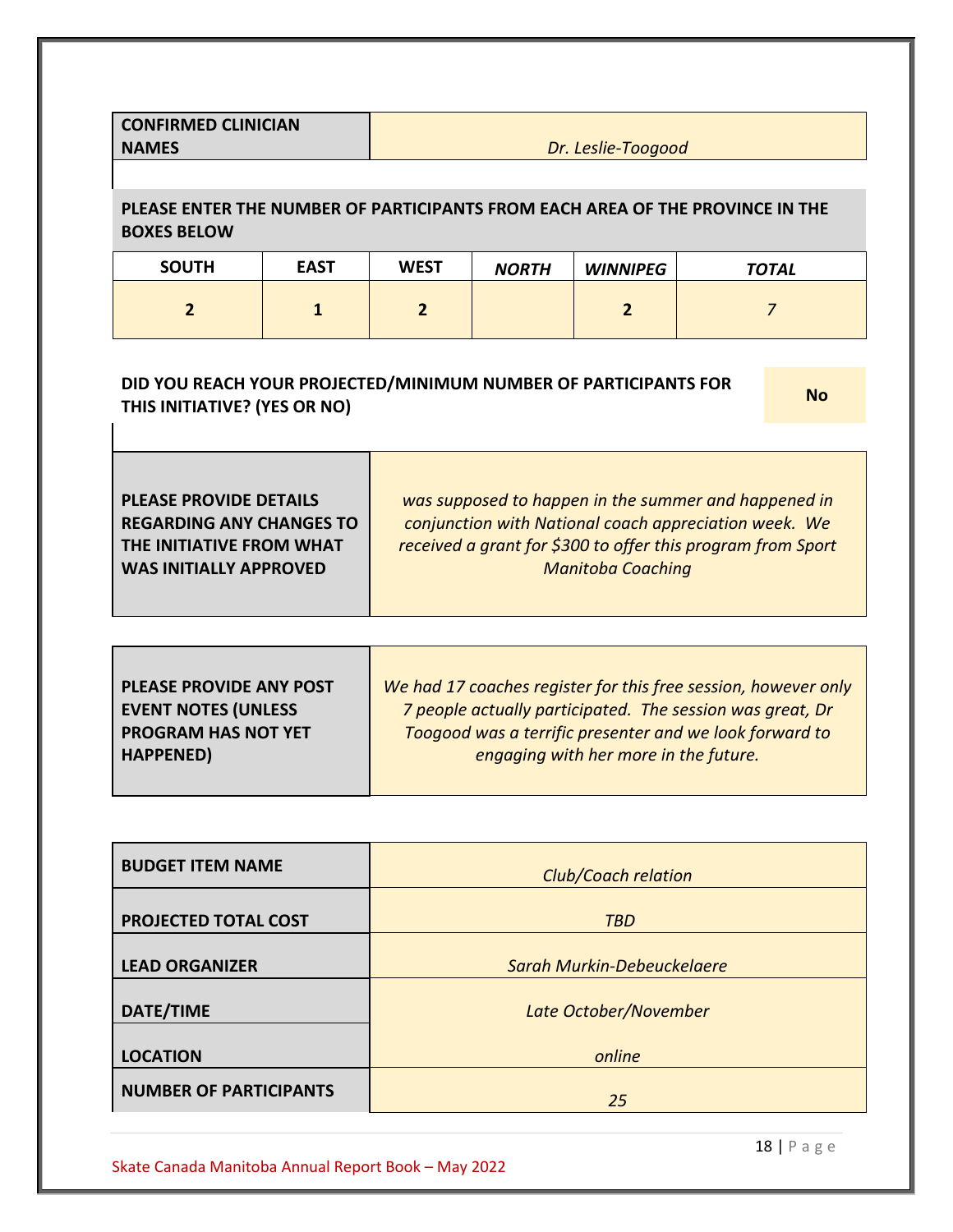| <b>CONFIRMED CLINICIAN</b><br><b>NAMES</b>                                                                                    | <b>Paul McIntosh</b>                               |
|-------------------------------------------------------------------------------------------------------------------------------|----------------------------------------------------|
| <b>PLEASE PROVIDE DETAILS</b><br><b>REGARDING ANY CHANGES TO</b><br>THE INITIATIVE FROM WHAT<br><b>WAS INITIALLY APPROVED</b> | Part of the soft skills of coaching in the budget. |

| <b>PLEASE PROVIDE ANY POST</b><br><b>EVENT NOTES (UNLESS</b><br><b>PROGRAM HAS NOT YET</b><br><b>HAPPENED)</b> | This seminar did not happen during the regular season but is<br>included in the AGM education programming on May 17 <sup>th</sup> at<br>$6:30 \, PM$ |
|----------------------------------------------------------------------------------------------------------------|------------------------------------------------------------------------------------------------------------------------------------------------------|
|----------------------------------------------------------------------------------------------------------------|------------------------------------------------------------------------------------------------------------------------------------------------------|

| <b>BUDGET ITEM NAME</b>                                                                                                                  | <b>Business of Coaching</b>                                                                                                                                |
|------------------------------------------------------------------------------------------------------------------------------------------|------------------------------------------------------------------------------------------------------------------------------------------------------------|
| <b>PROJECTED TOTAL COST</b>                                                                                                              | $\zeta$                                                                                                                                                    |
| <b>LEAD ORGANIZER</b>                                                                                                                    | Sarah Murkin-Debeuckelaere                                                                                                                                 |
| DATE/TIME                                                                                                                                | <b>Tuesday March 8/22</b>                                                                                                                                  |
| <b>LOCATION</b>                                                                                                                          | Virtual                                                                                                                                                    |
| <b>NUMBER OF PARTICIPANTS</b>                                                                                                            | <b>Please Type</b>                                                                                                                                         |
| <b>CONFIRMED CLINICIAN</b><br><b>NAMES</b>                                                                                               |                                                                                                                                                            |
| <b>PLEASE PROVIDE DETAILS</b><br><b>REGARDING ANY CHANGES TO</b><br>THE INITIATIVE FROM WHAT<br><b>WAS INITIALLY</b><br>APPROVED+A10:G27 | Session was scheduled for March 8th but did not happen. Had<br>some communication challenges after initial discussion of<br>event and decided to postpone. |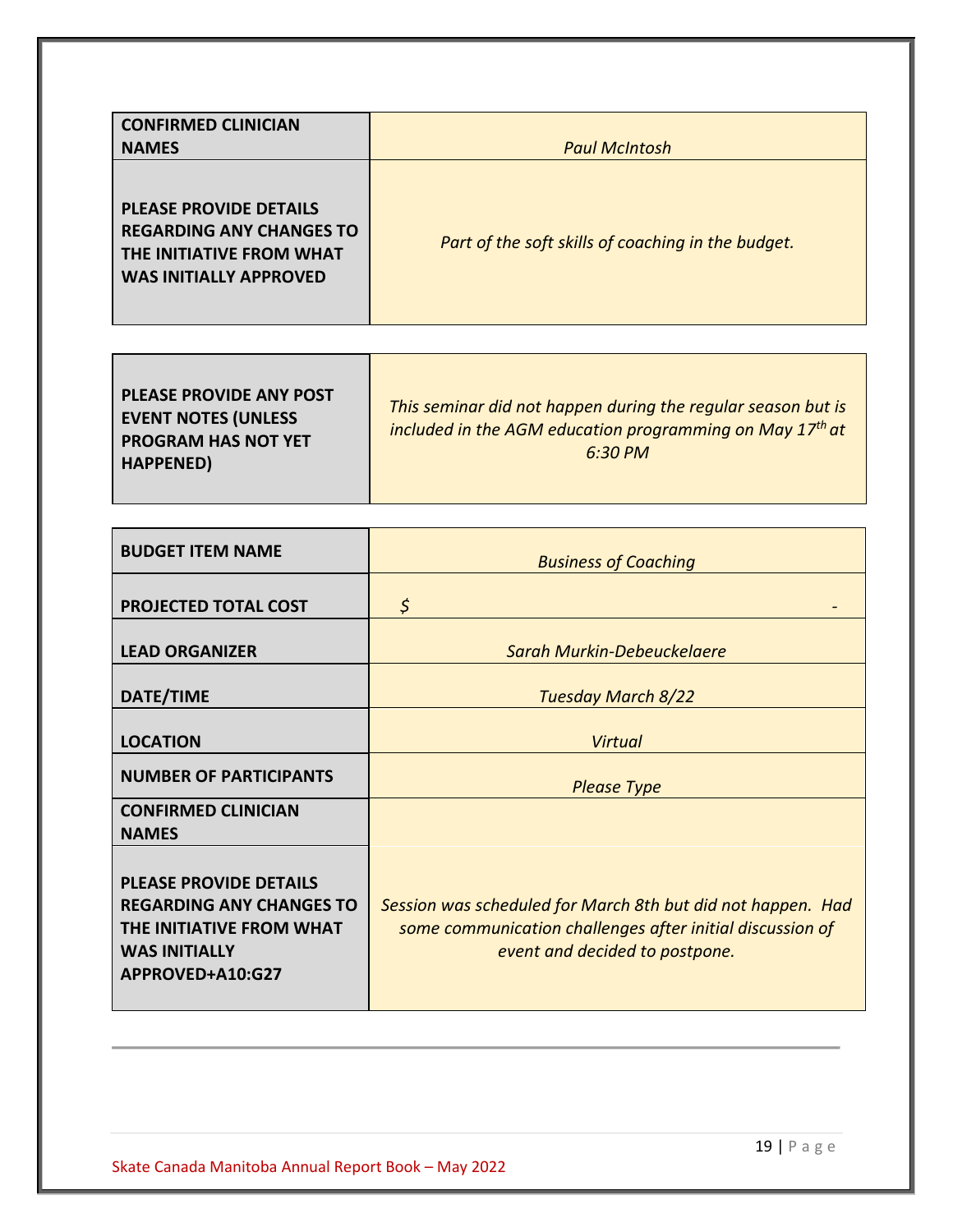#### **EVENTS MANAGEMENT COMMITTEE REPORT**

## **Submitted by: Clarise Boychuk**

## <span id="page-19-0"></span>**Committee Members**

Chair: Clarise Boychuk Section Staff: Rosalyn Bauer Board Member: Allison Ward Members: Donna Yee, Pam Parker, Shelley Meakin, Asten McGill

## **1. Committee Meetings**:

- a. We had 6 meetings from August to April 2022
- b. Majority of meetings were held using Zoom
- c. Minutes were submitted to Section Office for distribution

## **2. Summary of Committee's Actions throughout 2021-2022:**

- a. LOC Guidelines and Return to Competition Guidelines with respect to Covid 19 reviewed and revised
- b. Ongoing discussion/communication of current competitions
- c. Discussed process for injury reporting at competitions
- d. Reviewed and approved competition announcements
- e. Competition realignment in accordance with the new LTD
- f. Created a competition bidding package
- g. Discussed renaming competitions

## **3. SCMB Managed Competitions 2021-2022:**

- a. Sectionals held in-person with remote panel for pairs
- b. East & West Regionals held in-person and virtual
- c. Norman held virtually
- d. Synchro Champs cancelled and moved to Spring of 2022
- e. Prairie Regionals Synchro held virtually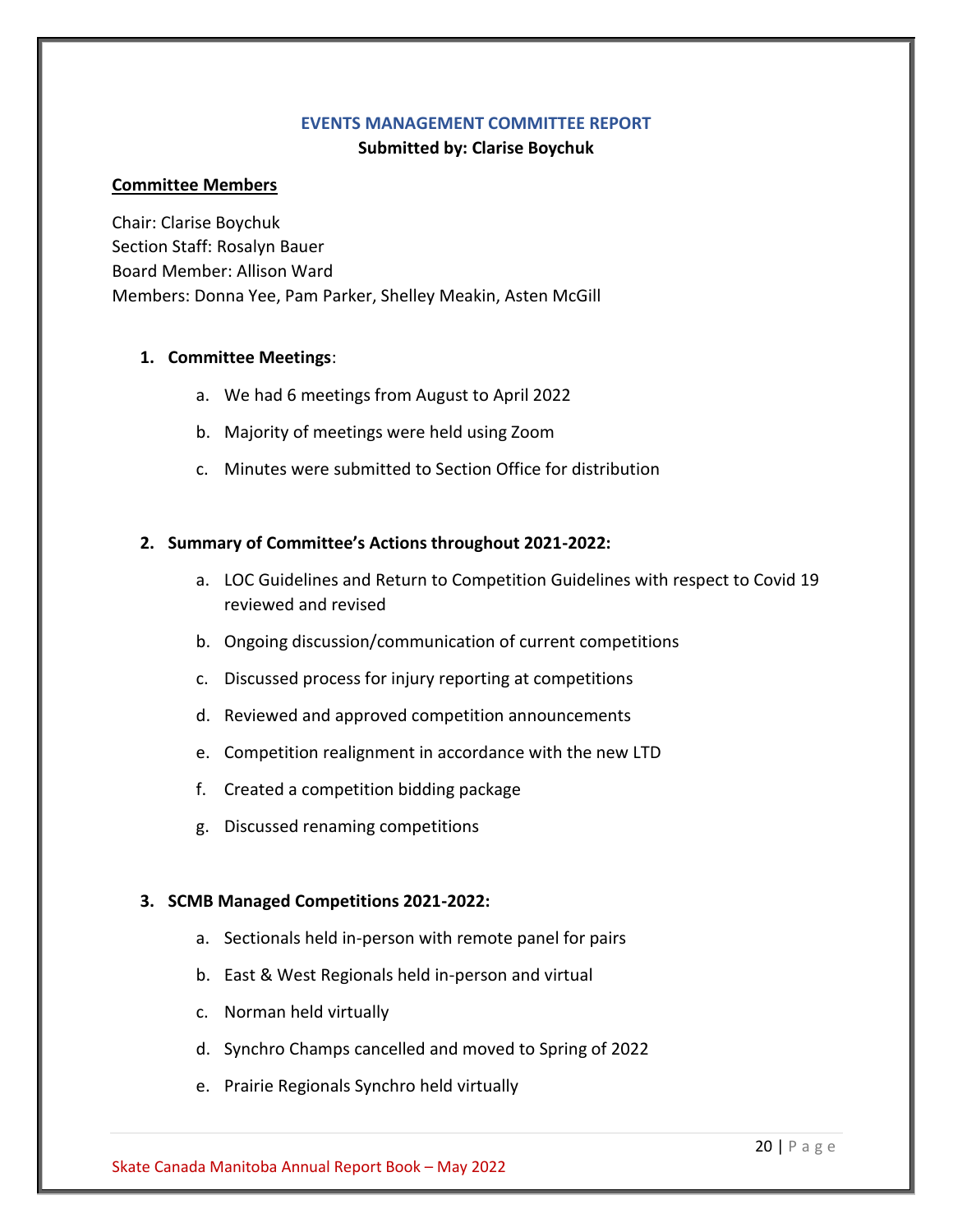## **4. Annual Event Selection Process Completed:**

- a. Events to be announced at the May 2022 SCMB AGM
- b. Events to be offered reviewed
- c. Event fees to be reviewed for the upcoming 2022-2023 Season

## **5. SCMB – Strategic Direction within EMC Portfolio**

a. Meaningful Competitions**:** Realignment of competitions to follow the new LTD to commence 2022-2023 Season.

## **6. Upcoming Committee Initiatives and Suggestions for the Future**

- a. Competition Names
- b. Competition Fees
- c. Competition Finance Model
- d. LOC Guidelines

It's been a busy season for our committee this year. Many new and exciting changes will be seen this upcoming competition season that aligns with the revamped LTD. Once our committee received the requirements for the upcoming competition season from Cadfan, we created the board-approved 2022-2023 Competition Calendar. Skate Canada Manitoba will be offering 6 competitions this season. Please join us at the AGM to hear about the upcoming changes. We also created a competition bidding package for clubs that encompassed all necessary requirements needed to submit a bid to host a competition. Now, we are in the process of recommending names for the new competitions.

I would like to thank the Events Management Committee members who contributed their time and expertise to help guide and support Skate Canada Manitoba Events through the past season. Your volunteer time and commitment to skating in Manitoba is deeply valued and appreciated! If any Skate Canada Manitoba member is interested in joining the Events Management Committee, please reach out to me.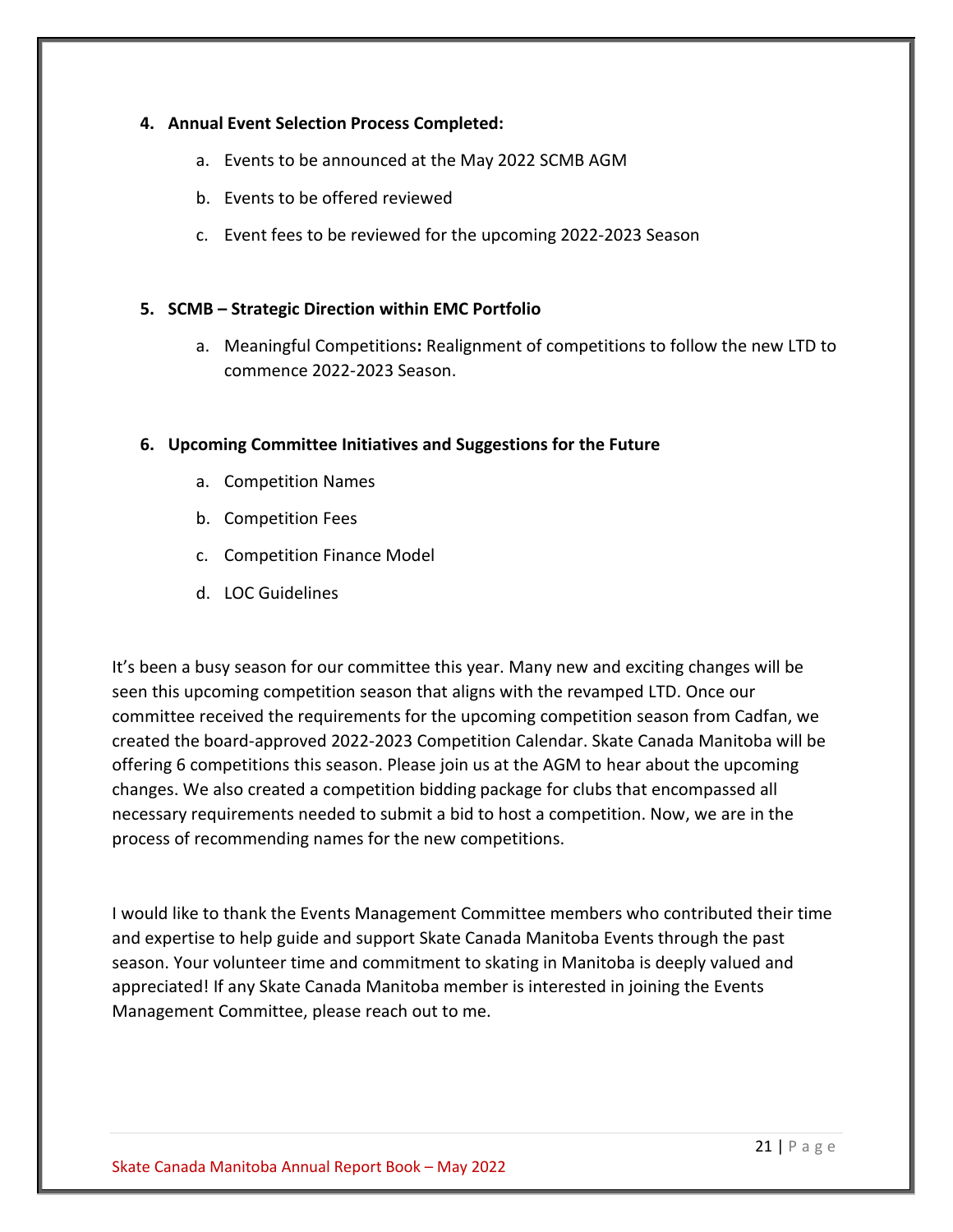#### **MARKETING & COMMUNICATION COMMITTEE REPORT**

**Submitted by: Lori Kemp/Shauna Marling**

#### <span id="page-21-0"></span>**List of Committee Members**

Lori Kemp- Chair Shauna Marling- Staff Brenda Sokolowski- Director Alison Ward- VP

#### **Meetings were held:**

-June 7, 2021 -July 12, 2021 -August 16, 2021 -Sept 13, 2021 -Oct 18, 2021 -Feb 7, 2022

The marketing committee met 6 times from June 2021 to March 2022. Our committee objective is to help grow and retain the membership for Skate Canada Manitoba.

We continue to sell Skate Canada Manitoba clothing through Entripy. Skate Canada Manitoba gets paid a small percentage of items sold.

There was a campaign that ran in early fall 2021. This was primarily to promote CanSkate for all clubs across the province of Manitoba. This campaign was fully funded through Skate Canada.

CanSkate posters were sent to all clubs in early fall 2021. Clubs were able to specify have them personalized if they reached out.

A few new purchases were made (front for podium, banners). There is a brand fresh coming this skating season. The plan is to slowly purchase and update items as needed (table runners, signs, etc.). Many of these are items that are used at competitions/seminars/AGM etc.

There will be a new initiative in conjunction with the STAR committee to run monthly challenges on social media.

We hope to hire someone on a commission basis to sell sponsorships for Skate Canada Manitoba for the 2022-2023 season.

Social media plan for 2022-2023: calendar created and sent to Shauna. Will feature profiles on skaters, coaches, officials, board members, clubs, volunteers etc. We will endeavor to feature from many different clubs across the province (though we are limited to those who submit information).

We ran a digital campaign in partnership with SC. Advertisements ran from Octo 18 – 24, 2021 on the following platforms: Facebook & Instagram, Google Display network and Twitter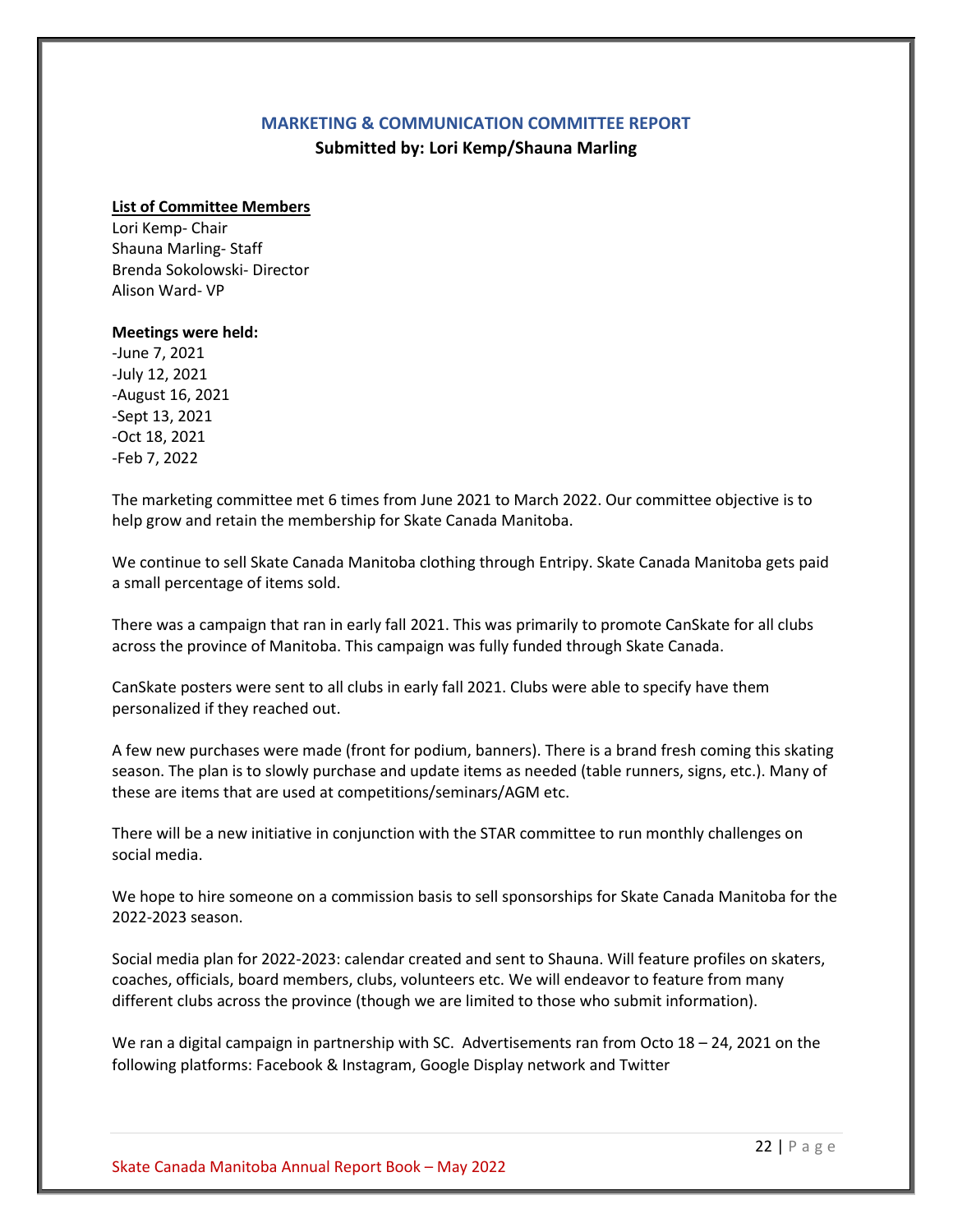|                                           |          |             |                          |                                 |             | <b>Engagement</b>         |                 |               |
|-------------------------------------------|----------|-------------|--------------------------|---------------------------------|-------------|---------------------------|-----------------|---------------|
| <b>Site</b>                               | Language | Format      | <b>Flight Dates</b>      | Delivered<br><b>Impressions</b> | Link Clicks | IPost<br><b>Reactions</b> | <b>Comments</b> | <b>Shares</b> |
| <b>Facebook &amp;</b><br><b>Instagram</b> | EN       | Newsfeed Ad | October 18 -<br>24, 2021 | 193,825                         | 904         | 39                        |                 |               |

| <b>Site</b>                                | Language Format |                                  | <b>Flight Dates</b>     | <b>Delivered</b><br><b>Impressions</b> | <b>Clicks</b> |
|--------------------------------------------|-----------------|----------------------------------|-------------------------|----------------------------------------|---------------|
| <b>Google Display</b> EN<br><b>Network</b> |                 | Display and<br><b>Mobile Ads</b> | October 18 -<br>24.2021 | 435,597                                | 2,469         |

| <b>Site</b> | Language | Format            | <b>Flight Dates</b>      | <b>Delivered</b><br><b>Impressions</b> | <b>Clicks</b> |
|-------------|----------|-------------------|--------------------------|----------------------------------------|---------------|
| Twitter     | EΝ       | Promoted<br>Tweet | October 18 - 24,<br>2021 | 68,403                                 | 485           |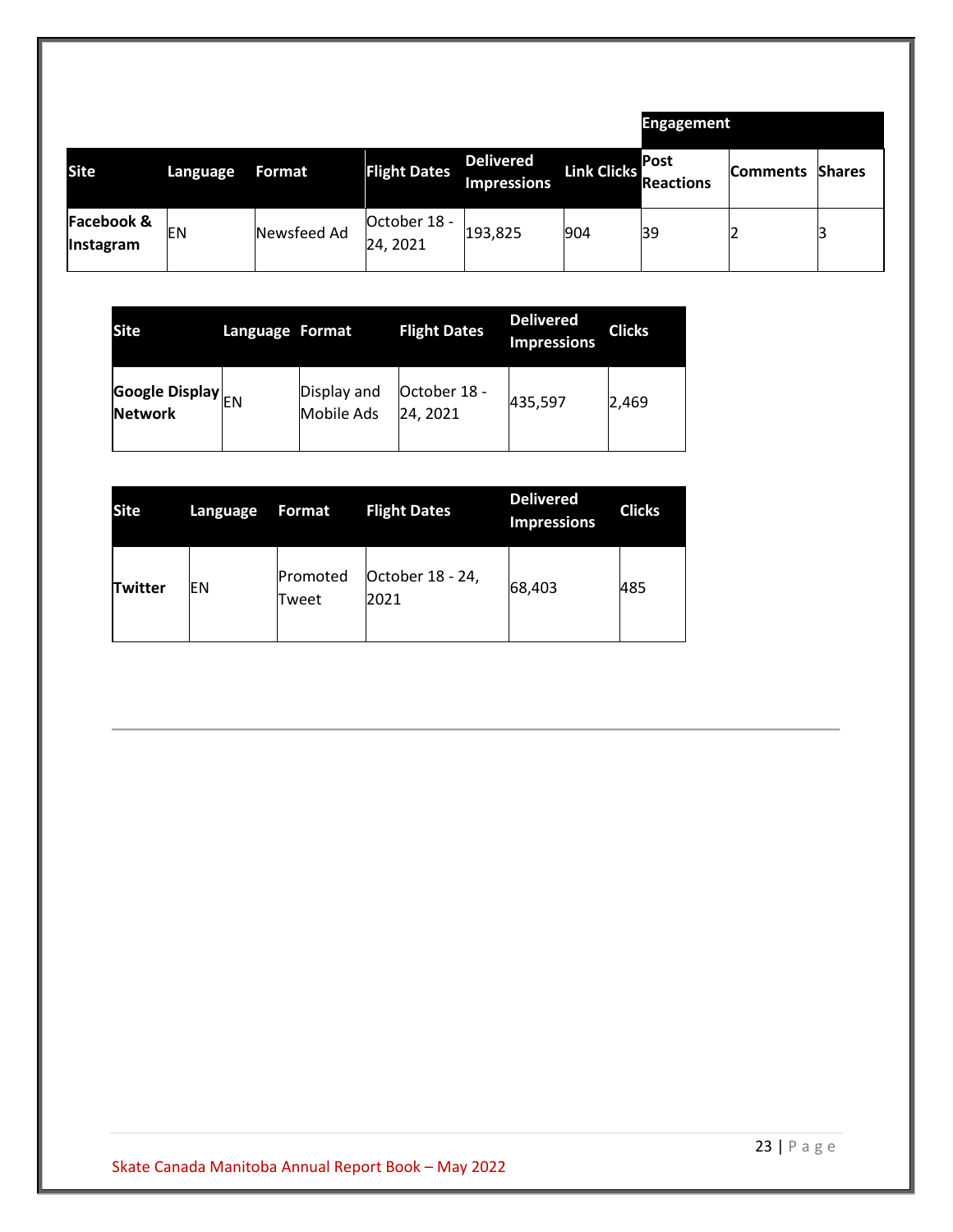#### **MEMBERSHIP SUPPORT**

# **Submitted by Shauna Marling**

|                                 | <b>Adult</b> | <b>Board of</b><br>Directors | <b>CanPowerSkate</b> | <b>CanSkate</b> | CompetitiveSkate | <b>Officials</b> | On-Ice Aide    | Assistants<br>Program | STARSkate | <b>Skating</b><br>Synchronized | <b>Grand Total</b> |
|---------------------------------|--------------|------------------------------|----------------------|-----------------|------------------|------------------|----------------|-----------------------|-----------|--------------------------------|--------------------|
|                                 |              |                              |                      |                 |                  |                  |                |                       |           |                                |                    |
| <b>Row Labels</b><br>Altona FSC |              | 10                           |                      | 68              |                  |                  |                |                       |           |                                | 105                |
|                                 |              | 3                            |                      | 41              |                  |                  |                | 11                    | 16        |                                | 44                 |
| Arborg SC                       |              |                              |                      | 27              |                  |                  |                |                       | 6         |                                |                    |
| Ashern FSC<br>Beausejour SC     |              |                              |                      | 56              |                  |                  |                | $\mathbf 1$           | 26        |                                | 33<br>83           |
| <b>Boissevain FSC</b>           |              | 5                            |                      | 40              |                  |                  |                |                       | 16        |                                | 61                 |
| Carberry FSC                    |              | 8                            | 16                   | 49              |                  | $\mathbf 1$      |                | 18                    | 11        | 17                             | 120                |
| Carman SC                       |              | $\overline{7}$               |                      | 66              |                  |                  |                | 20                    | 14        |                                | 107                |
| Century SC                      |              |                              |                      | 139             | 4                |                  |                |                       | 60        |                                | 203                |
| CFB Shilo Skating School        |              |                              |                      | 74              |                  |                  |                |                       |           |                                | 74                 |
| Deloraine Skate Club            |              |                              |                      | 21              |                  |                  |                | 8                     |           |                                | 29                 |
| East St Paul FSC                |              | 4                            |                      | 202             |                  | $\overline{2}$   |                |                       | 40        |                                | 248                |
| Elkhorn FSC                     |              |                              |                      | 38              | $\overline{2}$   |                  |                | 3                     | 10        |                                | 53                 |
| Flin Flon Skating Club Inc.     |              | 1                            |                      | 22              |                  | $\mathbf 1$      |                |                       | 16        |                                | 40                 |
| Foxwarren FSC                   |              |                              |                      | 31              |                  |                  |                |                       |           |                                | 31                 |
| Hartney FSC                     |              | $\overline{2}$               |                      | 15              |                  |                  | 5              |                       | 9         |                                | 31                 |
| Hazelridge FSC                  |              |                              | 19                   | 80              |                  | $\mathbf 1$      |                |                       | 21        |                                | 121                |
| <b>Holland FSC</b>              |              |                              |                      | 50              |                  |                  |                |                       |           | $\overline{2}$                 | 52                 |
| Kenton SC                       |              |                              | 13                   | 28              |                  | $\mathbf{2}$     | 2              |                       | 4         | $\mathbf{1}$                   | 50                 |
| Killarney (MB) FSC              | 15           | 5                            |                      | 36              |                  |                  | 1              | 14                    | 14        | 15                             | 100                |
| La Broquerie SC                 |              | 6                            |                      | 57              |                  |                  |                | 6                     | 8         |                                | 77                 |
| Lundar SC                       |              |                              |                      | 20              |                  | 5                | $\overline{2}$ |                       | 5         |                                | 32                 |
| Melita FSC                      |              | 4                            |                      | 29              |                  |                  |                | $\overline{2}$        | 16        |                                | 51                 |
| Minnedosa FSC                   |              | 5                            |                      | 59              |                  |                  |                | 13                    | 5         |                                | 82                 |
| Morden FSC                      | $\mathbf 1$  | 13                           |                      | 63              |                  |                  |                | 7                     | 37        | 21                             | 142                |
| Neepawa FSC                     |              | 6                            |                      | 42              |                  |                  | 1              | 1                     | 21        |                                | $\sqrt{1}$         |
| Niverville Skating School       |              |                              |                      | 98              |                  |                  |                | 3                     |           |                                | 101                |
| North Star Skating School       |              |                              | 41                   | 19              |                  | $\mathbf 1$      |                |                       | 9         |                                | 70                 |
| Notre Dame De Lourdes FSC       |              |                              |                      | 32              | $\overline{2}$   |                  |                | $\mathbf 1$           | $11\,$    | 22                             | 68                 |
| Pilot Mound FSC                 |              | 3                            |                      | 29              |                  |                  |                |                       | 12        |                                | 44                 |
| Portage SC                      |              | 8                            | 8                    | 35              | 4                | $\mathbf 1$      |                | 5                     | 26        |                                | 87                 |
| Reston FSC                      |              | $\overline{2}$               |                      | 16              |                  |                  |                | 4                     |           | $\mathbf 1$                    | 23                 |
| Rivers Skating Club             |              | 6                            | 15                   | 28              |                  |                  |                | 8                     | $11\,$    | $\overline{7}$                 | 75                 |

<span id="page-23-0"></span>Skate Canada Manitoba Program Registrants for 2021-22 as of April 26, 2022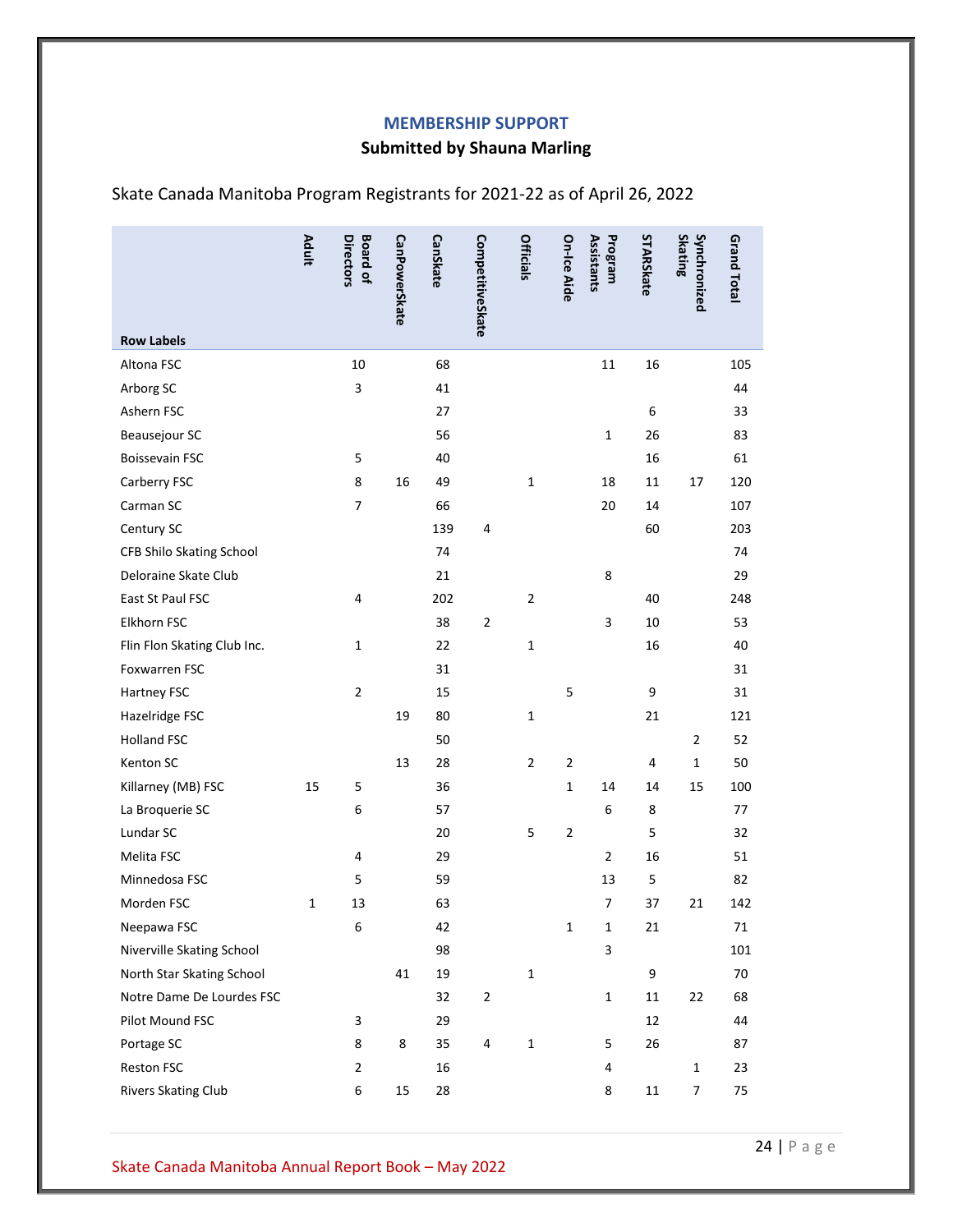| Roblin FSC                 |    |                |                    | 13       |              | 3              |              |                | $\overline{7}$ | 12  | 35             |
|----------------------------|----|----------------|--------------------|----------|--------------|----------------|--------------|----------------|----------------|-----|----------------|
| Russell (MB) FSC           |    |                |                    | 43       |              |                |              |                | 13             |     | 56             |
| Seine River SC             | 3  |                | 37                 | 122      |              |                |              |                | 13             | 3   | 178            |
| Selkirk SC                 |    |                |                    | 69       |              | $\overline{2}$ | 12           |                | 12             |     | 95             |
| Skate Brandon              |    | 3              | 46                 | 99       |              | 4              | 15           | 4              | 19             | 15  | 205            |
| Skate Dauphin              |    |                |                    | 130      | $\mathbf{1}$ | $\overline{2}$ |              |                | 6              |     | 139            |
| Skate Gillam               |    | 6              |                    | 43       |              |                |              | 8              | $\overline{7}$ |     | 64             |
| Skate Interlake            |    | 6              |                    | 41       |              |                | $\mathbf{1}$ | 6              | 4              |     | 58             |
| Skate Stony Mountain       |    | 4              |                    | 34       |              | $\overline{2}$ |              | 4              | 21             |     | 65             |
| Skate Thompson             |    | $\overline{7}$ | 19                 | 159      |              | 4              |              | 15             | 60             |     | 264            |
| Skate Virden               |    |                | $\overline{2}$     | 80       | 6            | $\mathbf 1$    |              | $\overline{2}$ | 20             | 4   | 115            |
| <b>Skate Winnipeg</b>      | 4  |                |                    | 272      | 18           |                |              |                | 78             |     | 372            |
| Souris FSC                 |    | 3              |                    | 38       |              |                |              | 3              | $\overline{7}$ |     | 51             |
| Ste Rose SC                |    |                |                    | 21       |              |                |              |                | 9              |     | 30             |
| Steinbach FSC              |    |                |                    | 50       |              |                |              |                | 4              |     | 54             |
| Stonewall SC               |    |                |                    | 42       |              | $\mathbf{1}$   |              | $\overline{2}$ | 13             |     | 58             |
| <b>Teulon Skating Club</b> |    |                |                    | 27       |              |                |              |                | 5              |     | 32             |
| The Pas SC                 |    |                |                    | 71       |              |                |              | 8              | $\overline{7}$ |     | 86             |
| Waskada FSC                |    |                |                    | 13       |              |                |              |                | 6              |     | 19             |
| Winkler Skating Club       |    | 6              | 35                 | 47       |              |                |              | 8              | 13             |     | 109            |
| Winnipeg WC Skating School |    |                |                    |          | $\mathbf{1}$ |                |              |                | $\mathbf{1}$   |     | $\overline{2}$ |
| <b>Grand Total</b>         | 23 | 133            | 25<br>$\mathbf{1}$ | 302<br>4 | 38           | 33             | 39           | 185            | 749            | 120 | 459<br>5       |
|                            |    |                |                    |          |              |                |              |                |                |     |                |

# **ASSESSMENT COORDINATOR Submitted by Diane Harder**

<span id="page-24-0"></span>Assessment Days – There were 16 Assessment days requested during the period from Nov.1st –March 31<sup>st</sup>. There were 11 Assessment days requested in the period from April 1<sup>st</sup>-Oct.31<sup>st.</sup> 3 Assessment days were cancelled and rescheduled to a later date related to low numbers of Assessment. A breakdown of Assessment days & evaluators per region are listed below:

| Region                | # of Assessment days | # Evaluators |
|-----------------------|----------------------|--------------|
| <b>Central Region</b> |                      |              |
| Eastman               |                      |              |
| Interlake             |                      |              |
| Norman                |                      |              |
| Parkland              |                      |              |
| North Westman         |                      |              |
| South Westman         |                      |              |
| Winnipeg              |                      |              |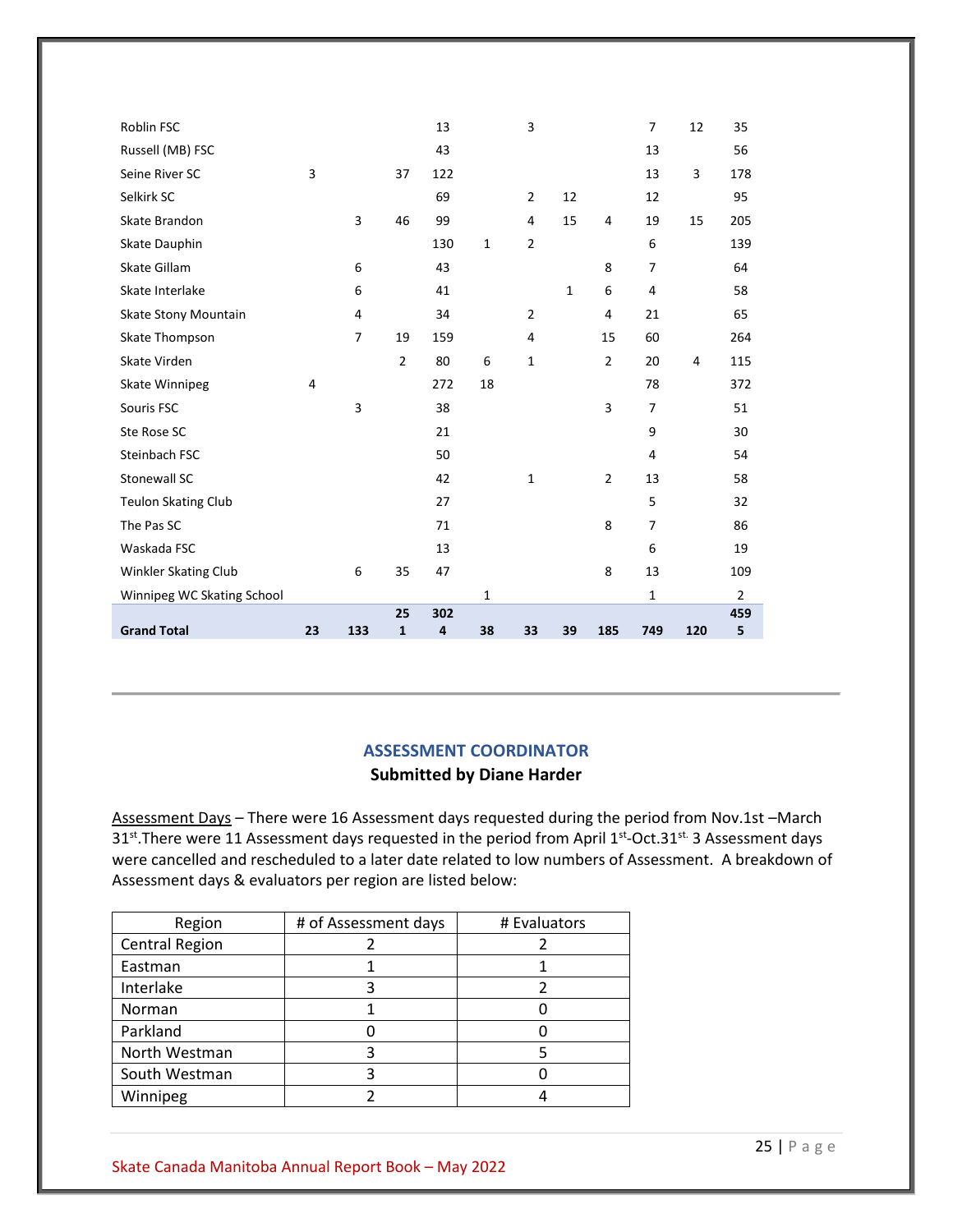The Manitoba Section has 19 Assessors/Judges. We have 5 individuals that only judge competitions and 14 officials available to assess at Assessment days. There are 14 evaluators that are qualified at the Gold level at this time. STAR 1-5 Assessments are assessed by coaches. Assessments are from STAR 6-Gold in all disciplines except Artistic which includes STAR 7,9 and Gold.

Judges qualified at the following levels: Senior (3), Novice (12) Juvenile (2) Recruitment & Retention of Judges/Evaluators continue to be a concern as many of our judges are busy with competitions as well as accommodating all the assessments days during the skating year. I would like to thank the JET Committee for all their support and guidance as well as all the Evaluator/Judges and the Judges Bureau Reps that covered the assessment days & competitions.

#### **OFFICIALS COMMITTEE REPORTS**

## **Data Specialists Submitted by Donna Yee**

<span id="page-25-1"></span><span id="page-25-0"></span>

| <b>Committee Name:</b>       | <b>Data Specialist Committee</b>                       |  |  |  |  |
|------------------------------|--------------------------------------------------------|--|--|--|--|
| <b>Version Date:</b>         | 2022-04-19                                             |  |  |  |  |
| <b>Vice Chair:</b>           | <b>Allison Ward</b>                                    |  |  |  |  |
| Director:                    | <b>Brenda Sokoloski</b>                                |  |  |  |  |
| <b>Committee Chair:</b>      | Donna Yee                                              |  |  |  |  |
| Committee<br><b>Members:</b> | Don Brown, Monique Laskovic, Barb Nickel, Debbie Haney |  |  |  |  |

## **PLEASE PROVIDE ANY CONCERNS, IDEAS FOR THE FUTURE, OR GENERAL COMMENTS YOU WOULD LIKE TO SHARE WITH THE BOARD.**

*As April comes to a close, our skating competitions have also come to a close. All of our competitions have been completed with our STAR 1-4 skaters being judges at time of skate, and our STAR 5 and up skaters were video taped with judging taking place at a different time. MB Open was able to run fully being judged at time of skate. For all our Synchro competition, we were successful in setting up a virtual competition getting a team together from across Canada. Skate Canada is in the process of changing our data system, and MB's Data Team will be preparing for the new version which will be released in the fall. This year we say farewell to Don Brown who has been a strong influence on our Data Team. He has*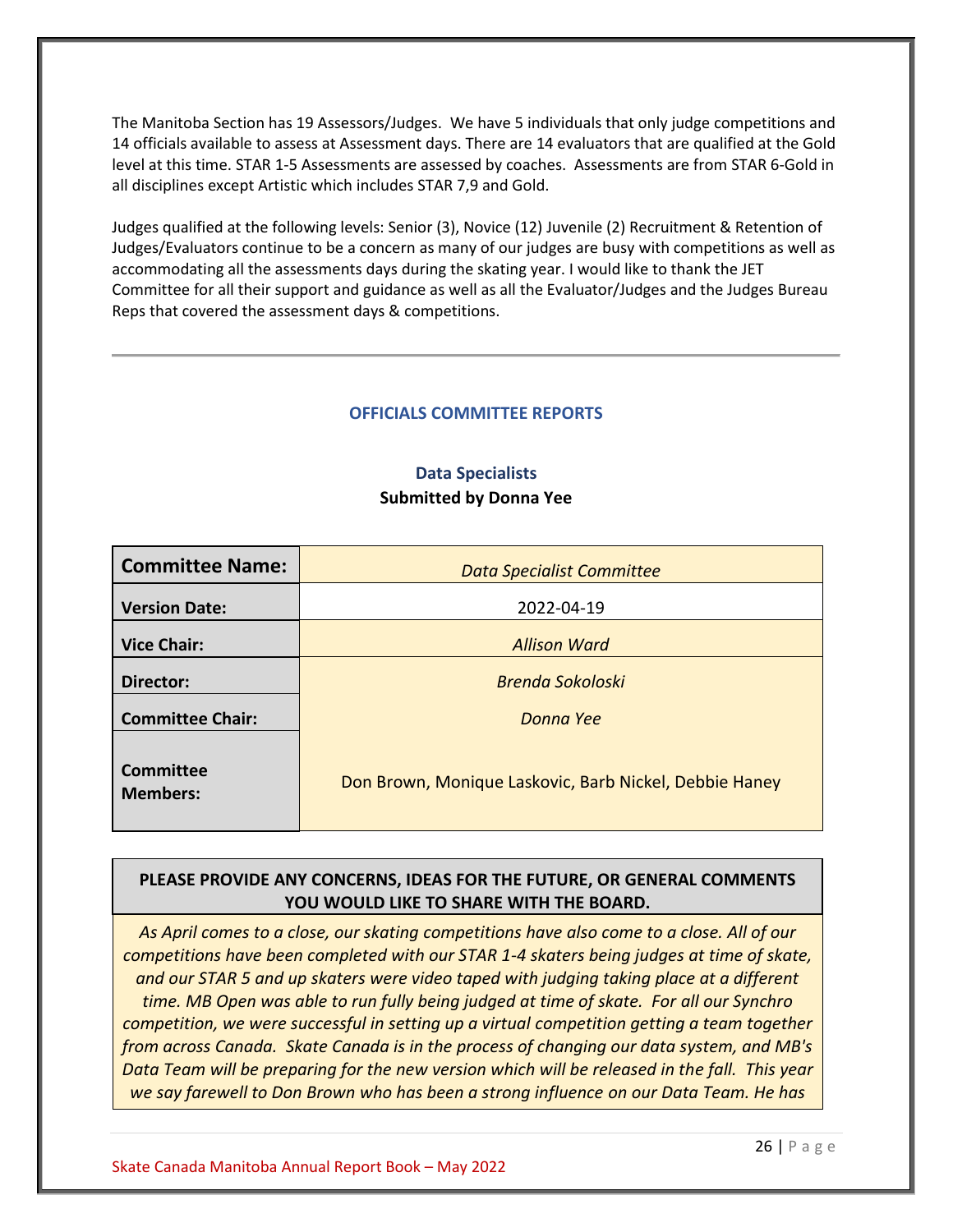*shared his knowledge and forward thinking in helping the team gain a strong knowledge to build upon. Don, you will be missed by all of us, and we will you Good Luck to you in your future endeavors.* 

| <b>BUDGET ITEM NAME</b>     | <b>Replacement Surge Protector</b>                       |
|-----------------------------|----------------------------------------------------------|
| <b>PROJECTED TOTAL COST</b> | \$200.00                                                 |
| <b>LEAD ORGANIZER</b>       | Donna Yee                                                |
| <b>PLEASE ENTER ANY</b>     |                                                          |
| <b>ADDITIONAL NOTES YOU</b> |                                                          |
| <b>WISH TO SHARE.</b>       | Cost of Battery Backup and Surge Protector was \$129.49. |

| <b>PLEASE PROVIDE DETAILS</b><br><b>REGARDING ANY CHANGES TO</b><br>THE INITIATIVE FROM WHAT<br><b>WAS INITIALLY APPROVED</b> | Prior to Skate Winnipeg Superskate, the Data's D-Link 24 Port<br>Switch needed to be replaced. Cost was \$223.99. |
|-------------------------------------------------------------------------------------------------------------------------------|-------------------------------------------------------------------------------------------------------------------|
|                                                                                                                               |                                                                                                                   |

# **Audio Submitted by Stan Yee**

<span id="page-26-0"></span>

| <b>Committee</b>                    |                               |
|-------------------------------------|-------------------------------|
| Name:                               | <b>Audio</b>                  |
| <b>Version Date:</b>                | 2022-04-29                    |
| <b>Vice Chair:</b>                  | <b>Allison Ward</b>           |
| Director:                           | <b>Brenda Sokoloski</b>       |
| <b>Committee Chair:</b>             | <b>Stan Yee</b>               |
| <b>Committee</b><br><b>Members:</b> | <b>Cadfan Edwards (Staff)</b> |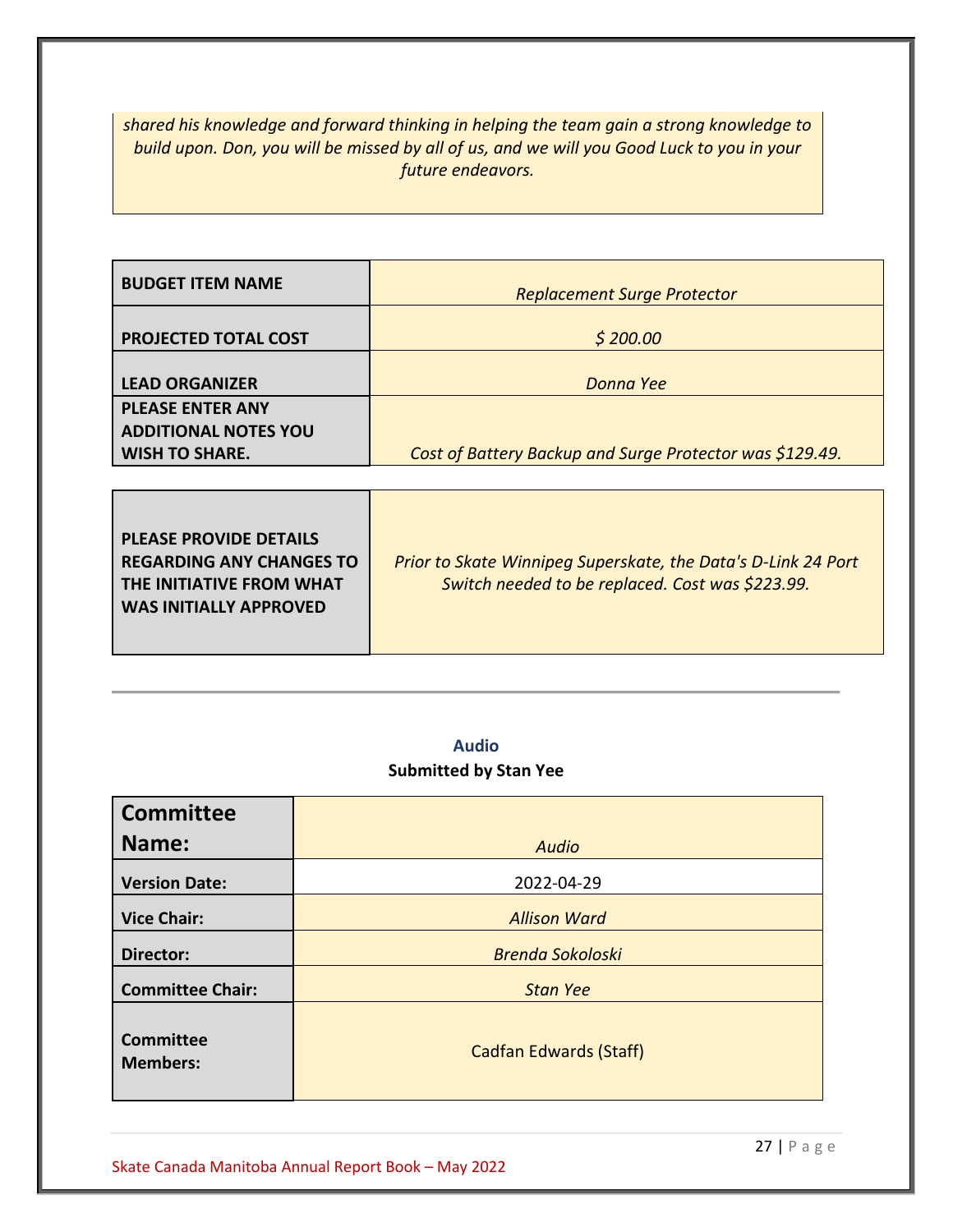# **PLEASE PROVIDE ANY CONCERNS, IDEAS FOR THE FUTURE, OR GENERAL COMMENTS YOU WOULD LIKE TO SHARE WITH THE BOARD.**

It's been a trying 2 years with COVID. The last Skate Canada event was Synchro Nationals in Calgary 2020. Worlds in Montreal was cancelled. Skate Canada started back in September 2021 with Autumn Classic International (ACI). That was a very different event with no spectators and a bubble event. Most athletes were ones already training in Canada. Skate Canada International (SCI) in Vancouver was not much different as again there were no fans and a stricter bubble event. A few more Countries attended this event after quarantining prior to the event. Canadian Tire Nationals became a Junior and Senior event with Novice to be held later. Again, no spectators and COVID protocols had to be followed. Novice Championships and Synchro were held the same weekend in Calgary and only a very limited spectators were allowed in due to COVID restrictions.

In Manitoba, Sectionals was a hybrid event with tech panels and some judges being at home. This was our first attempt at remote officiating. Music and announcing was put directly into the video.

SuperSkate was held at Dakota. East Regionals was held at Terry Sawchuk.

West Regionals was held in Killarney and music was done by Bruce McCausland with the help of local announcers.

Audio did not work at any Synchro events this year as it was done virtually by video submission.

Manitoba Open in Hazelridge became a hybrid event where parts were live, and parts were recorded for later judging.

Virden Funskate and Stony Mountain were completed by Bruce McCausland.

The final event was the Grassroots Bursary Ice Show held at the Winnipeg Winter Club. Everyone seemed pretty excited to see the athletes back on the ice.

It is great to have Bruce as a new addition to the audio group.

Hopefully be the time the next event rolls around that COVID will be behind us and everything will be back to normal with in person events.

A special thank you to Bruce McCausland from Boissevain for joining the audio group. He has become a great asset to audio.

<span id="page-27-0"></span>Have a great summer and stay safe!

# **Judges Evaluators Technical (JET) - PENDING To be submitted by: Amber Lotz**

## No report submitted.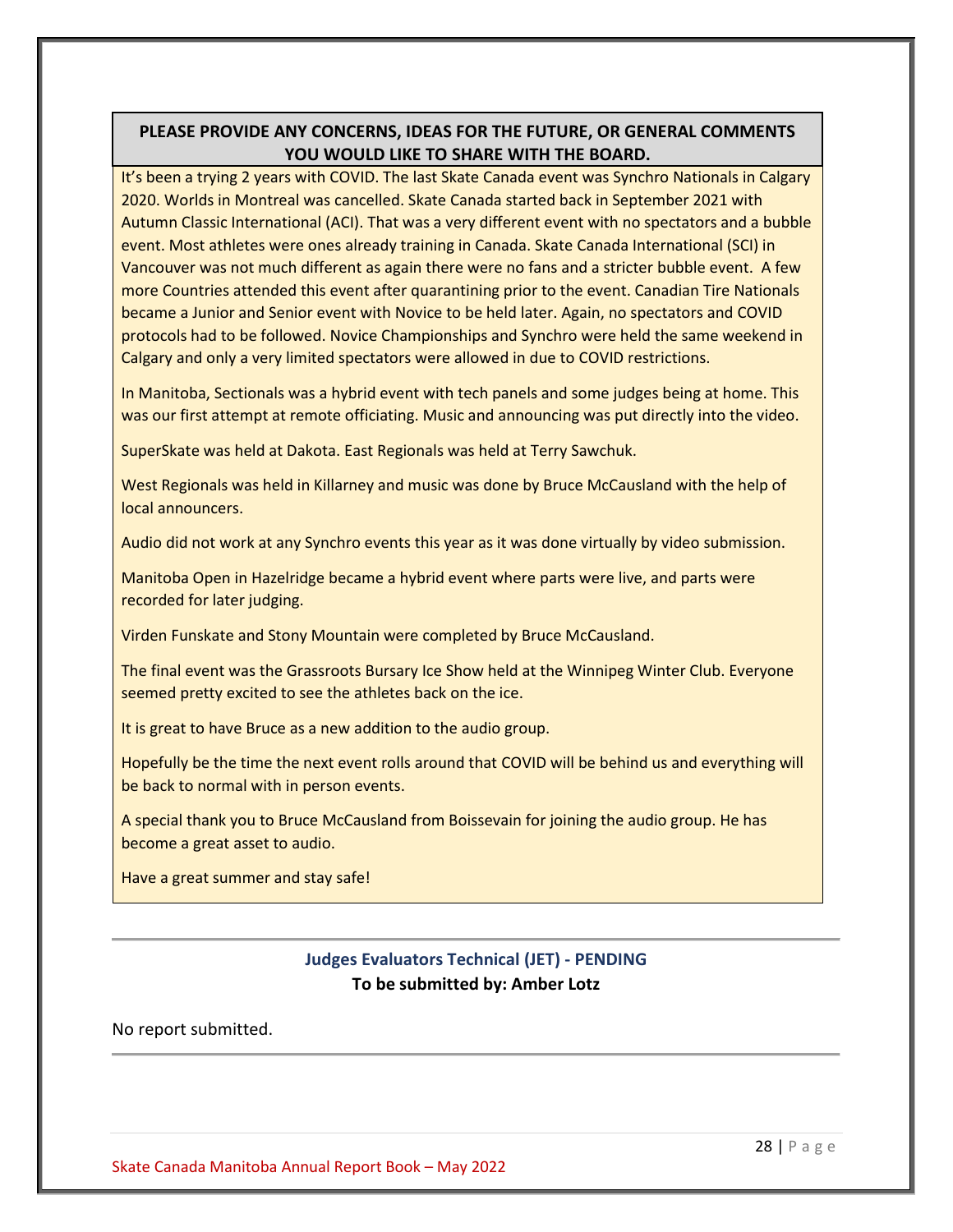## **ATHLETE DEVELOPMENT REPORTS**

# **CanSkate, STARSkate, CanPowerSkate, Adult Submitted by Leigh Nesbitt**

<span id="page-28-1"></span><span id="page-28-0"></span>

| <b>Committee Name:</b>              | STAR/CanSkate/CanPowerSkate/Adult                                                                              |
|-------------------------------------|----------------------------------------------------------------------------------------------------------------|
| <b>Version Date:</b>                | 2022-03-07                                                                                                     |
| <b>Vice Chair:</b>                  | Amber Lotz                                                                                                     |
| Director:                           | <b>Jacquie Enns</b>                                                                                            |
| <b>Committee Chair:</b>             | <b>Leigh Nesbitt</b>                                                                                           |
| <b>Committee</b><br><b>Members:</b> | *Andrea Wolgemuth, Kelly Walker, Teddi Garvey, *Sharlene<br>McGregor, Mattina Lisi, Kaitlyn Dyck, Jensyn Baron |

| Please list meetings held and confirm that minutes for each have been circulated. |            |                                   |            |                                      |            |
|-----------------------------------------------------------------------------------|------------|-----------------------------------|------------|--------------------------------------|------------|
| <b>Meeting 1 Date:</b>                                                            | 2021-04-07 | <b>Minutes Sent to</b><br>Office? | <b>Yes</b> | <b>Minutes Sent to</b><br>Committee? | <b>Yes</b> |
| <b>Meeting 1 Date:</b>                                                            | 2021-05-05 | <b>Minutes Sent to</b><br>Office? | Yes        | <b>Minutes Sent to</b><br>Committee? | <b>Yes</b> |
| <b>Meeting 1 Date:</b>                                                            | 2021-06-02 | <b>Minutes Sent to</b><br>Office? | Yes        | <b>Minutes Sent to</b><br>Committee? | <b>Yes</b> |
| <b>Meeting 1 Date:</b>                                                            | 2021-07-07 | <b>Minutes Sent to</b><br>Office? | <b>Yes</b> | <b>Minutes Sent to</b><br>Committee? | <b>Yes</b> |
| <b>Meeting 1 Date:</b>                                                            | 2021-08-04 | <b>Minutes Sent to</b><br>Office? | Yes        | <b>Minutes Sent to</b><br>Committee? | <b>Yes</b> |
| <b>Meeting 1 Date:</b>                                                            | 2021-09-01 | <b>Minutes Sent to</b><br>Office? | <b>Yes</b> | <b>Minutes Sent to</b><br>Committee? | Yes        |
| <b>Meeting 1 Date:</b>                                                            | 2021-10-01 | <b>Minutes Sent to</b><br>Office? | <b>Yes</b> | <b>Minutes Sent to</b><br>Committee? | <b>Yes</b> |
| <b>Meeting 1 Date:</b>                                                            | 2021-11-03 | <b>Minutes Sent to</b><br>Office? | <b>Yes</b> | <b>Minutes Sent to</b><br>Committee? | <b>Yes</b> |
| <b>Meeting 1 Date:</b>                                                            | 2021-12-01 | <b>Minutes Sent to</b><br>Office? | <b>Yes</b> | <b>Minutes Sent to</b><br>Committee? | Yes        |
| <b>Meeting 1 Date:</b>                                                            | 2022-02-02 | <b>Minutes Sent to</b><br>Office? | Yes        | <b>Minutes Sent to</b><br>Committee? | <b>Yes</b> |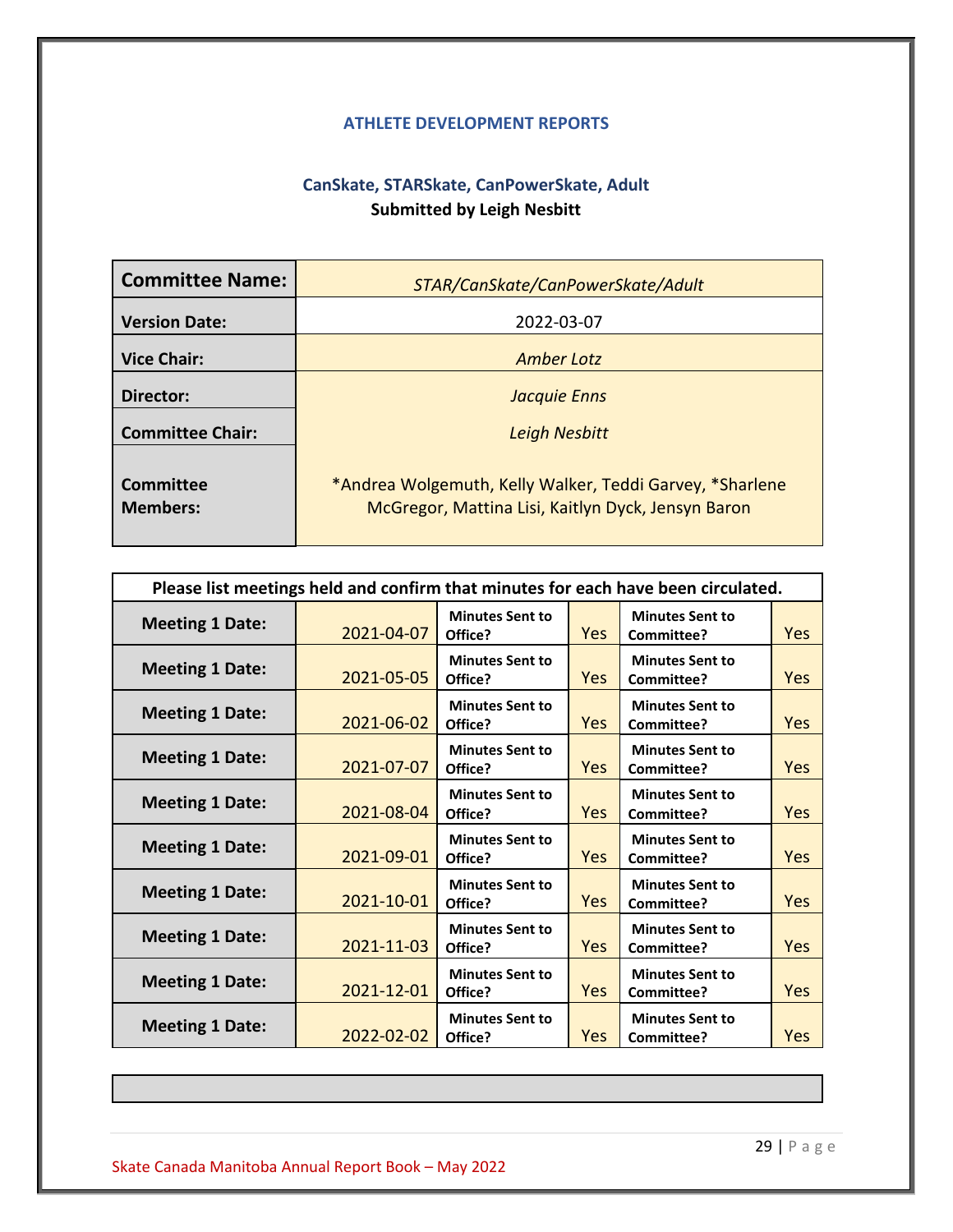## **PLEASE PROVIDE ANY CONCERNS, IDEAS FOR THE FUTURE, OR GENERAL COMMENTS YOU WOULD LIKE TO SHARE WITH THE BOARD.**

*The CanSkate/CanPowerSkate/STARSkate Committee would like to thank Sharlene McGregor and Andrea Wolgemuth for their commitment to this committee for the past two seasons. Sharlene and Andrea have been incredible team members. They always had feedback, fresh ideas and never shied away from helping out. They were instrumental in getting our Performance Day/CanSkate Packages out to clubs this season and their presence on this committee will be missed, as they have communicated that they are unable to continue with their roles for the upcoming season. At the present moment our committee members are: Leigh Nesbitt (Interlake), Kelly Walker (North Westman), Teddi Garvey (North Westman), Kaitlyn Dyck (Central), and Jensen Baron (North Westman). We have reached out to three other individuals and are waiting to hear back from them.*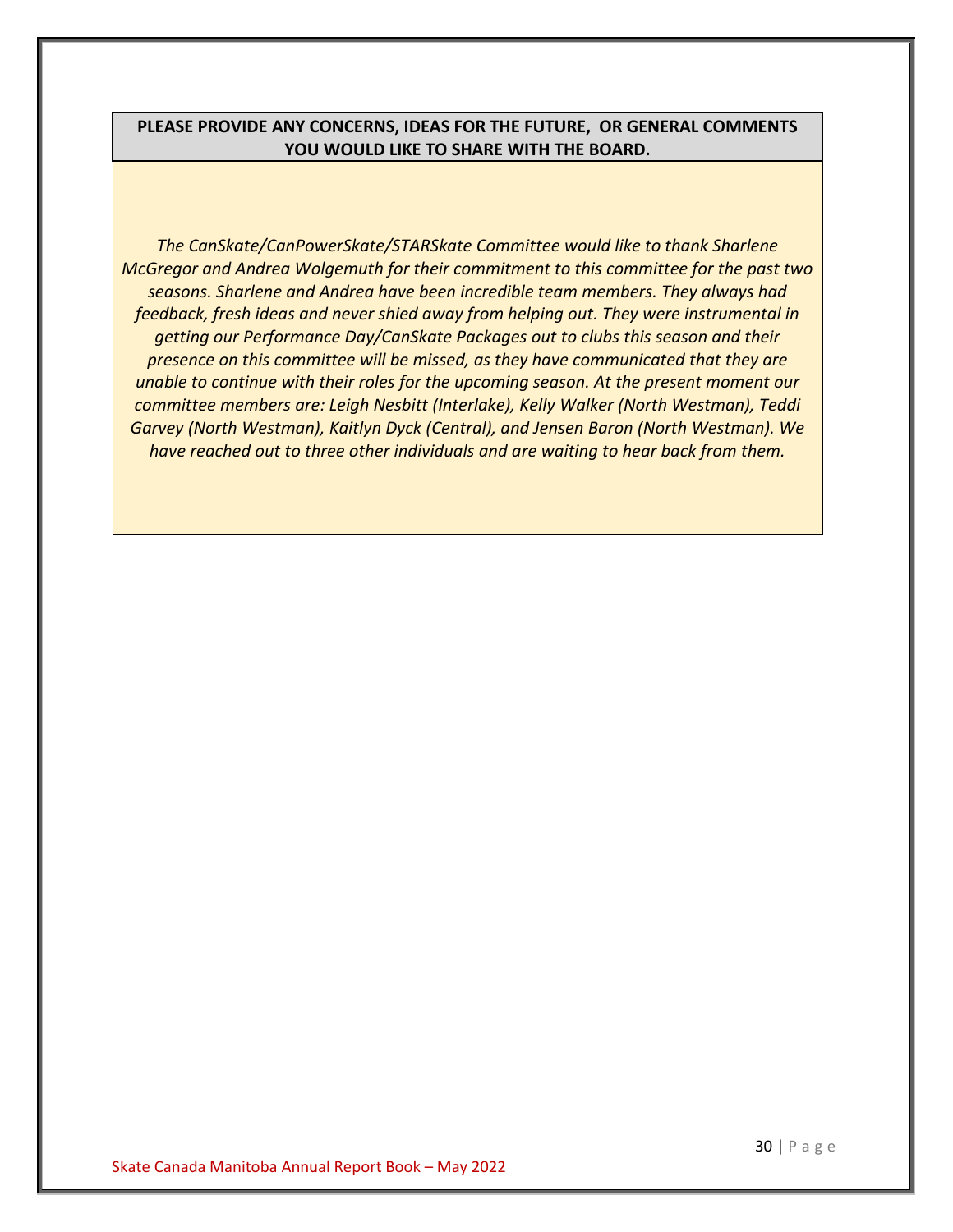| <b>BUDGET ITEM NAME</b>                                                                                                       |              | <b>Male Development Virtual Sessions</b>                                                                                                                                                                                                                  |                                               |                                  |  |              |
|-------------------------------------------------------------------------------------------------------------------------------|--------------|-----------------------------------------------------------------------------------------------------------------------------------------------------------------------------------------------------------------------------------------------------------|-----------------------------------------------|----------------------------------|--|--------------|
| <b>PROJECTED TOTAL COST</b>                                                                                                   |              | \$1,725.00                                                                                                                                                                                                                                                |                                               |                                  |  |              |
| <b>LEAD ORGANIZER</b>                                                                                                         |              |                                                                                                                                                                                                                                                           | Leigh Nesbitt, Cadfan Edwards, Mattina Lisi   |                                  |  |              |
| <b>DATE/TIME</b>                                                                                                              |              |                                                                                                                                                                                                                                                           |                                               | Ongoing for the 2021-2022 Season |  |              |
| <b>LOCATION</b>                                                                                                               |              |                                                                                                                                                                                                                                                           |                                               | <b>Virtual via Zoom</b>          |  |              |
| <b>NUMBER OF PARTICIPANTS</b>                                                                                                 |              |                                                                                                                                                                                                                                                           |                                               | 6 skaters + 5 coaches (11 total) |  |              |
| <b>CONFIRMED CLINICIAN</b><br><b>NAMES</b>                                                                                    |              |                                                                                                                                                                                                                                                           |                                               | <b>TBD</b>                       |  |              |
| PLEASE ENTER THE NUMBER OF PARTICIPANTS FROM EACH AREA OF THE PROVINCE IN THE<br><b>BOXES BELOW</b>                           |              |                                                                                                                                                                                                                                                           |                                               |                                  |  |              |
| <b>SOUTH</b>                                                                                                                  | <b>EAST</b>  | <b>WEST</b>                                                                                                                                                                                                                                               | <b>NORTH</b>                                  | <b>WINNIPEG</b>                  |  | <b>TOTAL</b> |
| 5                                                                                                                             | $\mathbf{1}$ | $\overline{\mathbf{3}}$                                                                                                                                                                                                                                   | $\mathbf 0$                                   | 14                               |  | 23           |
| DID YOU REACH YOUR PROJECTED/MINIMUM NUMBER OF PARTICIPANTS FOR<br>THIS INITIATIVE? (YES OR NO)                               |              |                                                                                                                                                                                                                                                           |                                               |                                  |  | <b>No</b>    |
| <b>PLEASE PROVIDE DETAILS</b><br><b>REGARDING ANY CHANGES TO</b><br>THE INITIATIVE FROM WHAT<br><b>WAS INITIALLY APPROVED</b> |              | At this point in time what we know is Kevin Dawe will not be<br>running the virtual series, he was only available to lead the<br>half-day in-person portion of the male dev seminar. Cadfan is<br>working on arranging presenters for the virtual series. |                                               |                                  |  |              |
| <b>PLEASE PROVIDE ANY POST</b><br><b>EVENT NOTES (UNLESS</b><br><b>PROGRAM HAS NOT YET</b><br><b>HAPPENED)</b>                |              |                                                                                                                                                                                                                                                           |                                               |                                  |  |              |
|                                                                                                                               |              |                                                                                                                                                                                                                                                           | We will be updating at the end of the season. |                                  |  |              |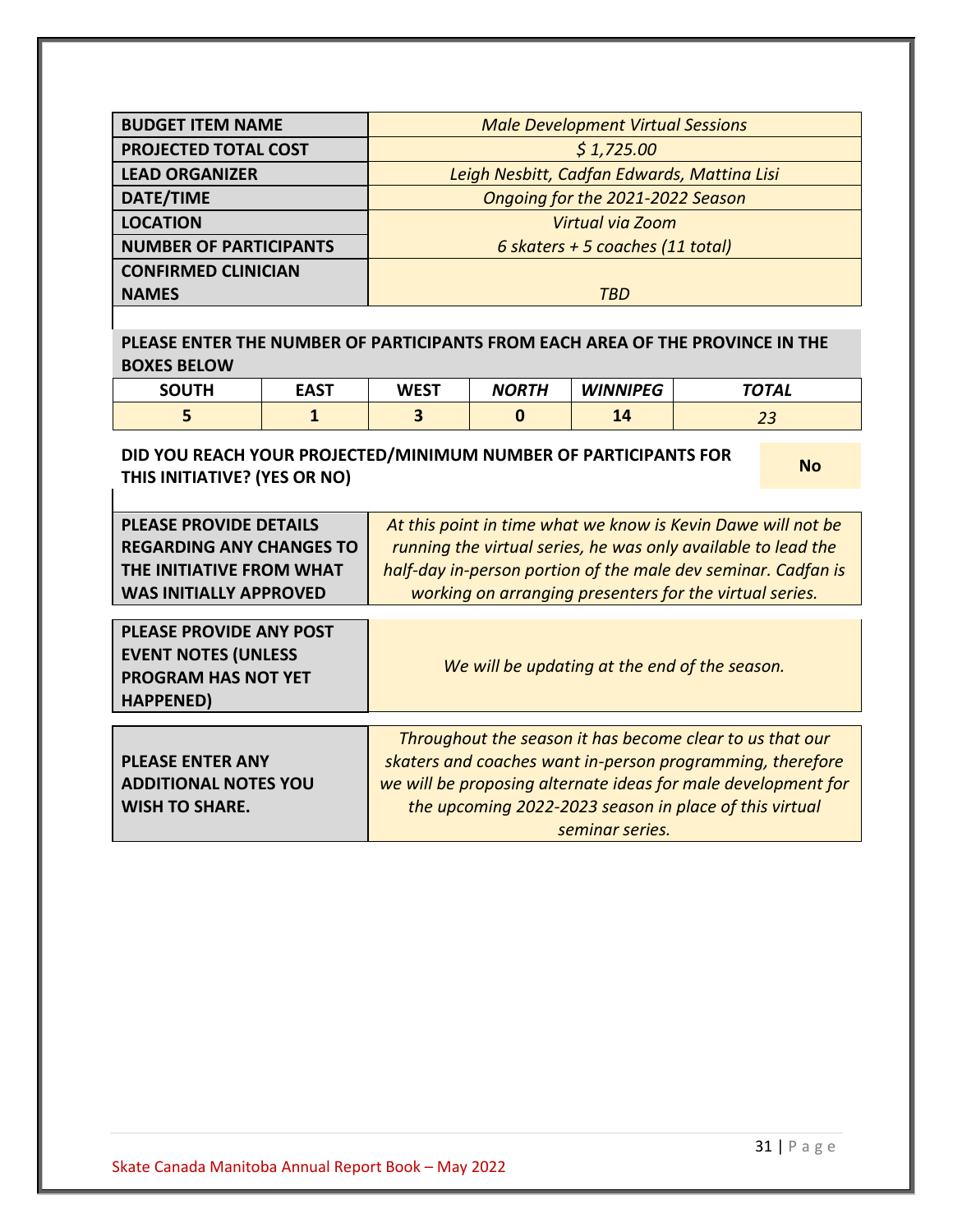| <b>BUDGET ITEM NAME</b>    | <b>Better Together Seminar</b>                              |
|----------------------------|-------------------------------------------------------------|
|                            |                                                             |
| PROJECTED TOTAL COST       | \$3,346.44                                                  |
|                            |                                                             |
| <b>LEAD ORGANIZER</b>      | Leigh Nesbitt, Andrea Wolgemuth, Kaitlyn Dyck, Mattina Lisi |
|                            |                                                             |
| DATE/TIME                  | $13-Nov$                                                    |
|                            |                                                             |
| <b>LOCATION</b>            | Portage La Prairie                                          |
| <b>NUMBER OF</b>           |                                                             |
| <b>PARTICIPANTS</b>        | 14 coaches and 60 skaters                                   |
| <b>CONFIRMED CLINICIAN</b> |                                                             |
| <b>NAMES</b>               | <b>Tammy McKay</b>                                          |

## **PLEASE ENTER THE NUMBER OF PARTICIPANTS FROM EACH AREA OF THE PROVINCE IN THE BOXES BELOW**

| <b>SOUTH</b> | <b>EAST</b> | <b>WEST</b> | <b>NORTH</b> | <b>WINNIPEG</b> | <b>TOTAL</b> |
|--------------|-------------|-------------|--------------|-----------------|--------------|
| <b>LL</b>    | 10          | 19          |              | 20              | bŹ           |

# **DID YOU REACH YOUR PROJECTED/MINIMUM NUMBER OF PARTICIPANTS FOR THIS INITIATIVE? (YES OR NO) yes**

| <b>PLEASE PROVIDE DETAILS</b><br><b>REGARDING ANY</b> |                                                                                                                                               |
|-------------------------------------------------------|-----------------------------------------------------------------------------------------------------------------------------------------------|
| <b>CHANGES TO THE</b><br><b>INITIATIVE FROM WHAT</b>  | We cut the t-shirts from the budget as a gift to the skaters, but are still<br>researching t-shirts as a sale item. No t-shirts were ordered. |
| <b>WAS INITIALLY</b><br><b>APPROVED</b>               |                                                                                                                                               |

| <b>PLEASE PROVIDE ANY</b><br><b>POST EVENT NOTES</b><br><b>(UNLESS PROGRAM HAS</b><br><b>NOT YET HAPPENED)</b> | Next time we would add better signage and have a better staffed<br>registration table, however, in light of the winter storm we felt pretty<br>good about the event. |
|----------------------------------------------------------------------------------------------------------------|----------------------------------------------------------------------------------------------------------------------------------------------------------------------|
|----------------------------------------------------------------------------------------------------------------|----------------------------------------------------------------------------------------------------------------------------------------------------------------------|

| <b>ADDITIONAL NOTES YOU</b><br>but we will try to run the seminar regionally in order to attract more<br>l WISH TO SHARE.<br>skaters and coaches. |
|---------------------------------------------------------------------------------------------------------------------------------------------------|
|---------------------------------------------------------------------------------------------------------------------------------------------------|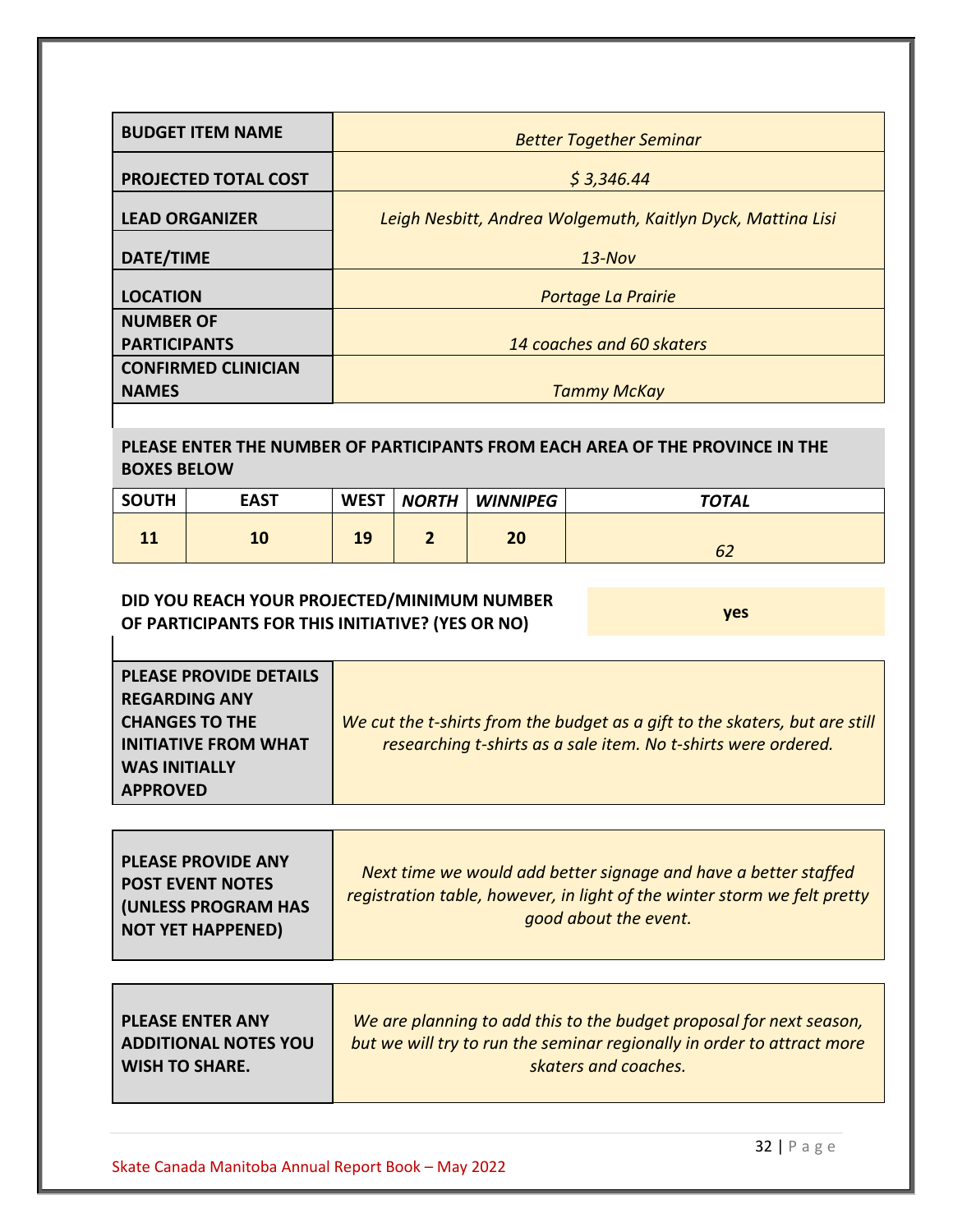| <b>BUDGET ITEM NAME</b>       | <b>Back to Basics CanSkate</b>         |
|-------------------------------|----------------------------------------|
| <b>PROJECTED TOTAL COST</b>   | \$4,561.18                             |
| <b>LEAD ORGANIZER</b>         | <b>Kelly Walker &amp; Teddi Garvey</b> |
| DATE/TIME                     | September 25 & 26                      |
| <b>LOCATION</b>               | <b>Rivers &amp; Niverville</b>         |
| <b>NUMBER OF PARTICIPANTS</b> | 44                                     |
| <b>CONFIRMED CLINICIAN</b>    |                                        |
| <b>NAMES</b>                  | <b>Megan Foster</b>                    |

**PLEASE ENTER THE NUMBER OF PARTICIPANTS FROM EACH AREA OF THE PROVINCE IN THE BOXES BELOW**

| <b>SOUTH</b> | EAST     | <b>WEST</b>          | <b>NORTH</b> | <b>WINNIPEG</b>      | $T$ $TAL$ |
|--------------|----------|----------------------|--------------|----------------------|-----------|
| --           | 10<br>-- | $\sim$<br><u>_ _</u> |              | $\sim$<br><u>_ _</u> | 80        |

**DID YOU REACH YOUR PROJECTED/MINIMUM NUMBER OF PARTICIPANTS FOR THIS INITIATIVE? (YES OR NO) no**

| <b>PLEASE PROVIDE DETAILS</b>                                                   | We initially planned to provide a take-home package for each                                                                                                                              |
|---------------------------------------------------------------------------------|-------------------------------------------------------------------------------------------------------------------------------------------------------------------------------------------|
| <b>REGARDING ANY CHANGES TO</b>                                                 | participant to aid in the delivery of the season's CanSkate                                                                                                                               |
| THE INITIATIVE FROM WHAT                                                        | program. We decided to cut that item. We are still looking into                                                                                                                           |
| <b>WAS INITIALLY APPROVED</b>                                                   | water bottles.                                                                                                                                                                            |
| PLEASE PROVIDE ANY POST                                                         | This was an excellent seminar and we plan to run something                                                                                                                                |
| <b>EVENT NOTES (UNLESS</b>                                                      | similar again next season. We would like to shift the focus for                                                                                                                           |
| <b>PROGRAM HAS NOT YET</b>                                                      | the next seminar to more technical skills. We feel confident                                                                                                                              |
| <b>HAPPENED)</b>                                                                | that we can increase participation next season.                                                                                                                                           |
| <b>PLEASE ENTER ANY</b><br><b>ADDITIONAL NOTES YOU</b><br><b>WISH TO SHARE.</b> | We think we could improve the marketing of the event. We<br>have heard that some people thought this was only for<br>coaches, so we expect there are more PAs who would have<br>attended. |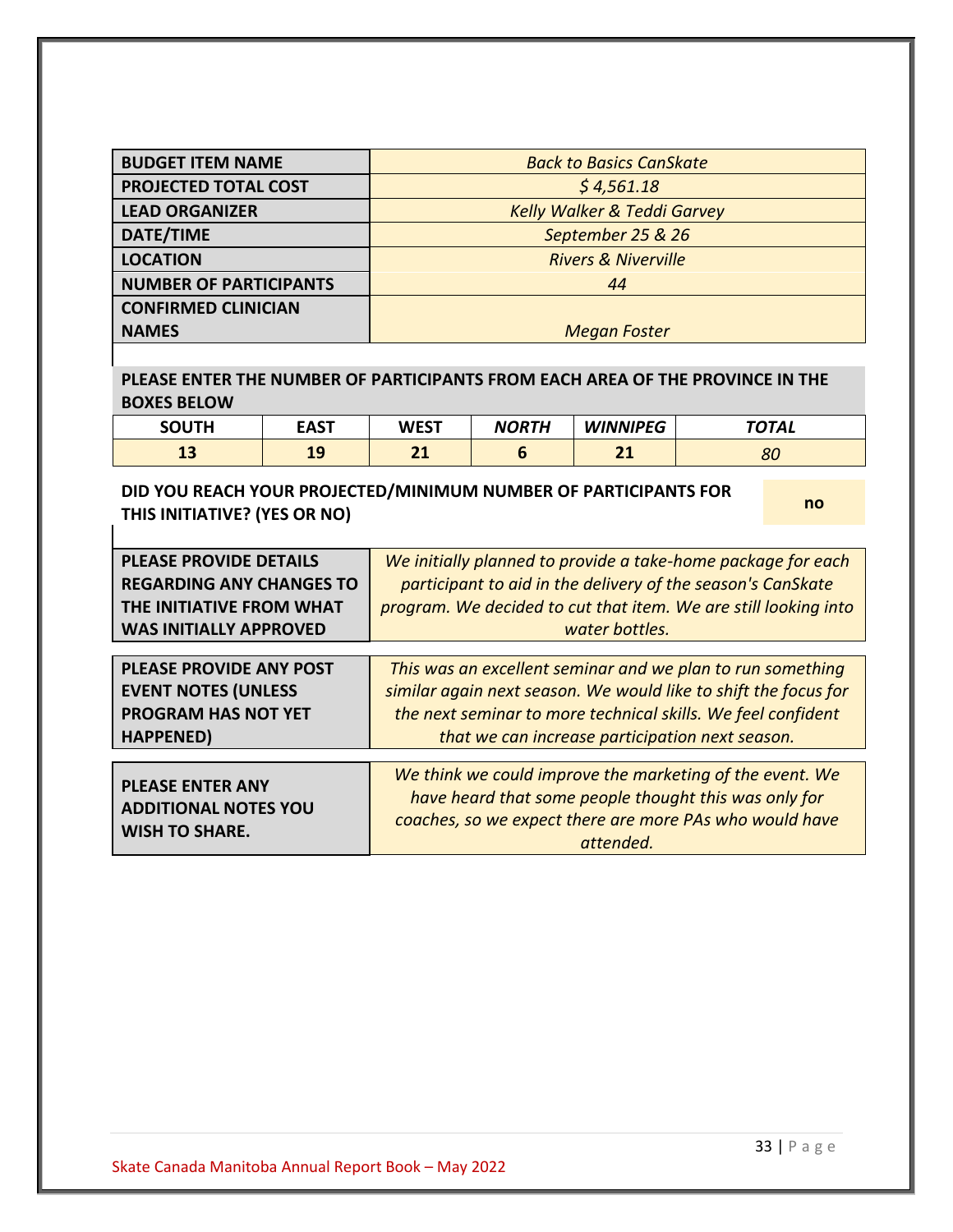| <b>BUDGET ITEM NAME</b>                                                       | Performance Day & FunSkate Packages  |  |  |  |  |  |
|-------------------------------------------------------------------------------|--------------------------------------|--|--|--|--|--|
| <b>PROJECTED TOTAL COST</b>                                                   | \$50.00                              |  |  |  |  |  |
| <b>LEAD ORGANIZER</b>                                                         | Andrea Wolgemuth & Sharlene McGregor |  |  |  |  |  |
| <b>DATE/TIME</b>                                                              | N/A                                  |  |  |  |  |  |
| <b>LOCATION</b>                                                               | N/A                                  |  |  |  |  |  |
| <b>NUMBER OF PARTICIPANTS</b>                                                 | All Skate Canada - Manitoba clubs    |  |  |  |  |  |
| <b>CONFIRMED CLINICIAN NAMES</b>                                              | N/A                                  |  |  |  |  |  |
| PLEASE ENTER THE NUMBER OF PARTICIPANTS FROM EACH AREA OF THE PROVINCE IN THE |                                      |  |  |  |  |  |

# **BOXES BELOW**

| <b>SOUTH</b> | <b>EAST</b> | <b>WEST</b> | <b>NORTH   WINNIPEG</b> | <b>TOTAL</b> |
|--------------|-------------|-------------|-------------------------|--------------|
|              |             |             |                         |              |
|              |             |             |                         |              |

# **DID YOU REACH YOUR PROJECTED/MINIMUM NUMBER OF PARTICIPANTS FOR THIS INITIATIVE? (YES OR NO)**

| <b>PLEASE PROVIDE DETAILS</b>      | Initially we planned to have a package available for           |
|------------------------------------|----------------------------------------------------------------|
| <b>REGARDING ANY CHANGES TO</b>    | download in pdf form. We decided to include stickers that      |
| THE INITIATIVE FROM WHAT           | each club could distribute to skaters at the event, instead of |
| <b>WAS INITIALLY APPROVED</b>      | ribbons.                                                       |
| <b>PLEASE PROVIDE ANY POST</b>     | We will update once the package has been sent out. But one     |
| <b>EVENT NOTES (UNLESS</b>         | thing we noticed already is that we give clubs the option to   |
| <b>PROGRAM HAS NOT YET</b>         | receive the Performance Day or CanSkate package but the        |
| HAPPENED)                          | sticker bundles include both.                                  |
| <b>PLEASE ENTER ANY ADDITIONAL</b> | Budget item came in at a total cost of \$1171 because we       |
| <b>NOTES YOU WISH TO SHARE.</b>    | ordered custom stickers to distribute with the packages.       |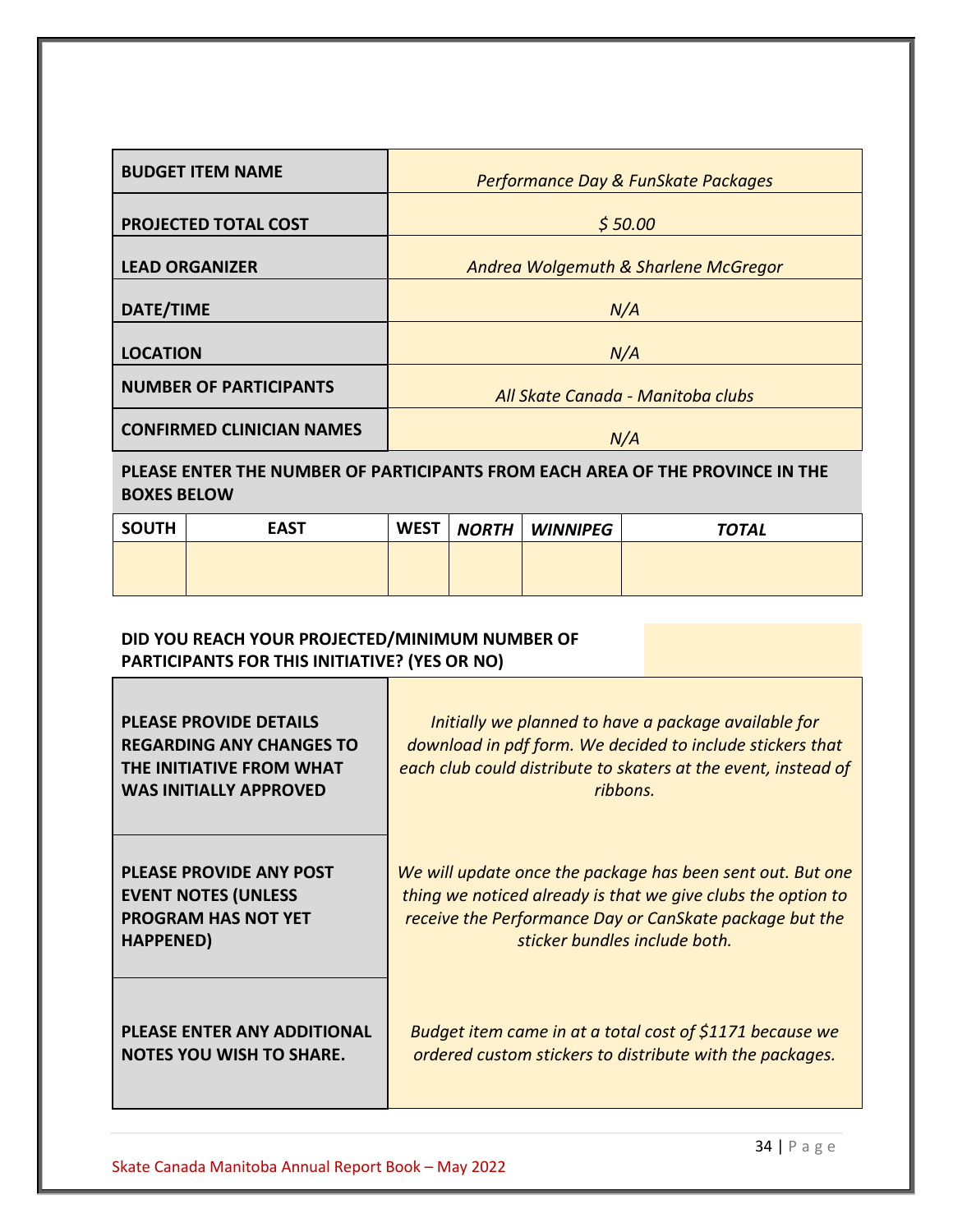| <b>BUDGET ITEM NAME</b>                    | The Value in CanPower Town Hall        |
|--------------------------------------------|----------------------------------------|
| <b>PROJECTED TOTAL COST</b>                | \$400.00                               |
| <b>LEAD ORGANIZER</b>                      | <b>Kelly Walker &amp; Teddi Garvey</b> |
| <b>DATE/TIME</b>                           | Postponed for this season.             |
| <b>LOCATION</b>                            | Virtual via Zoom                       |
| <b>NUMBER OF PARTICIPANTS</b>              | <b>TBD</b>                             |
| <b>CONFIRMED CLINICIAN</b><br><b>NAMES</b> | <b>TBD</b>                             |

**PLEASE ENTER THE NUMBER OF PARTICIPANTS FROM EACH AREA OF THE PROVINCE IN THE BOXES BELOW**

| <b>SOUTH</b> | <b>EAST</b> | <b>WEST</b> | <b>NORTH</b> | <b>WINNIPEG</b> | <b>TOTAL</b> |
|--------------|-------------|-------------|--------------|-----------------|--------------|
|              |             |             |              |                 |              |
|              |             |             |              |                 |              |

# **DID YOU REACH YOUR PROJECTED/MINIMUM NUMBER OF PARTICIPANTS FOR THIS INITIATIVE? (YES OR NO)**

| <b>PLEASE PROVIDE DETAILS</b><br><b>REGARDING ANY CHANGES TO</b><br>THE INITIATIVE FROM WHAT<br><b>WAS INITIALLY APPROVED</b> | We had allocated funds to help spread the word about<br>CanPowerSkate but because of conversations with other<br>committees it was agreed that we would put a hold on this<br>initiative until section was able to train more CanPowerSkate<br>coaches. |
|-------------------------------------------------------------------------------------------------------------------------------|---------------------------------------------------------------------------------------------------------------------------------------------------------------------------------------------------------------------------------------------------------|
| <b>PLEASE ENTER ANY</b><br><b>ADDITIONAL NOTES YOU</b><br><b>WISH TO SHARE.</b>                                               | We are working on adding this initiative to next year's<br>proposal.                                                                                                                                                                                    |

 $\mathbf{r}$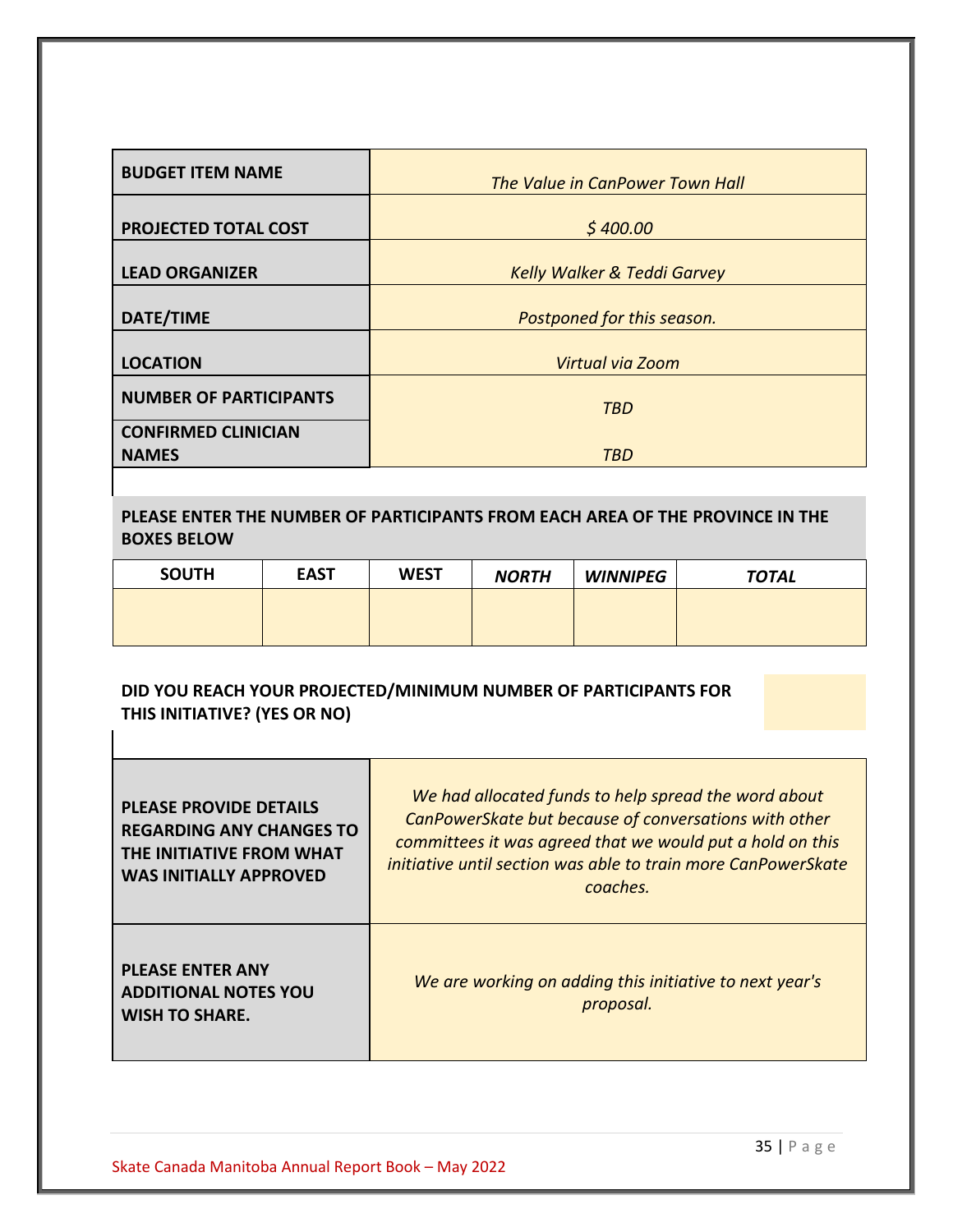| <b>BUDGET ITEM NAME</b>                    | <b>Virtual Fall Warm-Up</b>              |
|--------------------------------------------|------------------------------------------|
| PROJECTED TOTAL COST                       | \$525.00                                 |
| <b>LEAD ORGANIZER</b>                      | Leigh Nesbitt & Andrea Wolgemuth         |
| <b>DATE/TIME</b>                           | October 2 & October 26                   |
| <b>LOCATION</b>                            | Virtual via Zoom                         |
| <b>NUMBER OF PARTICIPANTS</b>              | <b>Please Type</b>                       |
| <b>CONFIRMED CLINICIAN</b><br><b>NAMES</b> | <b>Garrett Groat &amp; Alison Harack</b> |

**PLEASE ENTER THE NUMBER OF PARTICIPANTS FROM EACH AREA OF THE PROVINCE IN THE BOXES BELOW**

| <b>SOUTH</b> | <b>EAST</b> | <b>WEST</b> | <b>NORTH</b> | <b>WINNIPEG</b> | <b>TOTAL</b> |
|--------------|-------------|-------------|--------------|-----------------|--------------|
| $\bullet$    |             | 10          |              | 10              | 36           |

# **DID YOU REACH YOUR PROJECTED/MINIMUM NUMBER OF PARTICIPANTS FOR THIS INITIATIVE? (YES OR NO)**

| <b>PLEASE PROVIDE DETAILS</b><br><b>REGARDING ANY CHANGES TO</b><br>THE INITIATIVE FROM WHAT<br><b>WAS INITIALLY APPROVED</b> | Only thing that changed here was the date. It was initially to<br>be run in April but we rescheduled it because we didn't have<br>enough time to advertise it properly in the spring. Event was<br>rescheduled but due to low registration it was ultimately<br>cancelled. |
|-------------------------------------------------------------------------------------------------------------------------------|----------------------------------------------------------------------------------------------------------------------------------------------------------------------------------------------------------------------------------------------------------------------------|
| <b>PLEASE PROVIDE ANY POST</b><br><b>EVENT NOTES (UNLESS</b><br><b>PROGRAM HAS NOT YET</b><br>HAPPENED)                       | We will update after the events.                                                                                                                                                                                                                                           |

 $\mathbf{I}$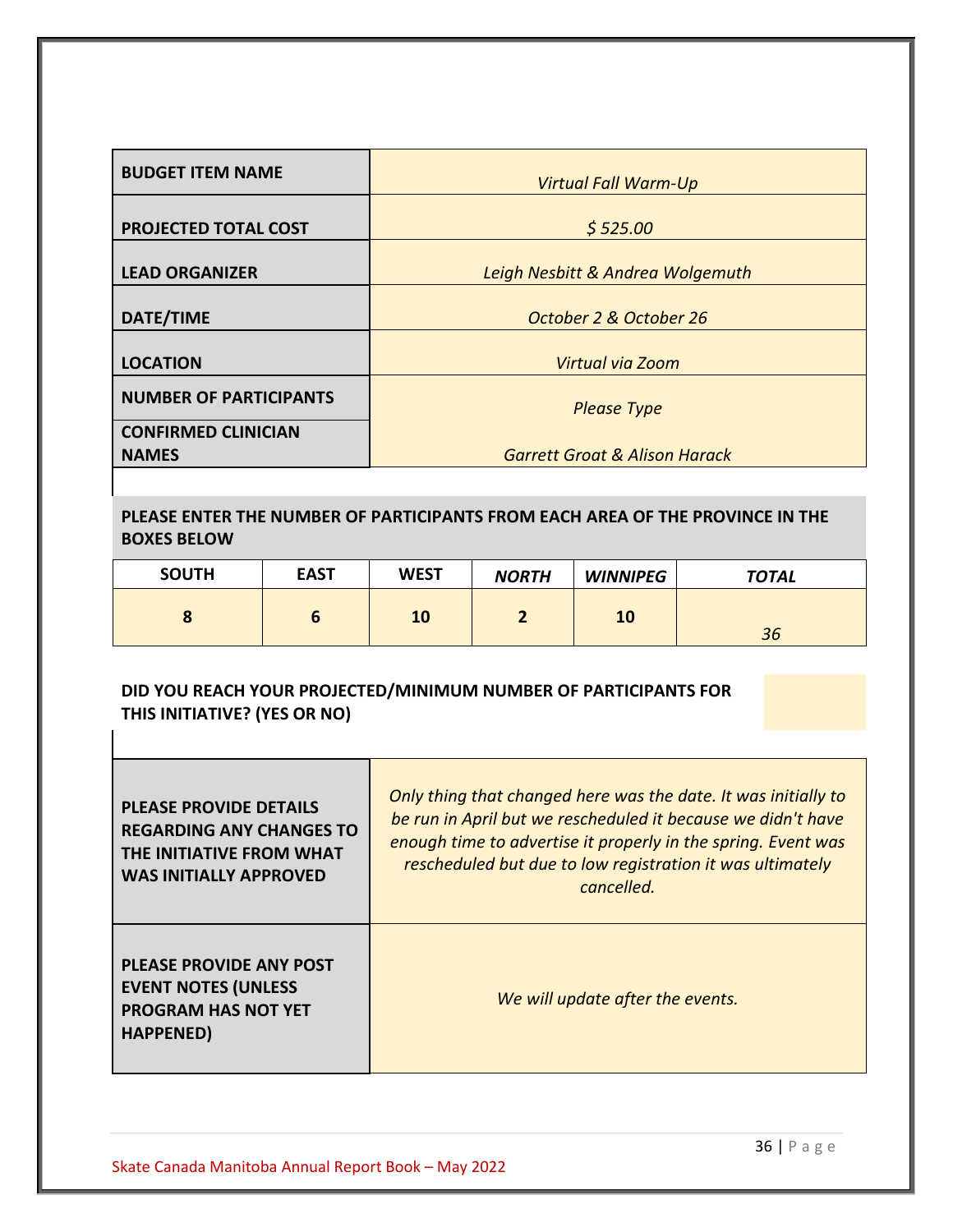# **Competitive**

## **Submitted by: Cadfan Edwards**

<span id="page-36-1"></span><span id="page-36-0"></span>Please see Technical Consultant Report above.

# **Games Submitted by: Diane Brine**

| <b>Committee Name:</b>              |            | <b>Games</b>       |  |                                                                                   |  |  |  |
|-------------------------------------|------------|--------------------|--|-----------------------------------------------------------------------------------|--|--|--|
| <b>Version Date:</b>                |            | 2022-03-14         |  |                                                                                   |  |  |  |
| <b>Vice Chair:</b>                  |            | <b>Diane Brine</b> |  |                                                                                   |  |  |  |
| Director:                           |            | Jacqueline Enns    |  |                                                                                   |  |  |  |
| <b>Committee Chair:</b>             |            | <b>Diane Brine</b> |  |                                                                                   |  |  |  |
| <b>Committee</b><br><b>Members:</b> |            | <b>Please Type</b> |  |                                                                                   |  |  |  |
|                                     |            |                    |  | Please list meetings held and confirm that minutes for each have been circulated. |  |  |  |
| <b>Meeting 1 Date:</b>              | 2021-05-28 | No                 |  | <b>Minutes Sent to</b><br>Committee?                                              |  |  |  |
| <b>Meeting 1 Date:</b>              | 2021-10-25 | no                 |  | <b>Minutes Sent to</b><br>Committee?                                              |  |  |  |

## **PLEASE PROVIDE ANY CONCERNS, IDEAS FOR THE FUTURE, OR GENERAL COMMENTS YOU WOULD LIKE TO SHARE WITH THE BOARD.**

*Manitoba Winter Games was cancelled this year due to COVID and vaccination requirements. Committee will be working on team selection including Managers and Coaches in the next month. Budget items were spent within competitive budget.*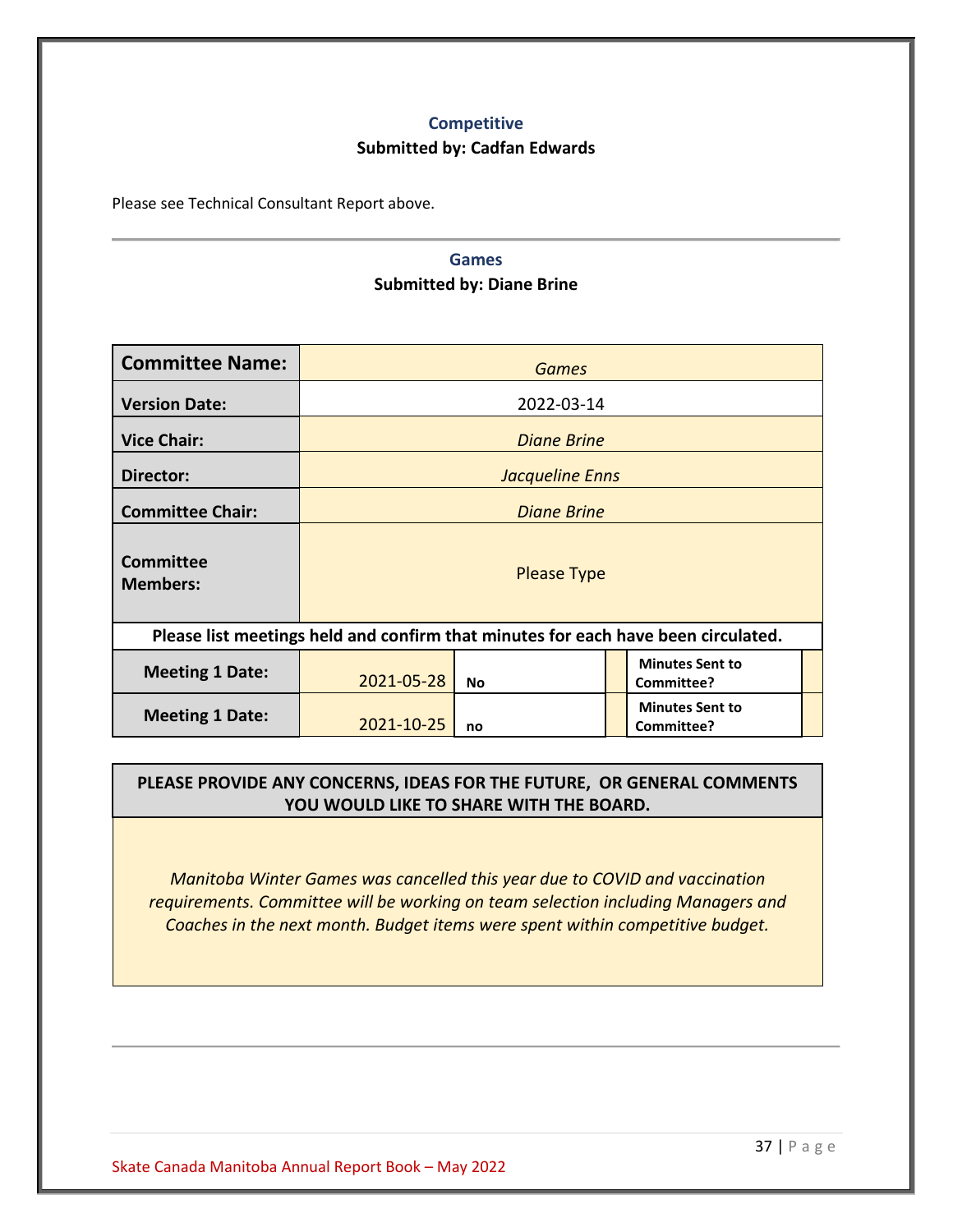# **Synchronized Skating Submitted by: Marj Beddall**

<span id="page-37-0"></span>

| <b>Committee Name:</b>              | <b>Manitoba Synchro Committee</b>                                                                                        |
|-------------------------------------|--------------------------------------------------------------------------------------------------------------------------|
| <b>Version Date:</b>                | 2022-03-07                                                                                                               |
| <b>Vice Chair:</b>                  | <b>Amber Lotz</b>                                                                                                        |
| Director:                           | <b>Jacque Enns</b>                                                                                                       |
| <b>Committee Chair:</b>             | <b>Marj Beddall</b>                                                                                                      |
| <b>Committee</b><br><b>Members:</b> | Tammy McKay, Pam Parker, Amy Jackson, Kyla Itterman, Diane<br>Brine, Jacquie Enns, Marj Beddall, Amber Lotz, Cad Edwards |

| Please list meetings held and confirm that minutes for each have been circulated. |            |                              |                                   |            |                                      |            |
|-----------------------------------------------------------------------------------|------------|------------------------------|-----------------------------------|------------|--------------------------------------|------------|
| <b>Meeting 1 Date:</b>                                                            | 2021-06-09 |                              | <b>Minutes Sent to</b><br>Office? | <b>Yes</b> | <b>Minutes Sent to</b><br>Committee? | Yes        |
| <b>Meeting 1 Date:</b>                                                            | 2021-08-10 |                              | <b>Minutes Sent to</b><br>Office? | Yes        | <b>Minutes Sent to</b><br>Committee? | Yes        |
| <b>Meeting 1 Date:</b>                                                            |            | 2021-09-07                   | <b>Minutes Sent to</b><br>Office? | Yes        | <b>Minutes Sent to</b><br>Committee? | <b>Yes</b> |
| <b>Meeting 1 Date:</b>                                                            |            | 2021-10-05                   | <b>Minutes Sent to</b><br>Office? | <b>Yes</b> | <b>Minutes Sent to</b><br>Committee? | Yes        |
| <b>Meeting 1 Date:</b>                                                            | 2021-11-02 |                              | <b>Minutes Sent to</b><br>Office? | <b>Yes</b> | <b>Minutes Sent to</b><br>Committee? | <b>Yes</b> |
| <b>Meeting 1 Date:</b>                                                            | 2021-12-07 |                              | <b>Minutes Sent to</b><br>Office? | <b>Yes</b> | <b>Minutes Sent to</b><br>Committee? | Yes        |
| <b>Meeting 1 Date:</b>                                                            | 2022-01-04 |                              | <b>Minutes Sent to</b><br>Office? | <b>Yes</b> | <b>Minutes Sent to</b><br>Committee? | Yes        |
| <b>Meeting 1 Date:</b>                                                            | 2022-02-01 |                              | <b>Minutes Sent to</b><br>Office? | Yes        | <b>Minutes Sent to</b><br>Committee? | Yes        |
|                                                                                   |            |                              |                                   |            |                                      |            |
| <b>BUDGET ITEM NAME</b>                                                           |            |                              |                                   |            | <b>Start a Synchro Team</b>          |            |
| <b>PROJECTED TOTAL COST</b>                                                       |            | <b>BUDGET ITEM CANCELLED</b> |                                   |            |                                      |            |
| <b>LEAD ORGANIZER</b>                                                             |            |                              |                                   |            |                                      |            |
| <b>DATE/TIME</b>                                                                  |            |                              |                                   |            |                                      |            |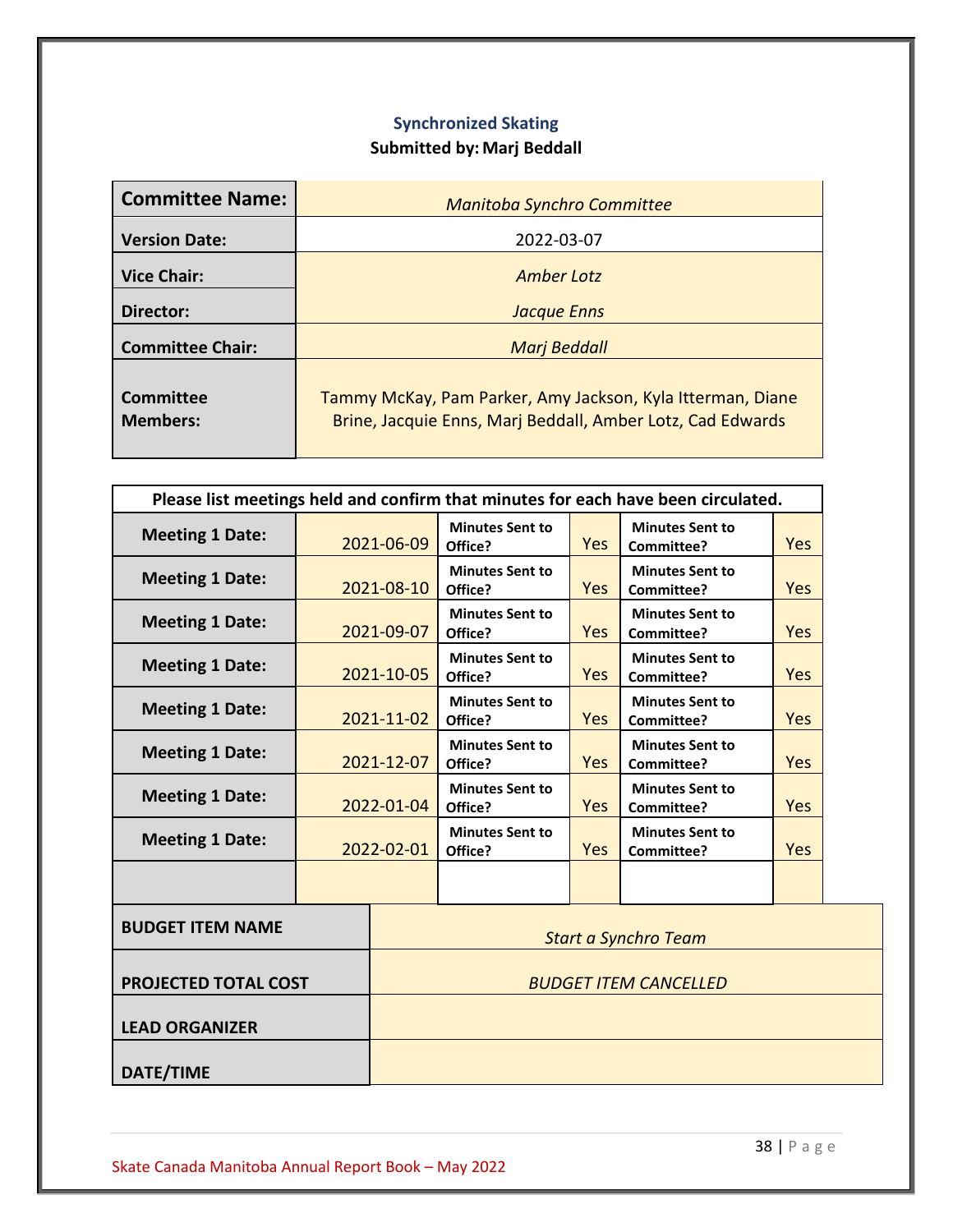| <b>BUDGET ITEM NAME</b>                                                                                                       | <b>Synchro Choreography</b> |
|-------------------------------------------------------------------------------------------------------------------------------|-----------------------------|
| <b>PROJECTED TOTAL COST</b>                                                                                                   | \$                          |
| <b>LEAD ORGANIZER</b>                                                                                                         | <b>EVENT CANCELLED</b>      |
| <b>DATE/TIME</b>                                                                                                              |                             |
| <b>PLEASE PROVIDE DETAILS</b><br><b>REGARDING ANY CHANGES TO</b><br>THE INITIATIVE FROM WHAT<br><b>WAS INITIALLY APPROVED</b> | <b>Initiative Cancelled</b> |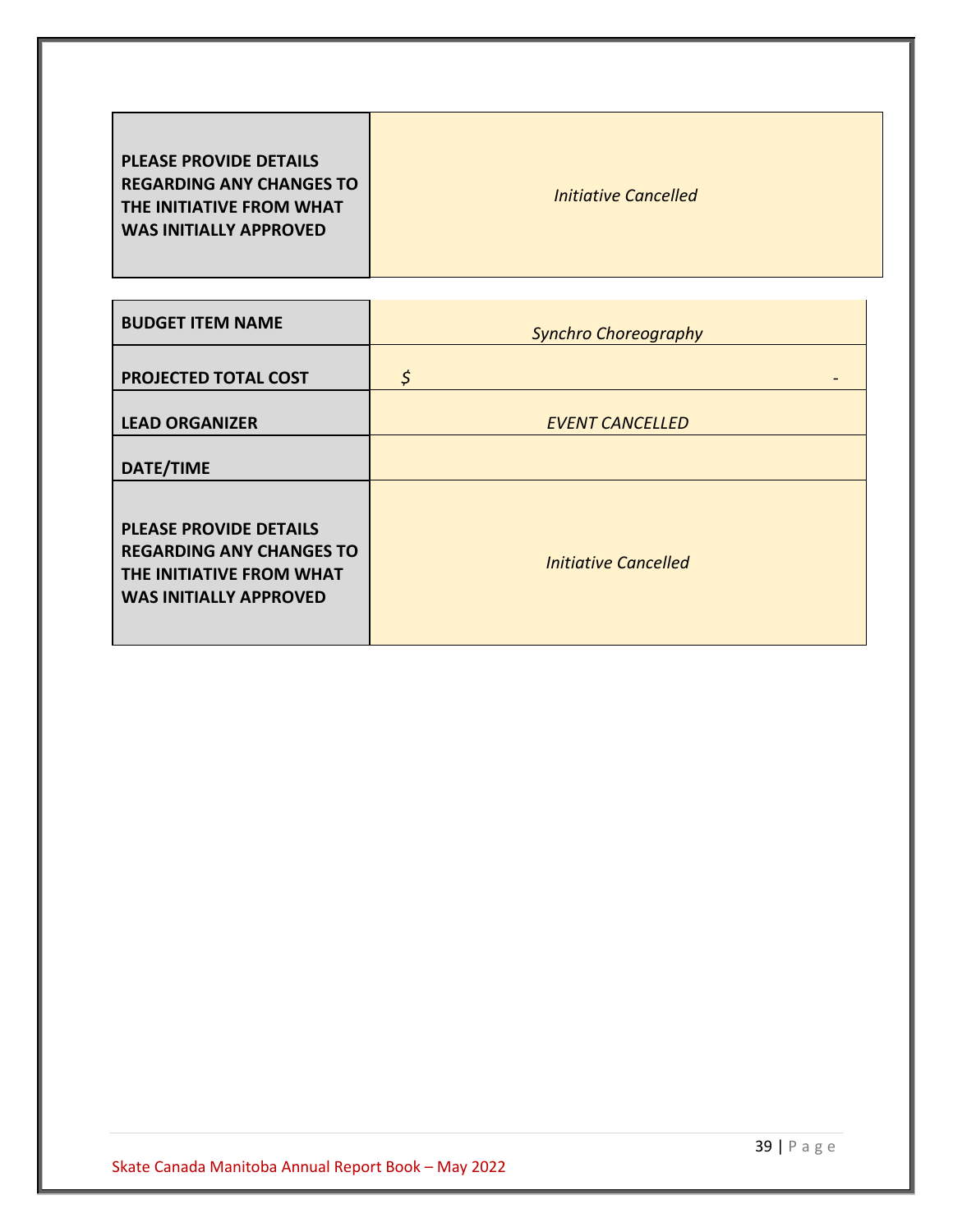| <b>BUDGET ITEM NAME</b>       |                                           |
|-------------------------------|-------------------------------------------|
|                               | <b>Skating Skills &amp; Coach Seminar</b> |
|                               |                                           |
| PROJECTED TOTAL COST          | \$2,528.75                                |
|                               |                                           |
| <b>LEAD ORGANIZER</b>         | <b>Amy Jackson</b>                        |
|                               |                                           |
| DATE/TIME                     | <b>November 20,2021</b>                   |
|                               |                                           |
| <b>LOCATION</b>               | <b>Morris</b>                             |
|                               |                                           |
| <b>NUMBER OF PARTICIPANTS</b> | 16 skaters, 5 coaches                     |
|                               |                                           |
| <b>CONFIRMED CLINICIAN</b>    |                                           |
| <b>NAMES</b>                  | Jessica Watson, Brooklyn Parker           |

# **PLEASE ENTER THE NUMBER OF PARTICIPANTS FROM EACH AREA OF THE PROVINCE IN THE BOXES BELOW**

| <b>SOUTH</b> | <b>EAST</b> | <b>WEST</b> | <b>NORTH</b> | <b>WINNIPEG</b> | <b>TOTAL</b> |
|--------------|-------------|-------------|--------------|-----------------|--------------|
| 16           |             |             |              |                 | 21           |

## **DID YOU REACH YOUR PROJECTED/MINIMUM NUMBER OF PARTICIPANTS FOR THIS INITIATIVE? (YES OR NO)**

T

| <b>PLEASE PROVIDE DETAILS</b><br><b>REGARDING ANY CHANGES TO</b><br><b>THE INITIATIVE FROM WHAT</b> | Seminar ran as approved |
|-----------------------------------------------------------------------------------------------------|-------------------------|
| <b>WAS INITIALLY APPROVED</b>                                                                       |                         |
|                                                                                                     |                         |

| <b>PLEASE PROVIDE ANY POST</b><br><b>EVENT NOTES (UNLESS</b><br><b>PROGRAM HAS NOT YET</b><br><b>HAPPENED)</b> | Although registration was only 21, the skaters learned a lot.<br>Coaches also were very pleased with the education they<br>received about synchro. |
|----------------------------------------------------------------------------------------------------------------|----------------------------------------------------------------------------------------------------------------------------------------------------|
|----------------------------------------------------------------------------------------------------------------|----------------------------------------------------------------------------------------------------------------------------------------------------|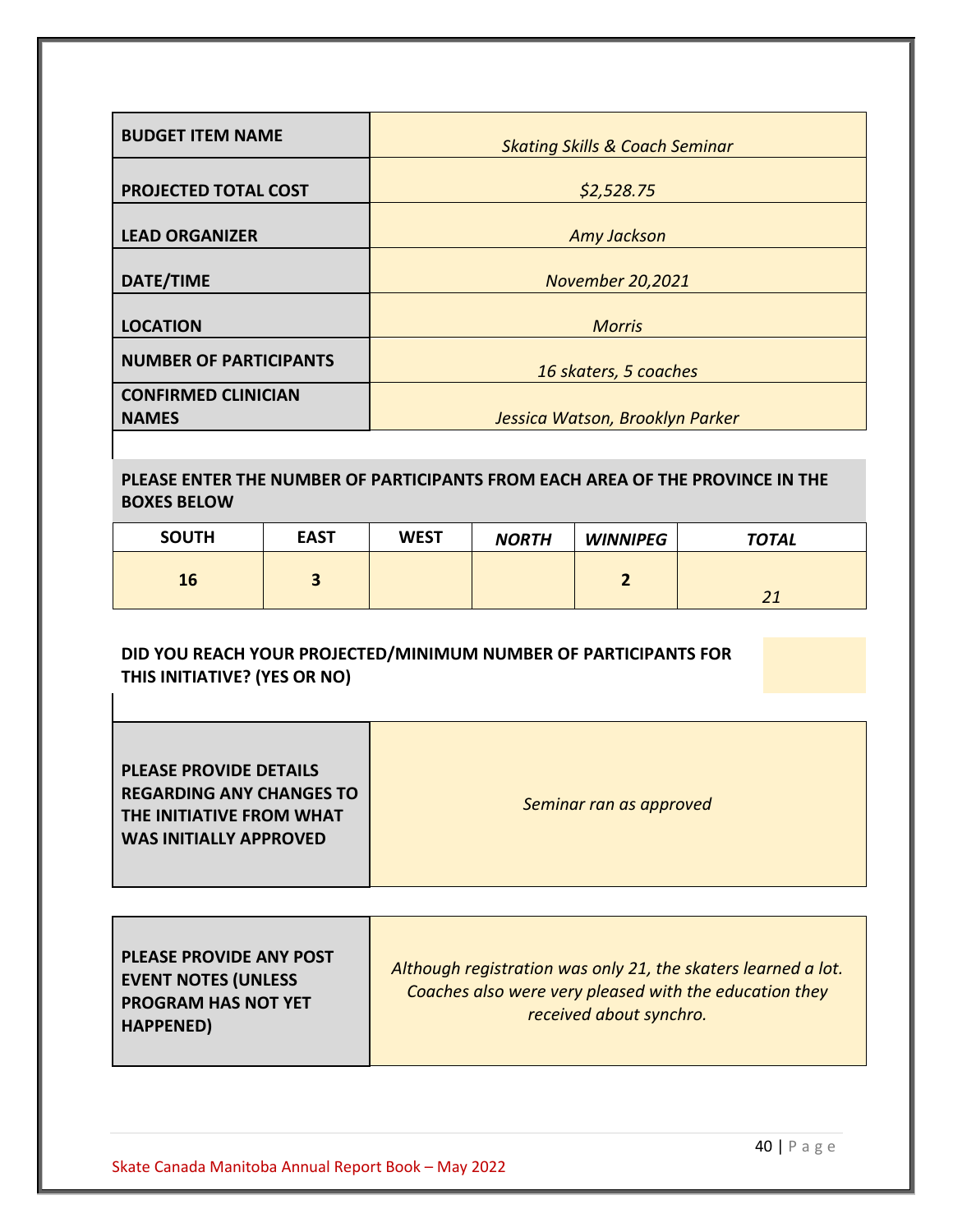| <b>BUDGET ITEM NAME</b>                    | <b>Monitoring</b>                  |
|--------------------------------------------|------------------------------------|
| PROJECTED TOTAL COST                       | \$1,225.50                         |
| <b>LEAD ORGANIZER</b>                      | <b>Marj Beddall</b>                |
| DATE/TIME                                  | December 10.2021                   |
| <b>LOCATION</b>                            | <b>Morris</b>                      |
| <b>NUMBER OF PARTICIPANTS</b>              | 6 teams (60 skaters)               |
| <b>CONFIRMED CLINICIAN</b><br><b>NAMES</b> | <b>Megan Maxwell, Marj Beddall</b> |

# **PLEASE ENTER THE NUMBER OF PARTICIPANTS FROM EACH AREA OF THE PROVINCE IN THE BOXES BELOW**

| <b>SOUTH</b> | <b>EAST</b> | <b>WEST</b> | <b>NORTH</b> | <b>WINNIPEG</b> | <b>TOTAL</b> |
|--------------|-------------|-------------|--------------|-----------------|--------------|
| 40           |             | 20          |              |                 |              |

## **DID YOU REACH YOUR PROJECTED/MINIMUM NUMBER OF PARTICIPANTS FOR THIS INITIATIVE? (YES OR NO)**

T

| <b>WAS INITIALLY APPROVED</b> |
|-------------------------------|
|-------------------------------|

| <b>PLEASE PROVIDE ANY POST</b><br><b>EVENT NOTES (UNLESS</b><br><b>PROGRAM HAS NOT YET</b><br>HAPPENED) | The 6 teams were provided with feedback on their program,<br>pre-novice has 45 minutes, adult had 1 hour. |
|---------------------------------------------------------------------------------------------------------|-----------------------------------------------------------------------------------------------------------|
|---------------------------------------------------------------------------------------------------------|-----------------------------------------------------------------------------------------------------------|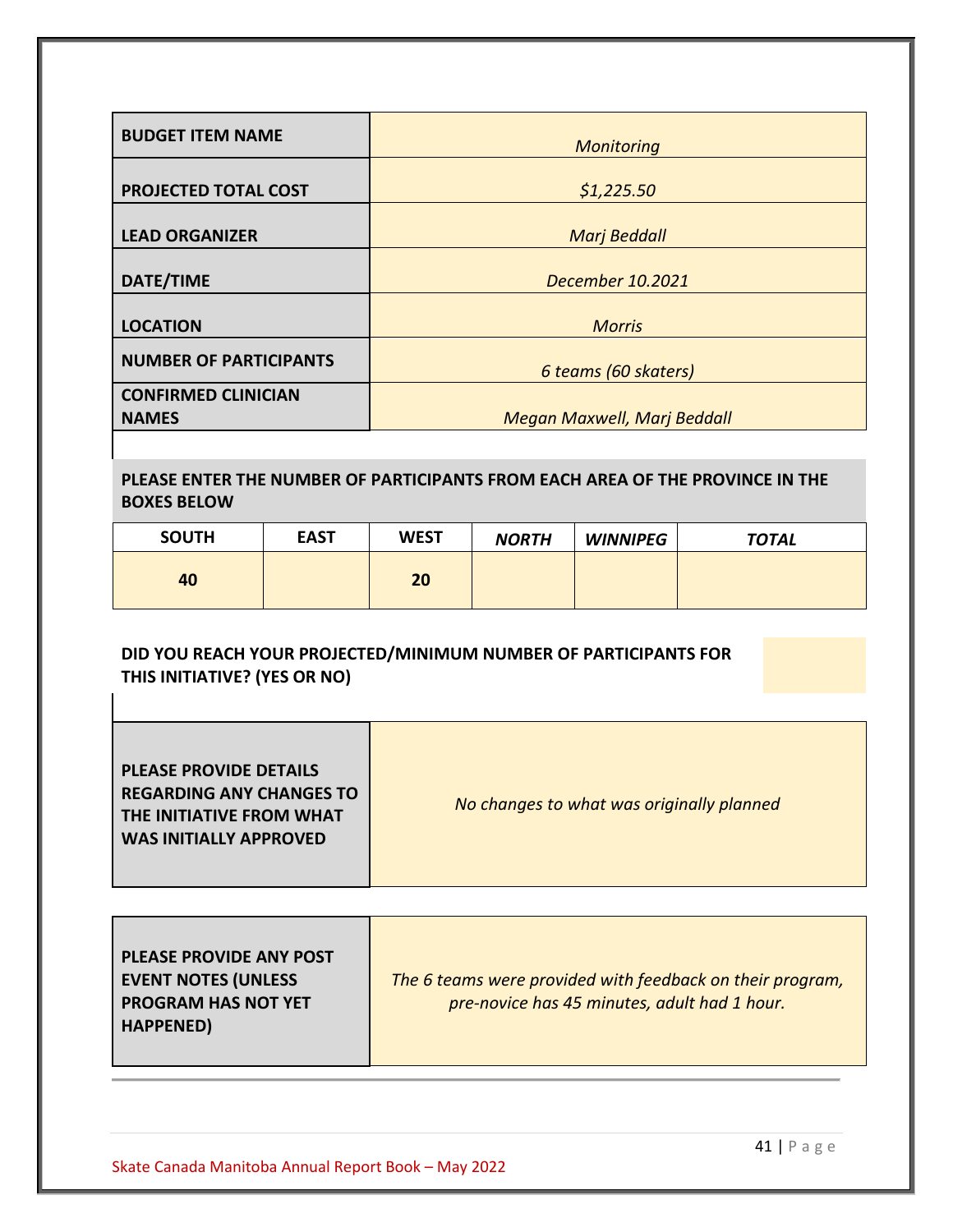## **REGIONAL DIRECTOR REPORTS**

## **Submitted by Kristjana Kosheluk**

<span id="page-41-0"></span>

| <b>Committee Name:</b>       | <b>Regional Director</b>                                                                                                                                                                             |  |  |  |  |
|------------------------------|------------------------------------------------------------------------------------------------------------------------------------------------------------------------------------------------------|--|--|--|--|
| <b>Version Date:</b>         | 2022-03-15                                                                                                                                                                                           |  |  |  |  |
| <b>Committee Chair:</b>      | Kristjana Kosheluk (Eastman)                                                                                                                                                                         |  |  |  |  |
| Committee<br><b>Members:</b> | Amanda Hildebrand (Central), Lorraine Dewar (Interlake), Angela<br>Bakos-Shier (Norman), Angie Henderson (South Westman), Megan<br>Vandal (Parkland), Rosalyn Bauer (staff), Donna Yee, Diane Harder |  |  |  |  |

| Please list meetings held and confirm that minutes for each have been circulated. |                          |                                   |  |  |  |
|-----------------------------------------------------------------------------------|--------------------------|-----------------------------------|--|--|--|
| <b>Meeting 1 Date:</b>                                                            | April 13, 2021           | <b>Minutes Sent to</b><br>Office? |  |  |  |
| <b>Meeting 2 Date:</b>                                                            | <b>August 25, 2021</b>   | <b>Minutes Sent to</b><br>Office? |  |  |  |
| <b>Meeting 3 Date:</b>                                                            | September 14, 2021       | <b>Minutes Sent to</b><br>Office? |  |  |  |
| <b>Meeting 4 Date:</b>                                                            | October 13, 2021         | <b>Minutes Sent to</b><br>Office? |  |  |  |
| <b>Meeting 5 Date:</b>                                                            | December 8, 2021         | <b>Minutes Sent to</b><br>Office? |  |  |  |
| <b>Meeting 6 Date:</b>                                                            | <b>January 12, 2022</b>  | <b>Minutes Sent to</b><br>Office? |  |  |  |
| <b>Meeting 7 Date:</b>                                                            | <b>February 14, 2022</b> | <b>Minutes Sent to</b><br>Office? |  |  |  |

# **PLEASE PROVIDE ANY CONCERNS, IDEAS FOR THE FUTURE, OR GENERAL COMMENTS YOU WOULD LIKE TO SHARE WITH THE BOARD.**

Welcoming back many RD and the addition of Donna and Diane to help include and evolve to the new Membership Committee. I thank the committee for taking on many tasks this year and even though it was hard for us all to get together throughout the year, we still were able to work on our tasks and move them forward.

A review of what was on the memory sticks, updates from section office as well as important dates, never ending Covid updates and updates of what's happening from each region. This year we looked at the potential "new" Terms of reference and duties of the Membership Committee. I look forward to meeting with Sport Law and helping the section with the governance plans going forward. This will help the section with their Strat plan goals and have a successful outlook for our future. We have discussed any questions and concerns that come up through clubs and regions. We have collected information on venues and continued compiling information for a club manual